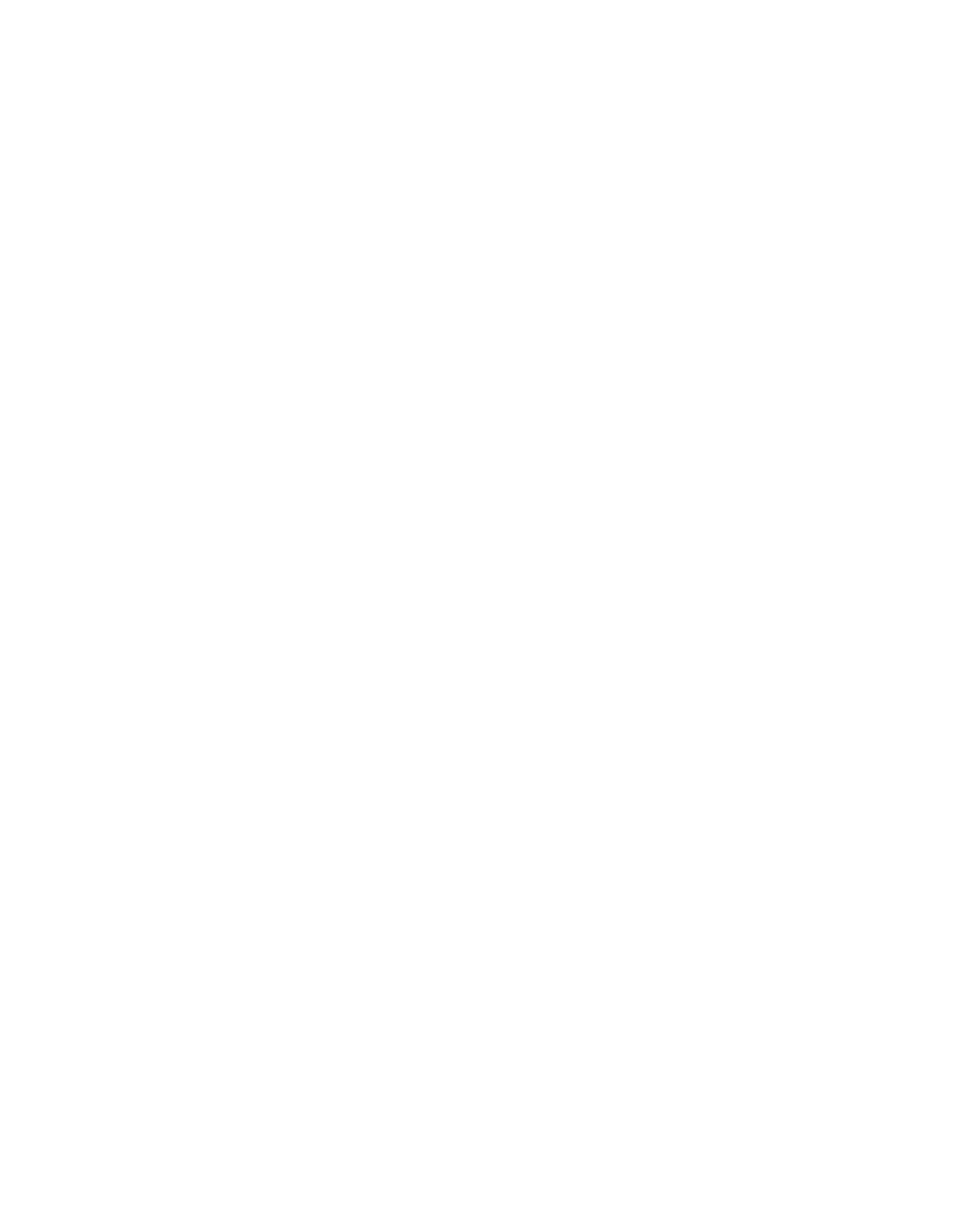# **Contents**

|                | 1 Newton's Laws: Motion in One Dimension | $\mathbf{1}$ |
|----------------|------------------------------------------|--------------|
|                | 2 Motion in Two Dimensions               | 9            |
|                | 3 The Pendulum                           | 19           |
|                | 4 Collisions in Two Dimensions           | <b>25</b>    |
| $5^{\circ}$    | <b>Rotational Motion</b>                 | 31           |
|                | 6 Springs and Simple Harmonic Motion     | 39           |
| $\overline{7}$ | Fluids                                   | 43           |
|                | 8 Speed of Sound and Specific Heats      | 49           |
|                | A Data Analysis with Excel               | 53           |
|                | <b>B</b> Estimation of Errors            | 57           |
|                | C Standard Deviation of the Mean of $g$  | 63           |
|                | D Polynomial Fits in WPtools             | 67           |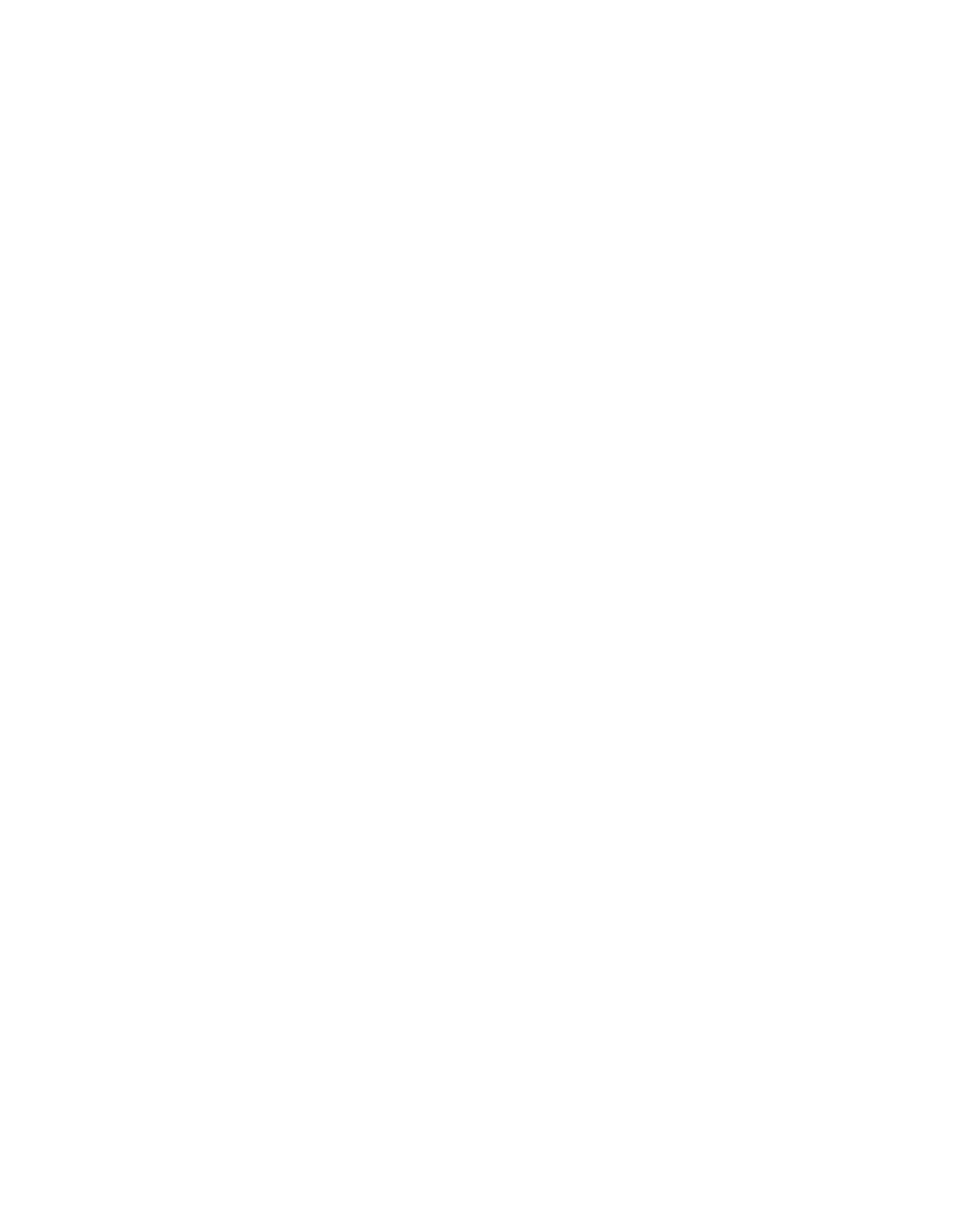## **Lab 1**

## **Newton's Laws: Motion in One Dimension**

### **1.1 Background**

In this lab you will study the motion of bodies moving in one dimension. To minimize unwanted forces on the test object, you will use an air track (see Fig. 1.1). The glider floats on a cushion of air above the track, eliminating most of the friction between the glider and the track. The glider can move freely with no horizontal force, or under the influence of a constant horizontal force when attached via a tape to a weight suspended off one end of the air track (see Fig. 1.2). By measuring the time,  $t$ , at which the glider passes several positions,  $x$ , you can test Newton's laws and measure  $q$ .



Figure 1.1: An air track with two photogates.



Figure 1.2: Glider of mass m on the horizontal air track, connected by a tape to mass M that falls vertically under the influence of gravity.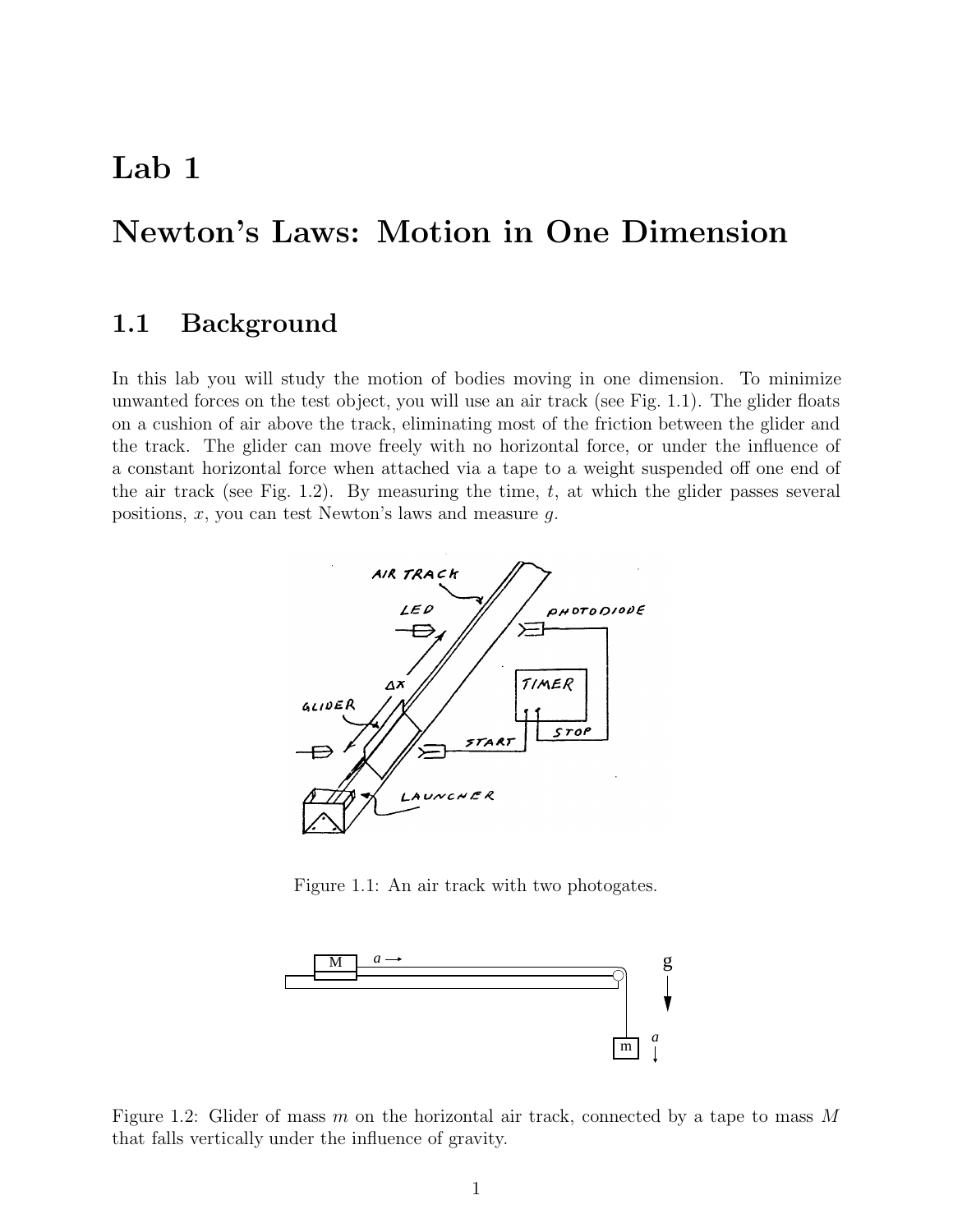#### **1.1.1 Newton's First Law**

Newton's first law states that an object will move at constant velocity if no forces are imposed on it. Thus, defining the x axis to be along the direction of the velocity, its motion obeys:

$$
x = x_0 + vt,\tag{1.1}
$$

where x is the position of the object at time t,  $x_0$  is its position at time  $t_0$ , and v is its velocity. You can test this equation by giving the glider a push (so that it has some nonzero velocity) and seeing whether  $x$  increases linearly in time.

#### **1.1.2 Newton's Second Law**

Newton's second law states that the acceleration  $a$  of an object of mass  $m$  is proportional to the net force  $F$  applied to it,

$$
\sum_{i} F_i = ma. \tag{1.2}
$$

If the net force is constant, then the acceleration  $a$  is constant and the motion of the object obeys:

$$
x = x_0 + v_0 t + \frac{at^2}{2},
$$
\n(1.3)

with  $v_0$  the initial velocity.

To test this, you need to impose a constant force on the glider. You can do this by attaching a hanging mass m to the glider (which itself has mass  $M$ ) via a pulley, as in Fig. 1.2. Let T be the tension in the tape connecting the masses, and q be the acceleration due to gravity. The only horizontal force on the glider is the tension from the tape, so Newton's second law gives

$$
T = Ma.\tag{1.4}
$$

The hanging mass m feels both gravity (downwards) and tension  $T$  (upwards), so the second law for its vertical motion is

$$
mg - T = ma,\tag{1.5}
$$

noting that the downward vertical acceleration a of the hanging mass is the same as the horizontal acceleration of the glider. Substituting eq.  $(1.4)$  for T into eq.  $(1.5)$  gives

$$
mg - Ma = ma,\t\t(1.6)
$$

or, upon rearranging terms,

$$
g = a \frac{M+m}{m} \,. \tag{1.7}
$$

By measuring the acceleration  $a$  and the masses  $M$  and  $m$ , you can find gravitational acceleration g.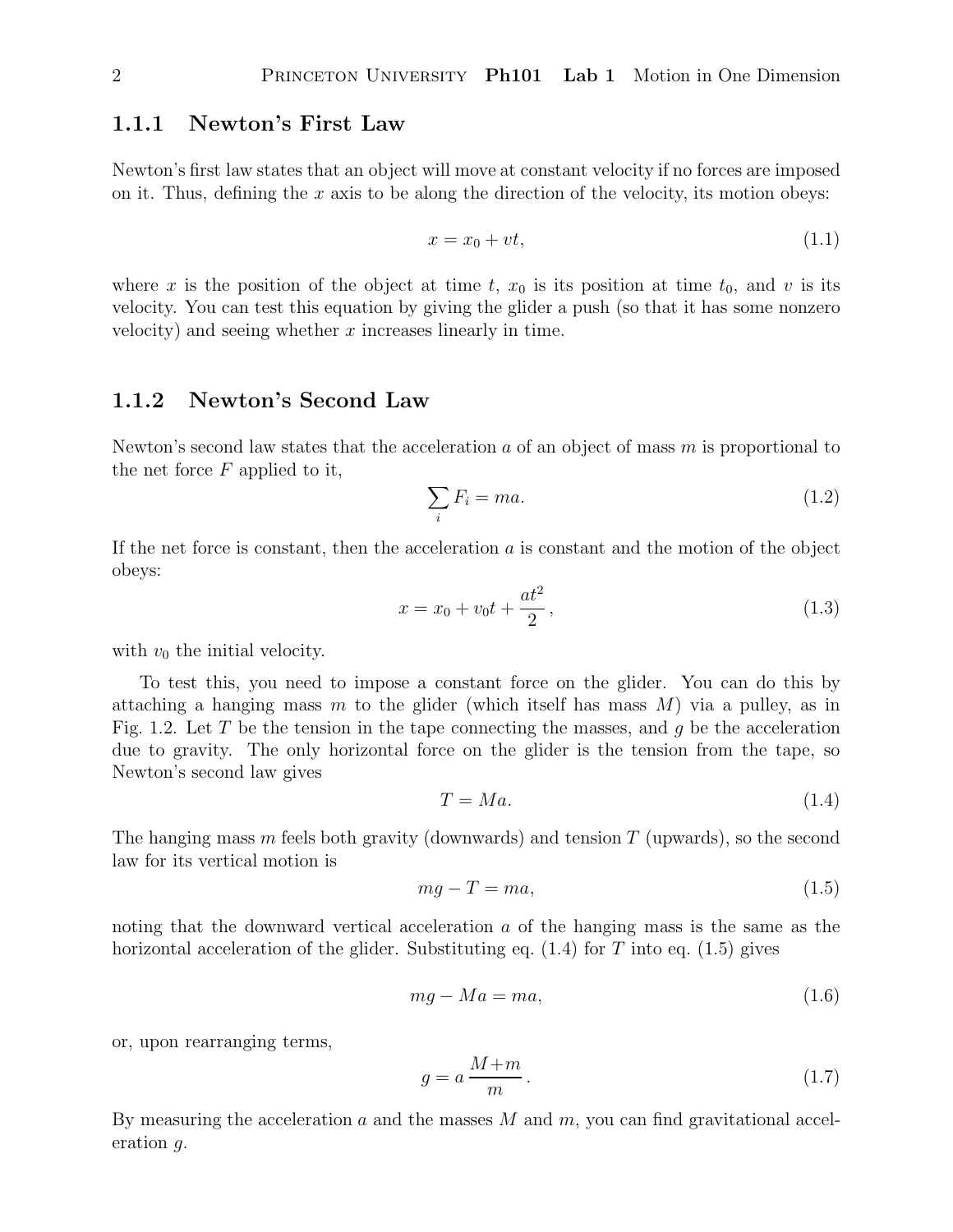## **1.2 Specific Instructions**

#### **1.2.1 Setup of the Air Track**

Start air flowing into the track by plugging in the air pump and/or turning on the switch on the power strip.

The air track will probably already be set up, but you should check the following things:

- The four photogates (enclosed in U-shaped plastic tubing) should be set up so that each one is blocked (and unblocked) twice every time the glider passes by. The system will record the time when each gate is blocked, and not the times when they become unblocked. To check the operation and positioning of the photogates, watch the red lights on the photogate adapter box, which turn on when a gate is blocked.
- The distance between adjacent photogates should be longer than the length of the glider (so the glider never blocks more than one photogate at a time).
- In the acceleration part of this lab, you will work with a glider, a hanging mass, and a tape, connected as shown in Fig. 1.2. The tape slides along the curved bit of the air track with minimal friction. Then, the glider will be accelerated by the hanging mass. Briefly set this up now, and make sure the tape is long enough that the glider can start behind photogate 1, and that the glider will get through photogate 4 before the hanging mass hits the floor.

#### **1.2.2 Timing Software**

The photogate timing is measured by a program called Princeton Timer A. Double click on its icon (in the Physics 101 folder of your lab computer) to open the program.

Once the program is open, you can click on Collect to start data collection, and on Stop to end a run. The system records the times of each successive blocking of a photogate, starting with  $t = 0$  at the first event. That's all there is to your data collection. Try the system a few times, blocking the optical beams with your hand repeatedly to watch data being collected.

Note: the data collection system takes a second or so to organize itself after the Collect button is pushed. If you get strange (generally negative) times in the first few data entries, it is probably because a photogate was interrupted before the system was actually ready to take data. You can avoid this problem by pausing for a second after pushing the Collect button, before starting the action.

#### **1.2.3 Events**

Because of the way your measurements will be made, it will be useful to think of yourself as measuring the times and positions of eight "events" which occur as the glider moves from one end of the air track to the other: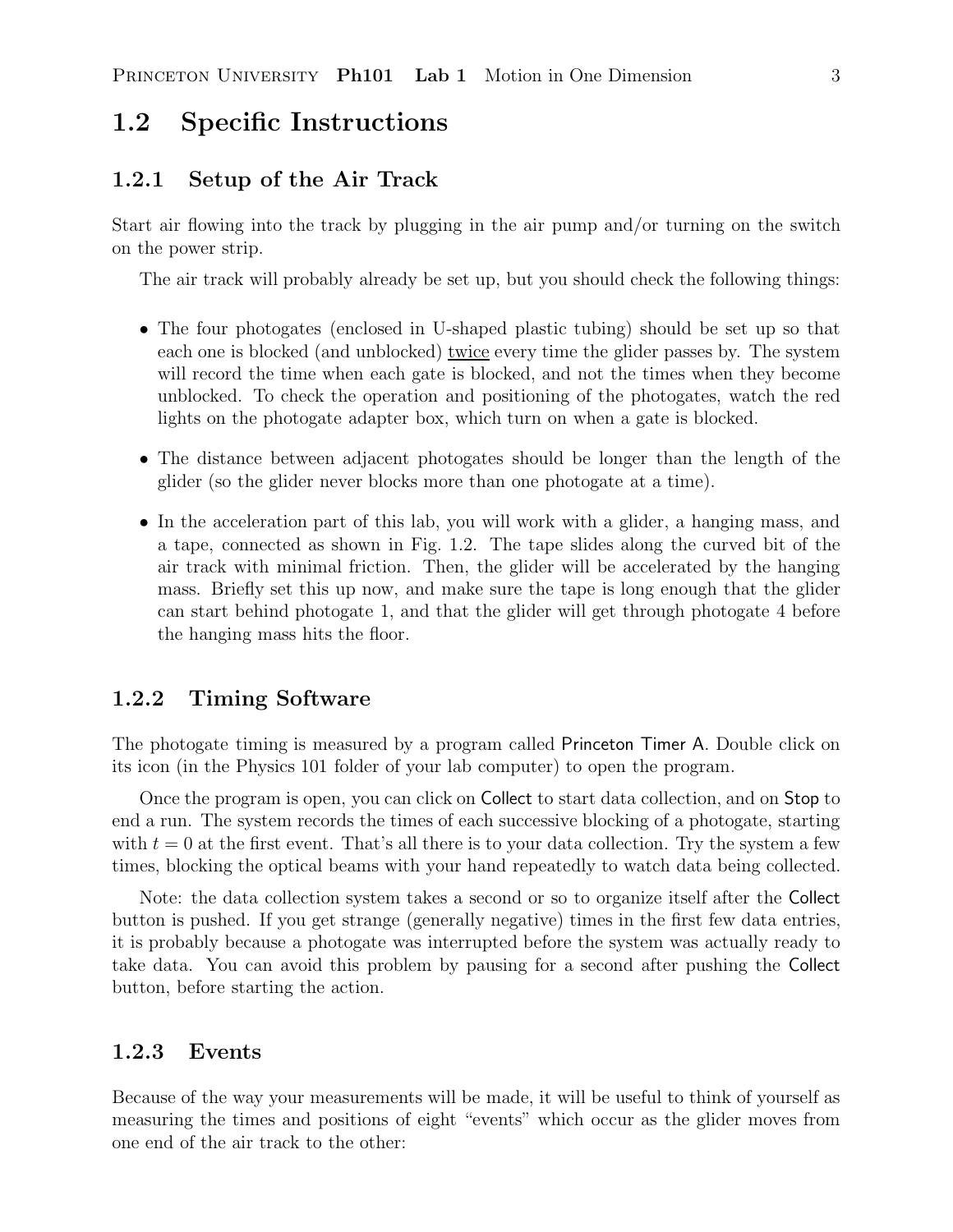Event 1: the 1st photogate is blocked by the first "flag" on the glider . Event 2: the 1st photogate is blocked by the second "flag" on the glider . Event 3: the 2nd photogate is blocked by the first "flag" on the glider . Event 4: the 2nd photogate is blocked by the second "flag" on the glider . Event 5: the 3rd photogate is blocked by the first "flag" on the glider . Event 6: the 3rd photogate is blocked by the second "flag" on the glider . Event 7: the 4th photogate is blocked by the first "flag" on the glider . Event 8: the 4th photogate is blocked by the second "flag" on the glider .

You will measure the positions x and times t of each of these events, and fit these data to eqs.  $(1.1)$  and  $(1.3)$ .

#### **1.2.4 Measuring** x **Positions**

You need to measure the position x of the front edge of the glider at each of the events described above. You can do this as follows:

- Turn the air off (this makes the measurements a bit easier).
- Note in which direction the glider will be moving, and move the glider to the point where its first "flag" is just starting to block photogate 1. By watching the lights on the photogate box to see when the photogate is blocked, you should be able to do this very accurately. Check that the photogate heights are set so that they are blocked by each of the two flags, and not blocked when the glider is at in-between positions.
- Once the glider is at this point, measure the position of the front edge of the glider using the scale attached to one side of the air track. Note, you could equally well use the back edge of the glider – just be consistent during these measurements. In fact, the absolute position of the scale on the air track in both eqs. (1.1) and (1.3) affects only the constant term  $x_0$ , which is relatively unimportant; it does not affect the value of the constant velocity in your first measurement, or the value of the acceleration  $g$ in your second measurement.
- Make a measurement of the position of the front edge of the glider when its second "flag" is just starting to block photogate 1. Then, repeat this procedure for the other three photogates. Record all your measurements in your lab book.

#### **1.2.5 Motion with Constant Velocity**

As your glider moves through the four photogates, the system will record the times of the eight "events" discussed above. From your notebook, you know where the glider was at the time of each event. So you can make a plot of position versus time. To do this, use the program "Excel with WPtools", whose icon is in your Physics 101 folder. (Excel is a standard spreadsheet and graphing program. WPtools (Workshop Physics Tools) is an addon capability which simplifies graphing and curve fitting. See Appendix A for additional details.)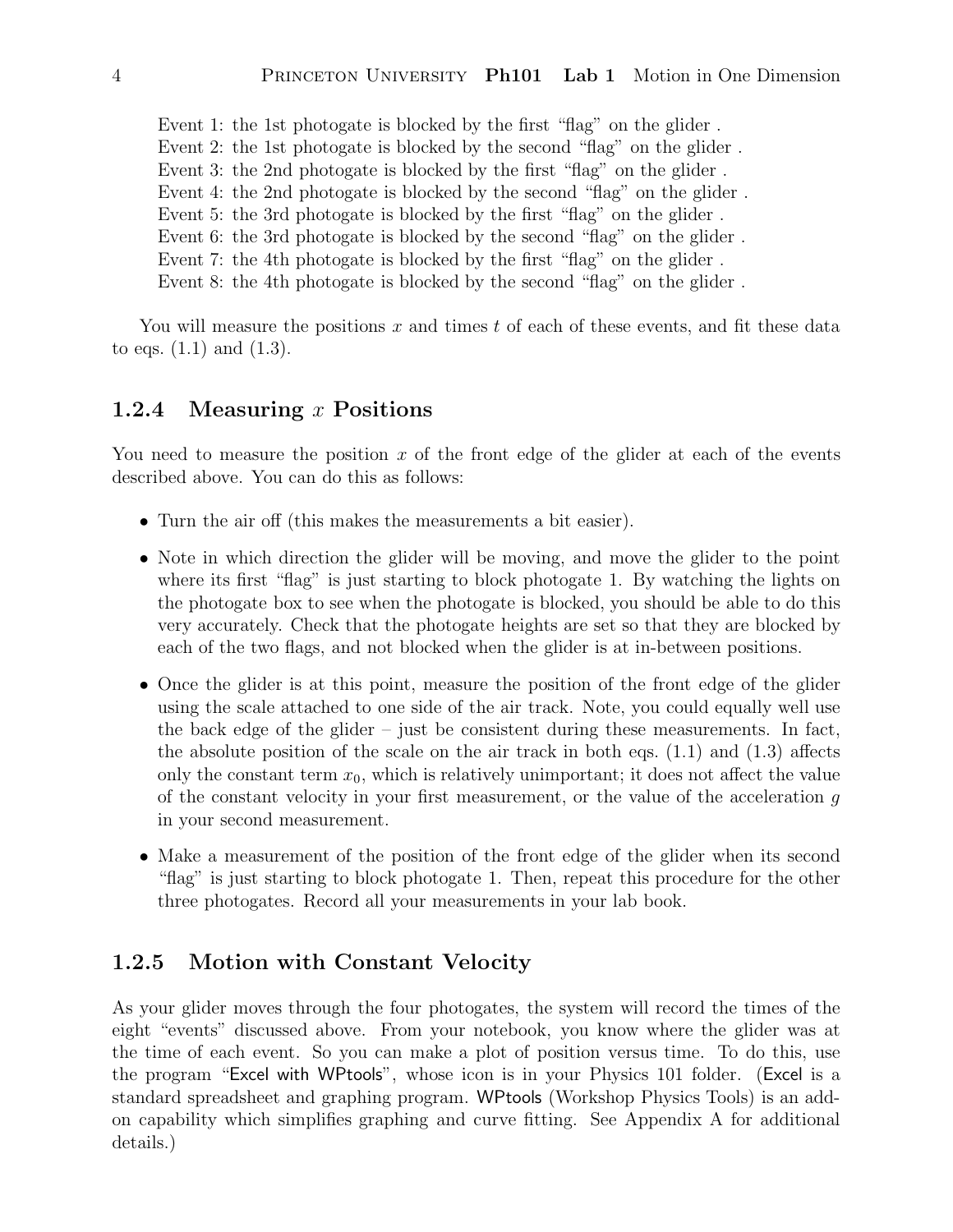First, let's test Newton's first law. If a tape is connected to the glider, disconnect it. Give the glider a push, and let it pass through all four photogates. Start collecting data before it gets to the first gate, and stop after it leaves the fourth. If it bounces back and retriggers some of the gates, just use the first eight times recorded and ignore the later ones.

Without closing down the timer program, double click on Excel with WPtools to open it. Answer No to a question about something already being open, and then click on File and New and OK to bring up a blank spreadsheet.

Transfer your eight time values from the timer program into a column in Excel. You can transcribe the measured values of time manually, or you can use the standard Copy and Paste method.

*Click on the first value and hold the mouse button down while "swiping" the cursor down to the last value. Then click* Edit/Copy *in the timer program, and go back to* Excel*. Click on one* Excel *cell to highlight it, and use* Edit/Paste *to put the data in a column below the highlighted cell.*

*Enter your data on the eight* x *positions in the next* Excel *column, with each value adjacent to the corresponding value of* t*. Add a title to the box above the data in each column. (*Time *or* t *to one column,* Position *or* x *to the other.)*

To make a graph of position versus time, you have to tell Excel what to plot in the vertical and horizontal directions. Swipe your cursor vertically across the title and data cells corresponding to the horizontal variable (time). Then, while holding down on the Control key, swipe the cursor across the title and data cells corresponding to the vertical variable (position).

With the horizontal and vertical data selected, click on WPtools / Scatter Plot to make your graph. Do the points lie close to a straight line? The slope of the line should be the velocity of the glider. Estimate the value of the slope from the printout of the graph, and write it down in the proper S.I. unit. Does the number seem reasonable?



Figure 1.3: Sample plot of distance versus time for zero net force.

Use the computer to make a graph with a polynomial fit to the data. In terms of the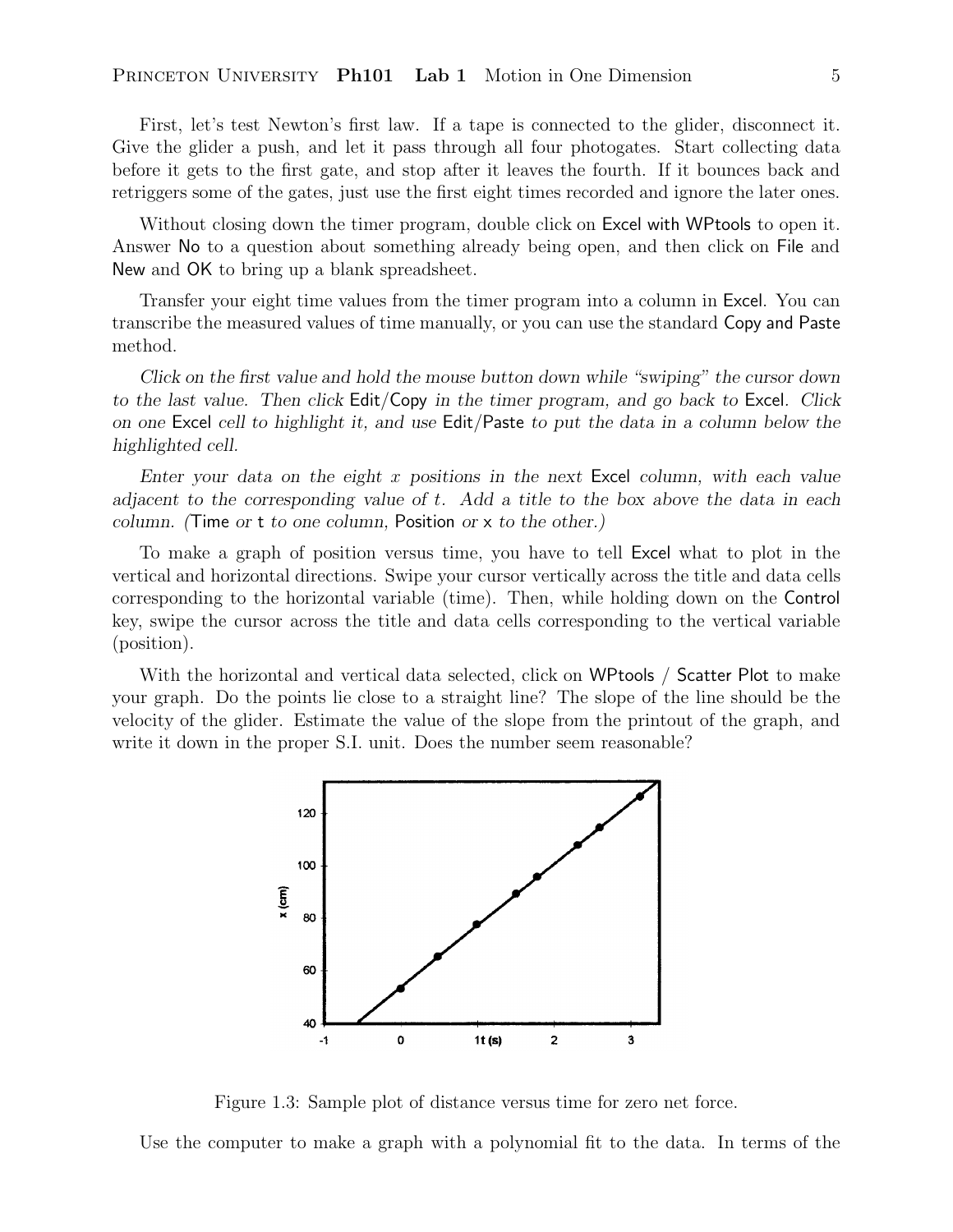general equation  $(1.3)$  for accelerated motion in one dimension, we expect position x to be a quadratic function of time t,

$$
x = a_0 + a_1 t + a_2 t^2. \tag{1.8}
$$

The value of the coefficient  $a_2$  is expected to be zero for motion with constant velocity.

Highlight the two data columns as before, and click on WPtools / Polynomial Fit. Then choose Order 2 for the polynomial, and click OK. You get a graph equivalent to the previous one, but with lots of information added about the computer's best fit to your data.

You may want to resize the graph box, or to move some of the fit data boxes around or resize them, to get a good view of the new plot. Your instructor can also show you how to reset the scales on the graph. For now, let's focus on the meaning of the computer's information concerning its fit to your data.

The numbers  $a_0$ ,  $a_1$  and  $a_2$  are computed values for the coefficients of the equation. The Standard Error (SE) for each coefficient is the computer's estimate of how accurately these coefficients are known, based on how closely your data falls to the fitted line.  $R^2$  is a measure of the goodness of the fit, which need not concern us.<sup>1</sup> The Greek letter sigma  $(\sigma)$  is, however, of interest. It indicates how far a typical data point deviates from the fitted line.

Does the fitted value of  $a_1$  agree with the velocity you calculated manually from the slope of your first graph to within 1-2 times the reported Standard Error on  $a_1$ . If not, recheck your procedures.

If the horizontal force on the glider were zero as desired, the fitted value of the coefficient  $a_2$  should be zero to within 1-2 times its Standard Error. If this is not the case, check that the air track is level, and that the air flow is sufficient.

### **1.2.6 Motion with Constant Acceleration: Measuring** g

Attach a tape to the glider and suspend it over the curved bracket so that a hanger can also be attached, as indicated in Fig. 1.2. Add weights to the hanger so that its mass m is between 15 and 25 g. Measure the masses of the glider and the hanging mass using a balance or digital scale.

Release the glider and record times using Princeton Timer A as described above. Transfer these times to Excel and enter the x measurements (if you didn't save them earlier). The displacement x should have a quadratic dependence on t (eq.  $(1.3)$ ), so use the Polynomial Fit option with  $Order = 3$  to fit the data to an equation of the cubic form

$$
x = a_0 + a_1t + a_2t^2 + a_3t^3,
$$
\n(1.9)

which should result in a value of  $a_3$  consistent with zero if your data are good. Comparing eqs. (1.3) and (1.9) we see that the acceleration of the glider is  $a = 2a_2$ . Then, calculate the acceleration  $g$  due to gravity from eq.  $(1.7)$  as

$$
g = 2a_2 \frac{m+M}{m}.
$$
 (1.10)

<sup>&</sup>lt;sup>1</sup>If, however, you are curious as to the technical significance of the quantities  $R^2$  and  $\sigma$ , see Appendix D.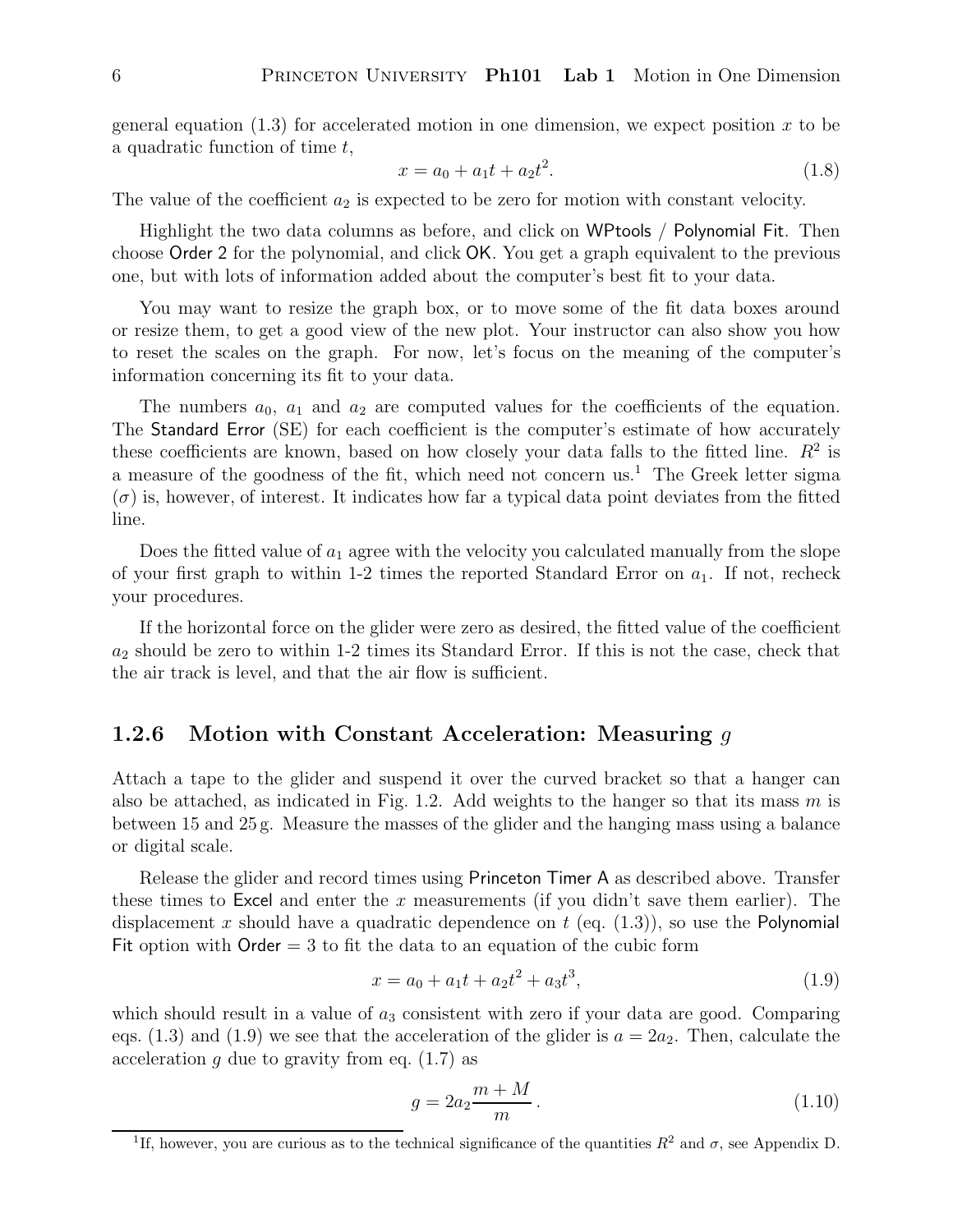

Figure 1.4: Sample plot of distance versus time for accelerated glider.

The corresponding uncertainty  $\sigma_g$  in your measurement of g can be estimated as

$$
\sigma_g = 2\operatorname{SE}(a_2) \frac{m+M}{m} \,. \tag{1.11}
$$

Include a printout of the plot of x *vs.* t and the results of the fit in your lab notebook.

If the fit coefficient  $a_3$  is not zero to within 1-2 times  $SE(a_3)$ , your experimental technique needs to be improved.

Is your measurement for g within 1-2 times the estimated uncertainty  $\sigma_g$  of the expected value?

How does the uncertainty  $SE(a_2)$  on the fit coefficient  $a_2$  obtained with the hanging mass compare with that obtained previously when the glider slid freely?

Run the experiment two more times, using different hanging masses, and calculate the value of  $g$  twice more. Are the values systematically high or low? If so, can you think of anything that might cause this experiment to go wrong?

From your three measurements of g, you can make another estimate the uncertainty  $\sigma_g$ according to

$$
\sigma_g = \frac{\text{Max}(g) - \text{Min}(g)}{2} \,. \tag{1.12}
$$

Compare this with your estimate based on eq. (1.11).

The estimate  $(1.11)$  of the uncertainty in your measurement of g does not include the effect of the uncertainty in your measurements of the masses  $m$  and  $M$ . In fact, the uncertainty  $\sigma_m$  on the hanging mass m leads to an additional uncertainty on g of approximately

$$
\sigma'_g = g \frac{\sigma_m}{m} \,. \tag{1.13}
$$

Is this effect larger or smaller than the uncertainty (1.11) associated with the curve fitting?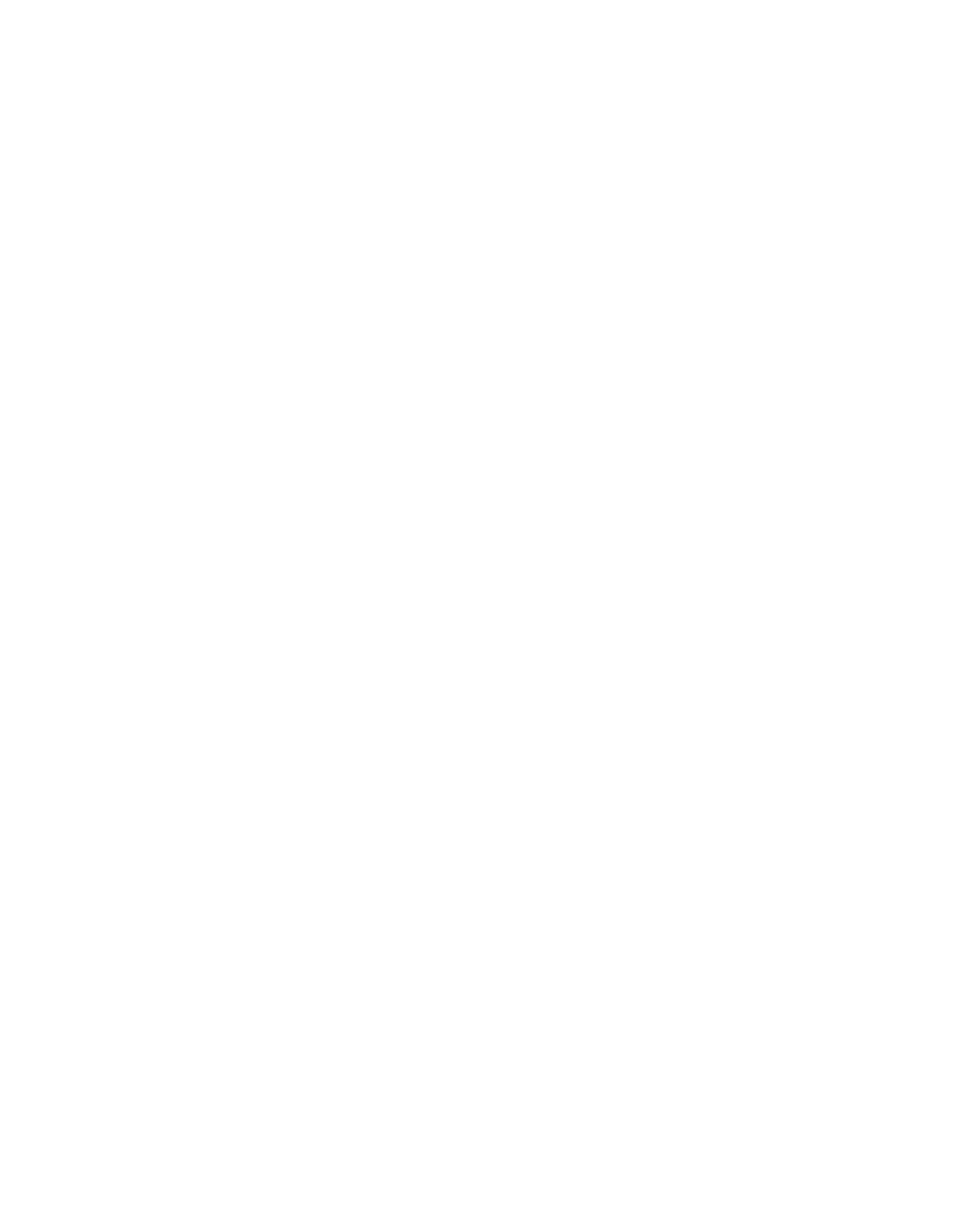## **Lab 2**

## **Motion in Two Dimensions**

This lab extends your exploration of Newton's laws of motion to the case of two dimensions, as described in secs. 2.2 and 2.5. To accomplish this, you will use a video camera and supporting computer software to capture, edit and analyze images of two-dimensional motion. Sections 2.1, 2.3 and 2.4 introduce you to this infrastructure.

### **2.1 A New Tool**

The first goal of this lab is to acquaint you with a new tool. You will use a TV camera to make videos of moving objects, and a computer to digitize the locations of objects in your videos and analyze the motion. It is important that every member of your group learn how to use the computer and analysis software. Be sure that you all take turns operating the system and that, when you are the operator, your partners understand what you are doing.

When your computer is first turned on, the screen should show an icon for a folder named Physics 101 (similar to the folder for Physics 103 shown in the figure). Open this folder, by placing the cursor on it and clicking with the right mouse button and choosing *Open*, or by rapidly clicking twice using the left mouse button. You will then see a screen with icons for the programs that we will use in this lab.

These include:



- VideoPoint Capture: this program allows you to capture a series of images, called "frames", from the signal produced by a video camera.
- VideoPoint: the program in which you will do your analysis. It allows you to determine the positions of objects in each of the video frames that you captured, and provides ways to generate and analyze graphs of your data.
- Excel with WPtools: an extension of the common Excel spreadsheet program, which allows detailed calculations to be carried out on your data. The WP (Workshop Physics) extensions, make it easy to use Excel's sophisticated graphing functions.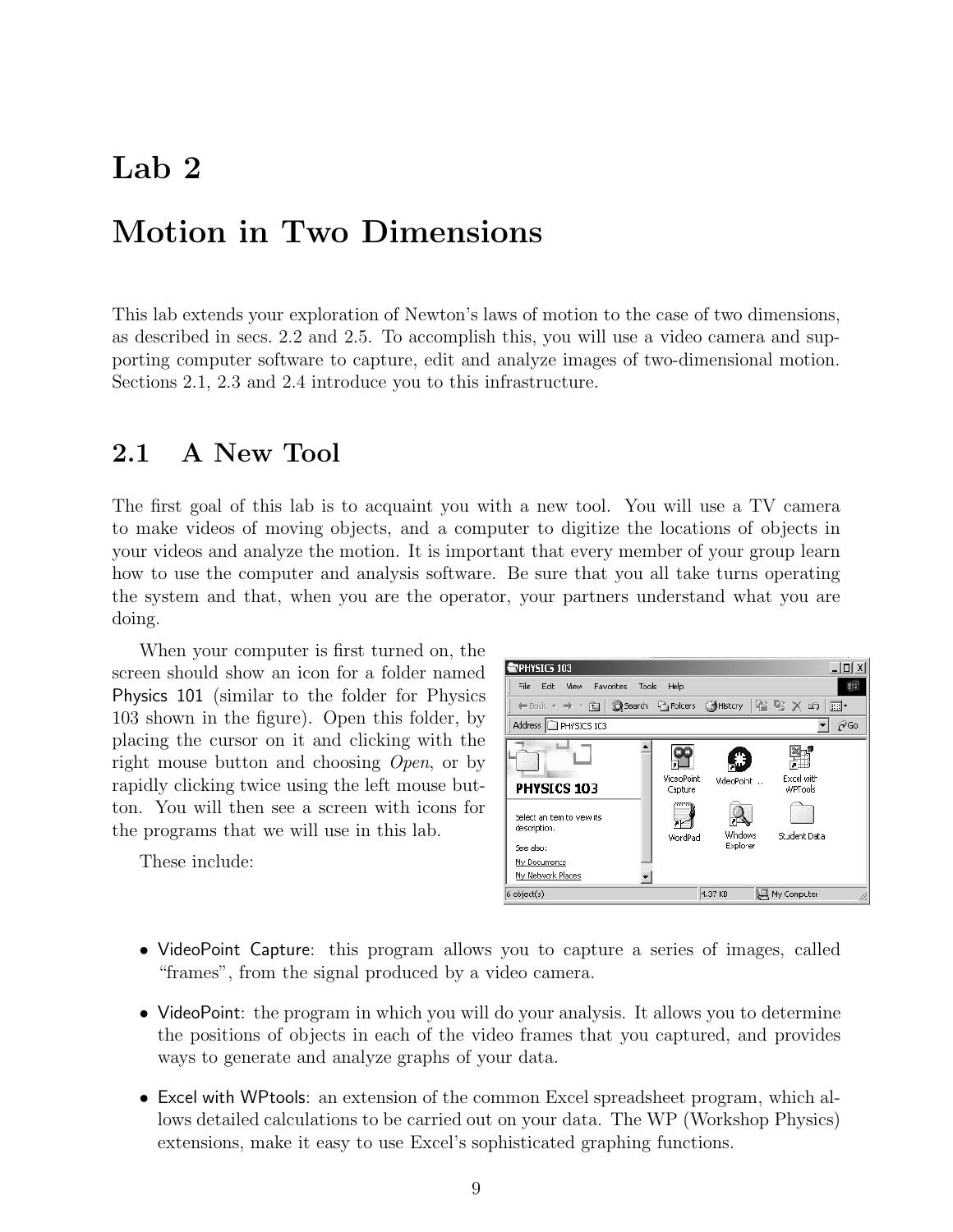- WordPad: a utility word processor, generally used to write and print out simple text documents, or to print out an image of any computer screens that you need to discuss in your write-ups.
- Student Data: a folder with space for you to put your files.

### **2.1.1 Capturing a Single Still Image**

Your first task is to capture a still picture to give to your lab instructor to help him or her remember your names and faces. To get an image from the video camera on your computer screen and make a copy, follow the instructions below:

- 1. Open VideoPoint Capture, by double-clicking on its icon with the left mouse button.
- 2. A VideoPoint Capture Preview Screen appears, with a picture of whatever your camera is viewing at the moment. Confirm that your Preview screen is showing live video by waving your hands in front of the camera. If the picture is too dark or too light, rotate the aperture ring on the camera lens to change the amount of light level reaching the camera's sensor. (The lens admits light through a circular opening, or aperture, whose diameter is controlled by rotating the ring. The larger the diameter, the more the light and the brighter the picture.)
- 3. Position yourselves (re-aiming the camera if necessary) so that your faces pretty well fill the picture on the screen. Then reach over, hold down the ALT key, and hit the Print Screen button near the right end of the top row of keys on your keyboard. This makes a temporary copy of whatever was on the VideoPoint Capture screen when you hit the button.
- 4. Now, open WordPad by double-clicking on its icon. Then choose Edit→Paste to insert the image that was copied using the Print Screen command. (Please do NOT change any of the computer or display settings in an attempt to make the image larger. Such changes may interfere with your analysis program.)
- 5. Click on the Printer icon in the WordPad menu to make a copy of your picture. *Write your names on a printout of your picture and give it to your instructor.* You may want to make extra copies for your lab books, but dont let this become your goal for the afternoon.

### **2.1.2 Stop and Think - What is a Digital Image?**

Before trying to capture a video in the computer, let's be sure that we understand what the moving image on a television screen actually consists of. It is a series of individual stationary, or still, pictures, appearing at a rate of 30 pictures, or *frames*, a second. Standard movie films consist of strips of such still pictures, recorded photographically at a slightly lower frame rate. Our videos will generally be taken at 10 frames per second.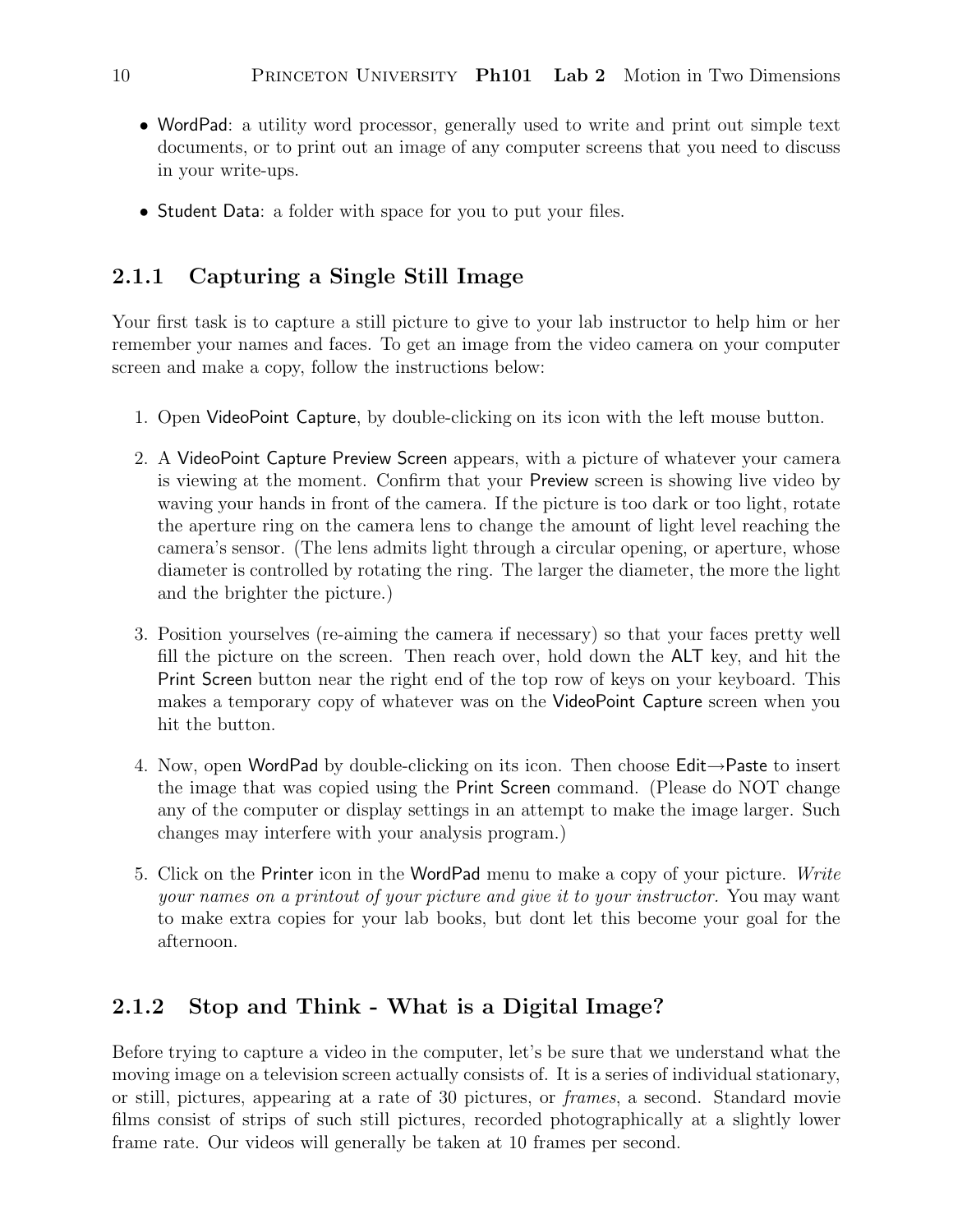Digital computers, and hence our electronic imaging systems, work only in quantized units. Your camera divides the area that it sees into over 76,000 discrete elements, arranged into a grid 320 cells wide by 240 cells high. You will see later that VideoPoint measures x and  $y$  positions with twice this resolution, dividing the  $x$ -direction into 640 integer steps and the y-direction into 480 steps. In either case, a 1-step by 1-step cell is called a *pixel*, for "picture element."

To determine the coordinates of an object in an image frame using VideoPoint, we will use the mouse to position a cursor over the object, and the system will count the pixel rows and columns to get to the location of the cursor, starting at the lower left of the image on the screen. Then, if we know how many pixels correspond to a meter long object, we can calculate real distances from the pixel counts. This is called "scaling the image". We will return to this shortly.

With real distances known from scaling the images, a nd with the time interval between two chosen frames also known (a multiple of 1/10 sec, say), we can easily calculate such things as velocities and accelerations of moving objects in our videos.

### **2.2 Physics Background**

In this lab you will analyze the trajectory of a bouncing ball. The ball will be accelerated by gravity in the y direction, but not in the  $x$  direction. Its motion should obey the equations

$$
x = x_0 + v_{0x}t, \t\t(2.1)
$$

$$
y = y_0 + v_{0y}t + \frac{gt^2}{2}.
$$
 (2.2)



Figure 2.1: Setup of the experiment.

The experimental setup is sketched in Fig. 2.1. A ball rolls down a fixed rail (the "launcher"). After it leaves the launcher it falls freely, bouncing at least twice on the table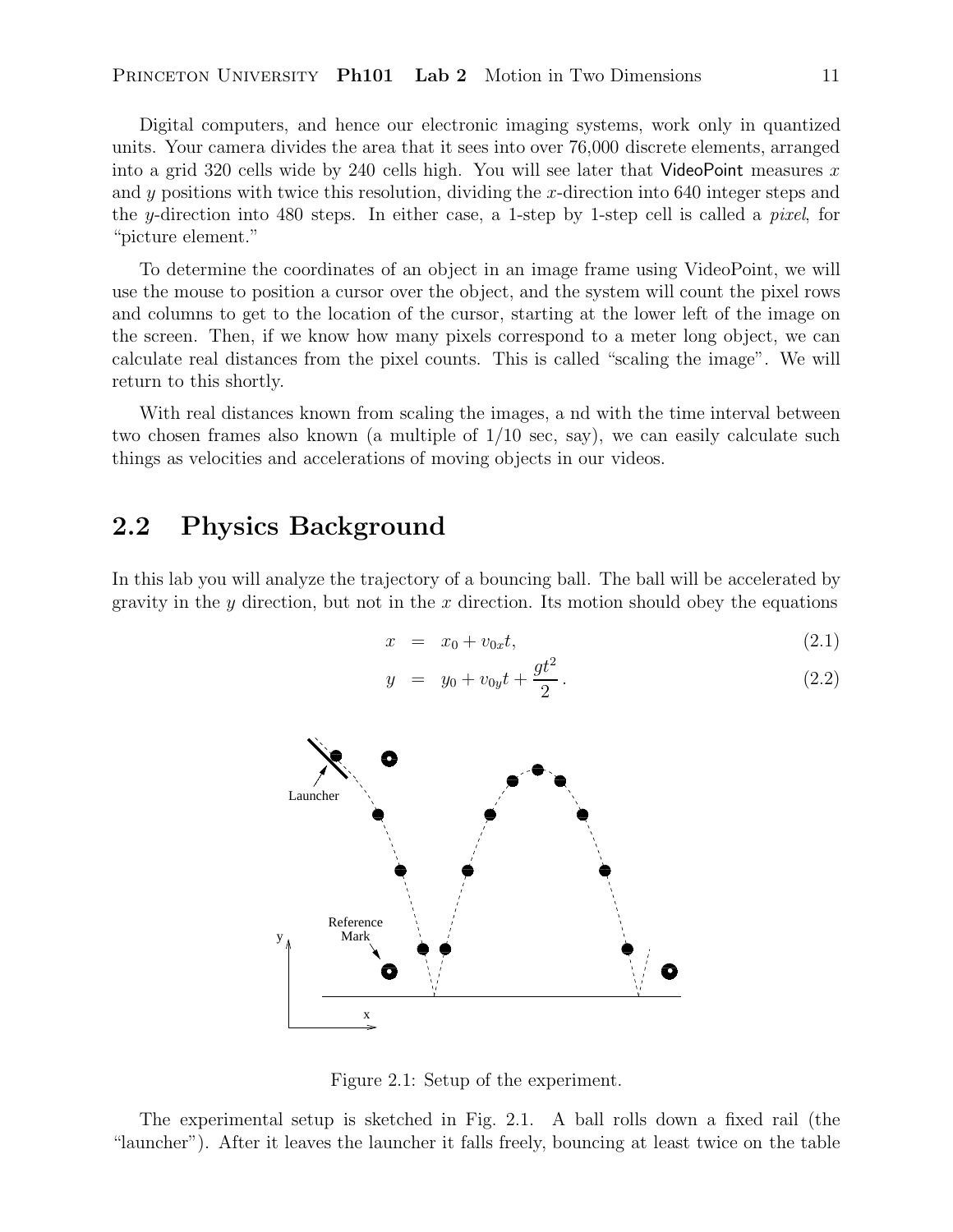**SEDITING** 

File Edit Corrections Help

Choose how many fra

偏便法有限

top. The camera takes a series of pictures at fixed time intervals during the motion. By measuring the position of the ball in each picture, you can test eqs. (2.1) and (2.2).

## **2.3 Acquiring the Data**

You are now ready to record a video. If necessary, minimize or close the WordPad window to get the VideoPoint Capture screen back into view.

First, aim the camera to view the bouncing ball, and make a few trial runs, watching the Editing screen to see that the camera catches the motion properly. Include a meter stick in the field of view, for scaling purposes. You may want to mark two or more positions on the meter stick with tape, to give two clearly visible reference marks. Remember, the meter stick should be the same distance from the camera as the bouncing ball will be. Otherwise, your scale factor will be in error.

Clicking on the button at the lower left of the screen gives you the option of recording frames at many different rates. For the moment, set the frame rate at 10 frames per second.

The Preview screen has a Record button to be clicked when you are ready to start recording. To stop the recording, hit the Escape (Esc) key at the upper left corner of your keyboard. (You can also click on one of the Stop buttons that appear, but this doesn't always work.) Try not to record more than 5 to 10 seconds of video at a time. Otherwise, the size of the video files becomes outrageous.

<<Record First Time =0.000 (s) of 7.167 (s), dt=0.033 (s) Find FIRST frame you want to KEEP, click 'First' **ES EDITING**  $|$  $\Box$  $\times$  $|$ File Edit Corrections Help <Last  $1/3(28)$ Кеер Time = 2.567 (s) of 2.83 All (85)  $\overline{\phantom{0}}$  $1/2$  [43]

 $\Box$  $\times$ 

tween First & Last

Go ahead and take a video of the bouncing ball. After you have stopped recording, the Editing screen

takes a few seconds to organize itself. It comes to a stop displaying the first frame of your recording, with a new control bar appearing at the bottom.

First, click on the right arrow at the left end of the control bar. The system will "play back" your video. Note the round *progress button* below the picture moving across the bottom of the picture as the video goes from beginning to end.

You can manually play the video, backward or forward, by using your mouse to shove the progress button back and forth. You can also advance through the video a single frame at a time, forward or backward, by hitting one of the two buttons at the right of the control bar.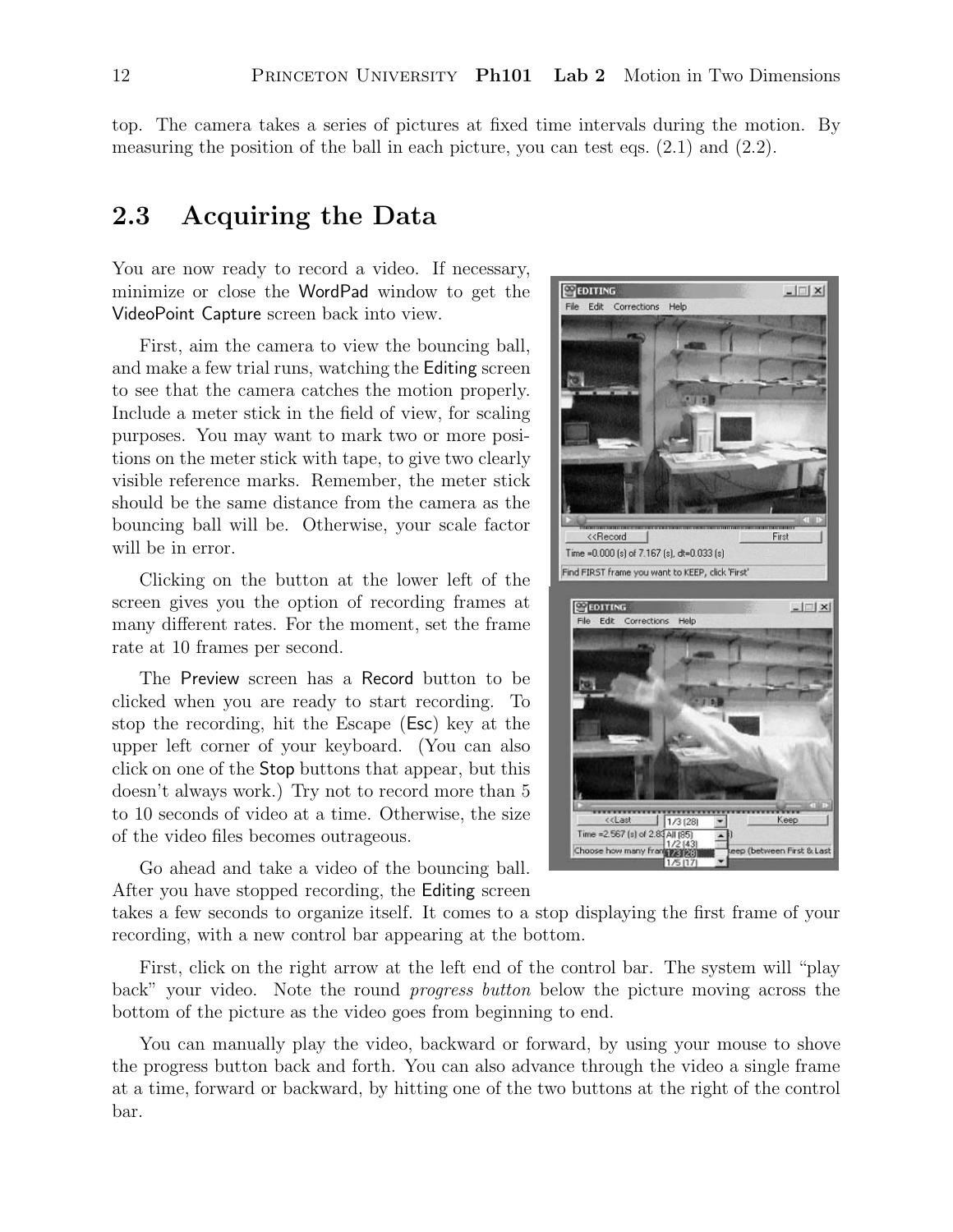**Editing your Video:** In general, your original video will contain more frames than you will want to use for analysis. Today, we want to analyze the ball's motion between two consecutive bounces off the table.

First, use the progress and single-step buttons to choose the first frame following a bounce of the ball. Then click the First button at the lower right. The software then eliminates all of the earlier frames from the record, and the display jumps to the last frame that you recorded. Use the progress and single-step buttons until you see the last frame before the next bounce. Then click on the button at the lower right, which now reads Last. Any later frames are now eliminated from your video.

**Naming and storing your** VideoPoint **capture files**: *The video containing your chosen frames must be named and stored for future reference. We have provided a folder identified by your lab groups meeting time (e.g., "Monday Afternoon Section"). This folder is found in a higher level folder titled* Student Data*, which in turn is located on the hard drive partition labeled* STUDENTS (D:)*.*

*Click on the* Save *button at the lower right of the* VideoPoint Capture Editing *screen. A screen appears with the title* Save Movie File As...*. You will want to get the section folder for your lab section to show in the screen's top* Save in: *box. If the folder for some other section is shown there, use the yellow icon with the leftand-up arrow to go to the* Student Data *folder, and then double click on the folder for your section. Consult your instructor if you have any difficulty getting your section name in the* Save

| Save movie file as: |                                                                                  |                                                                                        |      |      |
|---------------------|----------------------------------------------------------------------------------|----------------------------------------------------------------------------------------|------|------|
|                     | Save in: Student Data                                                            |                                                                                        | 中国首国 |      |
| Special Sections    | Monday Afternoon Section<br>Monday Evening Section<br>Thursday Afternoon Section | 11 Tuesday Evening Section<br>Wednesday Afternoon Section<br>Wednesday Evening Section |      |      |
|                     | Thursday Evening Section<br>Tuesday Afternoon Section                            |                                                                                        |      |      |
| File name:          | 09 01 02 mov                                                                     |                                                                                        |      | Save |

in: *box – if you don't get this right, you may not be able to find your data later!*

*At the bottom of the screen the system has suggested a name such as 07 24 02.mov. The first two numbers (07) and (24) refer to the month of the year and the day of the month. The last two digits are assigned by the computer, from 00 to 99, and starting again. You may want to add more readable information. If your group's last initials are P and Q, for instance, you could use the mouse to insert "PQBounce" in front of the 07 24. Then the file name would be "PQBounce07 24 02.mov," which tells you a lot about the file, and will help you remember what it was.*

*Click on the* Save *button. Your edited video file is now stored at the location and with the name which you specified. It can be opened at any time for analysis, using the* VideoPoint *software described earlier. For now,* VideoPoint Capture *provides a shortcut to allow us to go immediately to analyzing your movie in* VideoPoint*.*

*Click on the* Open in VideoPoint *button that appears at the bottom of the* VideoPoint Capture *image editing screen. This automatically opens the* VideoPoint *software package, and loads your video file into it. In the* Number of Points *screen which first appears, say* OK *to* 1*, since there is only one object that we want to analyze (the bouncing ball). If you see an information screen titled* About VideoPoint*, just click on the little* x *at the top right to make it disappear.*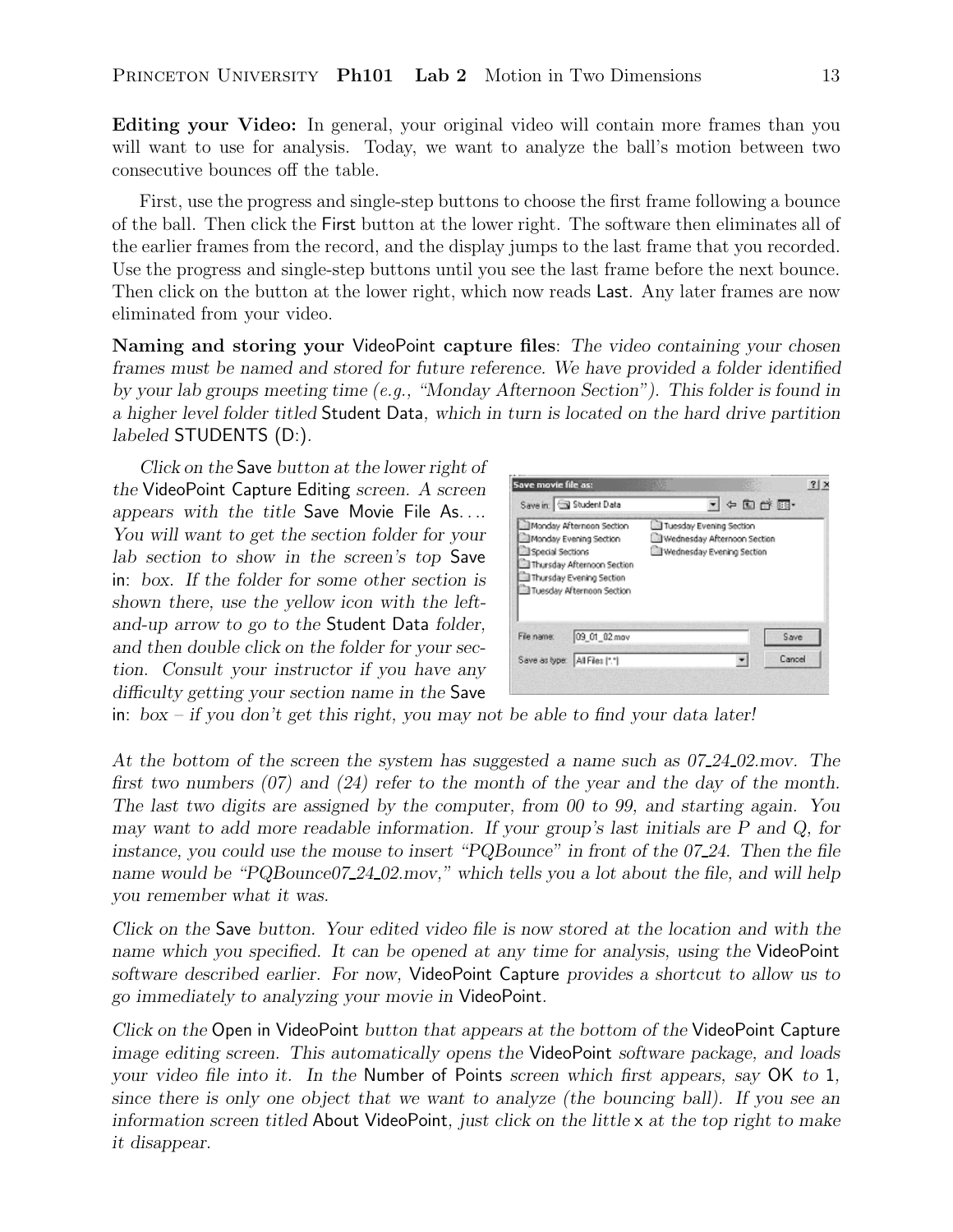## **2.4 Data Analysis Using** VideoPoint

Three windows appear when VideoPoint is first opened. The Movie window shows the first frame of your edited video, with your file name appearing in its title bar. The Table window shows three columns ready to receive your data. (The left hand column already has the time entered for each of your video frames). The Coordinate Systems window will be used later to manage your data operations. For the moment, simply note that it has a line for Point S1, which is the name which VideoPoint has assigned to the single moving point which you said you wanted to track.

#### **The** Movie **Window**

The Movie window in VideoPoint has the same video controls as before. To "activate" the movie window, left-click on its title bar, where the name of your video should appear. The title bar should now appear in blue, which indicates that we have selected that window for our next steps. Try running the video, single-stepping through the frames, and moving back and forth in time by moving the progress button from side to side.

Next, notice that when the cursor is moved into the image area of the movie window, it changes shape and becomes a "cross hair" pointing device and the coordinates of the cross hair's position are read out at the lower left hand corner of the window. These coordinates are expressed in a Cartesian system indicated by the two yellow lines that are superimposed on the image. The numbers shown give the number of pixels you are to the right  $(x\text{-direction})$ , and the number of pixels you are above (y-direction), the origin of this coordinate system.

#### **The** Table **Window**

VideoPoint will load your position data into the table shown in the Table window. By scrolling vertically, you will see that the number of rows is equal to the number of frames in your video, and that the time when each frame was recorded is already shown, in the first column of each row, starting with 0 seconds.

As you will soon see, positioning the cursor on top of a selected position in the Movie window and clicking on the left mouse button will cause the x and y coordinates of any point in each frame (the tip of a finger, say) to be automatically entered into the second and third columns of the table, in the row corresponding to that particular frame.

#### **The** Coordinate Systems **Window**

Although we don't need to use it in this experiment, you should know that the first use of the Coordinate System window is to describe an object in which you are interested. By clicking on a Series Name, you can use your mouse to highlight and then change its name say from Point S1 to the more descriptive Bouncing Ball. You can also assign a mass to an object, by clicking on and editing the value of mass assigned to it in the table. (The system assigns an arbitrary value of 100 grams to every object, until you change it to a real value. For the moment, just leave it at 100 grams.)

Later, you will see that this window is also useful when you want to Select an object in order to change the way its points are plotted on a graph, *etc*. For the moment, just note that clicking on the box to the left of a series name indicates that it has been selected,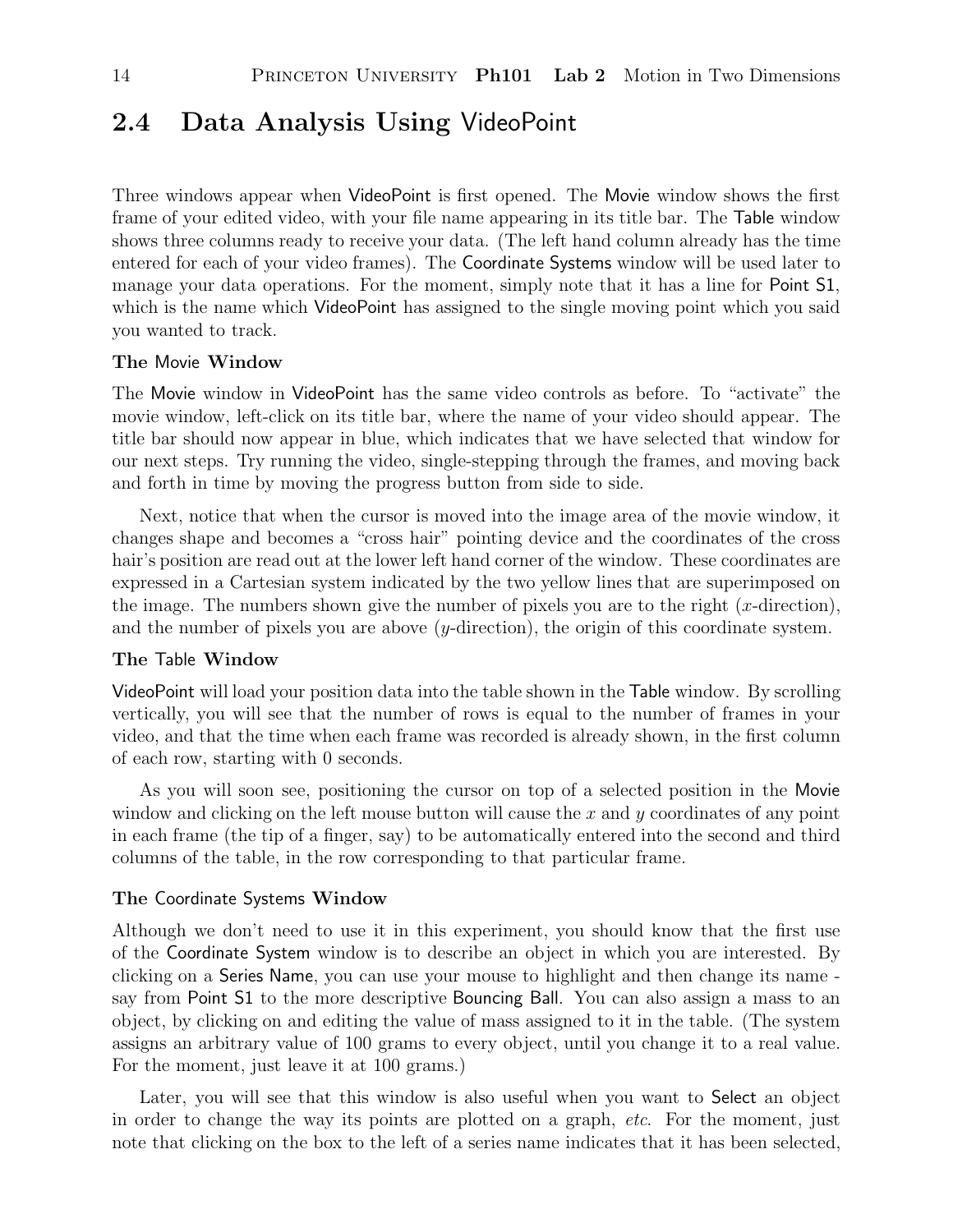

by highlighting the entire row. If you double-click in this box, a dialog box appears which offers an alternate means of changing series names, masses, *etc*., in addition to more complex variables which we don't need for the moment.

#### **2.4.1 Scaling the Movie**

You should have included a meter stick in your video. We'll use it to convert our measurements from pixels to physical units.

First, choose any frame in which the meter stick is clearly visible. Move the cursor to either end of the meter stick, and note the pixel coordinates at the two positions. Calculate the distance between the two points, in pixels. Using the distance in pixels, calculate your movie's scale factor, in units of pixels per meter. Note the result in your lab book.

Now let VideoPoint do an automatic scaling of our movie. With the Movie screen selected, move your cursor to the Movie menu item, and select the Scale Movie option. When the dialog box appears, enter the length of the meter stick, and set the units of that length (cm, m, inches, *etc*.) Then click on Continue. (Ignore the other items on the Scale Movie box.)

Follow the instructions to click first on one end on the meter stick, and then on the other end. Like magic, all of the x and y entries in your data table, and all of the x and y axes of your graphs, are converted from pixel units to whatever physical unit  $(cm, m, inches,...)$ you have chosen! Even the cursor position readout at the lower left of the Movie screen is now in physical units.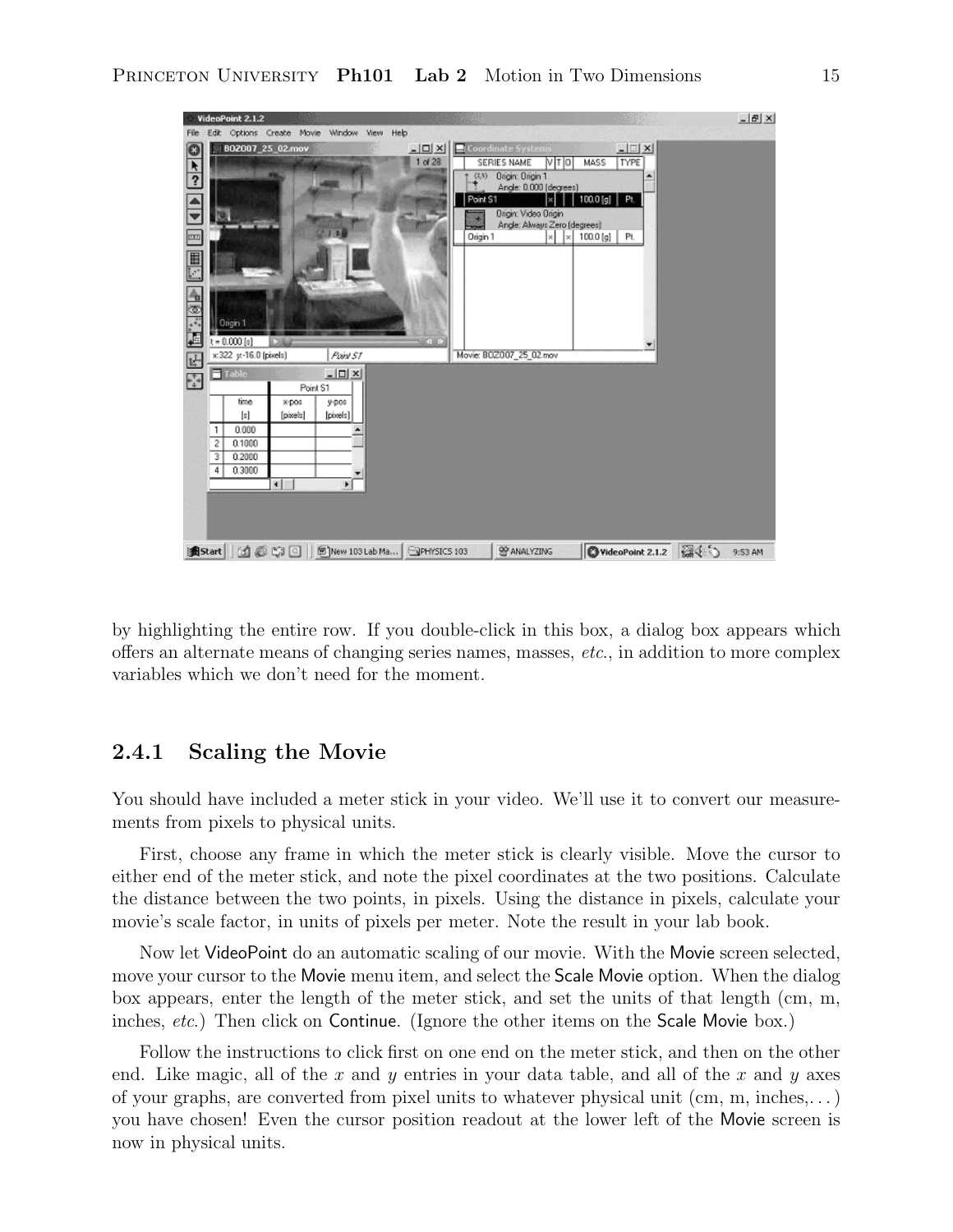Compare the value of VideoPoint's scale factor (visible near the top of the Coordinate System screen) with that which you calculated manually. Do they agree within "reasonable" accuracy? Note any comments that you might have.

#### **2.4.2 Picking Off Coordinates**

After clicking on the Movie window to again make it the active window, review your video. If you like, you can maximize the video image (*i.e.*, make it full-screen) by clicking on the center box at its top right corner. Repeating this action will make it small again, to let you see the other screens.

Now we will run through an actual coordinate pickoff:

- 1. Make sure that the Series Name labelle Point S1 is highlighted in the Coordinate Systems window. Then click anywhere on the Movie window to make sure that it is the active screen. Move your video back to its first frame. Then move the cross-hair cursor to center it on the ball. Press the left mouse button, being careful not to move the cross hair off your chosen point as you press the button. This automatically enters the coordinates of the cursor location into the corresponding line of the table window. The video may automatically advance to the next frame. If it does, just continue clicking on your chosen point to track its motion as the frames advance. If the frames don't automatically advance, just go to the Options item on the movie menu bar, and click next to Auto Frame Advance.
- 2. Continue clicking on the ball for four or five frames. Your movie screen may or may not be showing the positions you have chosen. In any case, stop and go to the Edit movie menu item, and click next to the Leave/Hide Trails option. When the option is clicked, you will see markers appear and disappear for each of the hand positions on which you have clicked. Sometimes these are valuable, and sometimes they get in the way. You can turn them on and off, using the option button. Continue picking off coordinates, letting the frames advance automatically. That's all there is to measuring positions of moving objects in a video!

If you go back and step through the frames with the Leave Trails option on, you will note that the label moves along the string of position markers. If the series has been selected in the Coordinate Systems window, a second circle will also follow along the trail of position markers.

The cursor always looks like an aiming circle when you are using it to pick off a points location in any given frame. If the location of the point has already been determined in any given frame, a circle appears around the location, and the cursor looks like an arrow instead of an aiming circle.

3. If you make a mistake in positioning your mouse in a particular frame, you can simply move the point. With the item selected in the Coordinate Systems window, and two concentric circles showing around the previously chosen location, first place the arrowshaped cursor at the center of the circles. Then, while holding down the left button on the mouse, move the location circle to the new, corrected, position. Releasing the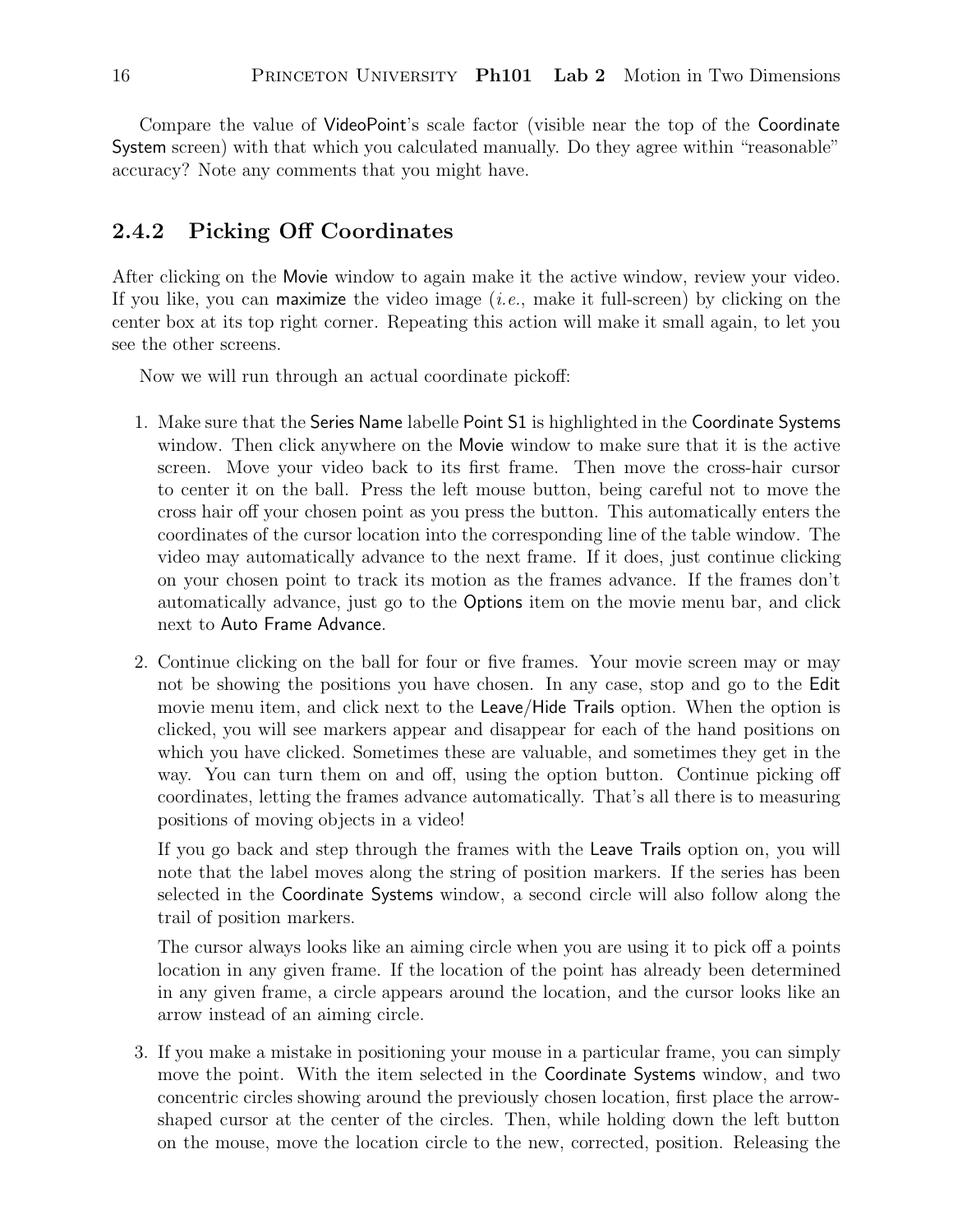mouse button completes the change and enters the corrected coordinates into the data table.

## **2.5 Graphing and Fitting Your Data Using** Excel

While VideoPoint has some built-in graphing and curve-fitting features, it is preferable to transfer your table of values of x, y and t to an Excel spreadsheet.<sup>1</sup> Then, you can apply the methods you learned in Lab 1 to produce (and print out) plots of  $y$  *vs.*  $x$ ,  $x$  *vs.*  $t$ , and  $y$  *vs.* t. In addition, use WPTools to fit the data of x *vs.* t to a Polynomial of Order 2, and to fit the data of y *vs.* t to a Polynomial of Order 3.

According to eqs.  $(2.1)$  and  $(2.2)$  the coefficient  $a_2$  of the fit to x *vs.* t and the coefficient  $a_3$  of the fit to y vs. t should be zero to within 1-2 times their respective Standard Errors. Coefficient  $a_1$  of the fit to x vs. t is the horizontal velocity of the bounding ball, and twice the coefficient  $a_2$  of the fit to y vs. t should be the acceleration g due to gravity.

Report the x velocity and the y acceleration and their Standard Errors. Is the value of g measured in this experiment within 1-2 times its Error of the expected value?

Repeat the entire process of data collection and analysis so that each member of your lab group does each part of the experiment once.

Is the technique of Lab 2 better or worse than that of Lab 1 in measuring the value of  $q$ ?

<sup>1</sup>While in VideoPoint, click on the empty data cell to the left of the *time* column heading to select all of your data columns, and then click on Edit/Copy data. Then open an Excel workbook, click on the upper left cell, and click on Edit/Paste.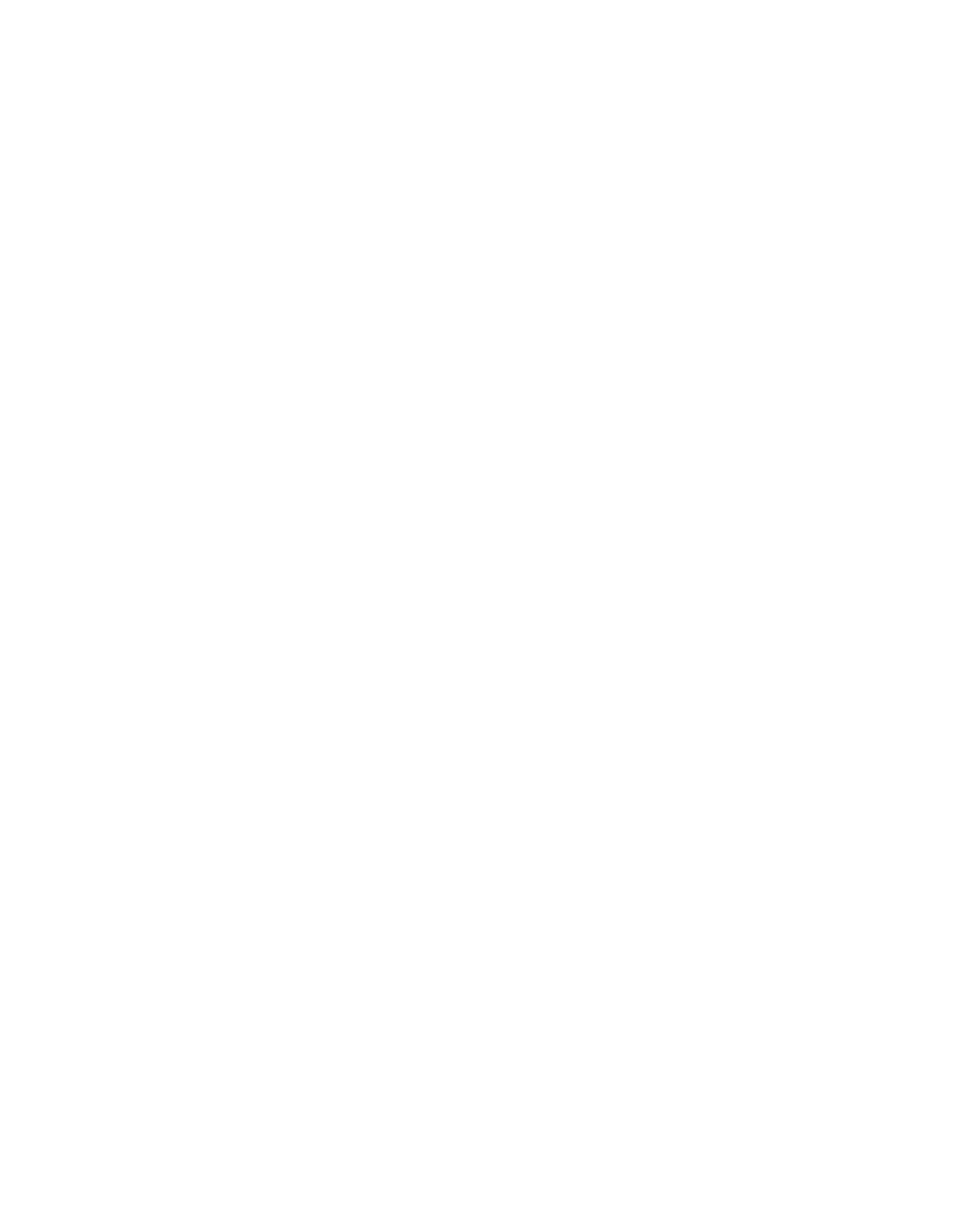## **Lab 3**

## **The Pendulum**

### **3.1 Background**

**3.1.1 Pendulum Motion**



Figure 3.1: A simple pendulum, consisting of a mass m suspended from a string of length  $l$ .

The period T of a simple pendulum moving at small angles  $\theta$ , as shown in Fig. 3.1, is related to its length  $l$  and gravitational acceleration  $q$  by:

$$
T = 2\pi \sqrt{\frac{l}{g}}.
$$
\n(3.1)

This is derived in your textbook and in section 3.4 of this writeup. In this lab you will confirm that the period T is proportional to  $l^{1/2}$  and that T is independent of mass m. Also, you will use the pendulum to measure gravitational acceleration g with precision of about 1 part in 1000.

#### **3.1.2 Logarithmic Plots**

In this experiment, you will test eq.  $(3.1)$ . In particular, you should show that T is proportional to  $l^{1/2}$  and not  $l^1$  or  $l^2$  or some other power of the length l. For this, you could measure the pendulum period with several string lengths. But then what? You could try fitting curves of T versus  $l^{1/2}$  and T versus  $l^1$  and so on, to see which "looks best". However, there is a more quantitative approach to this problem: logarithmic plotting.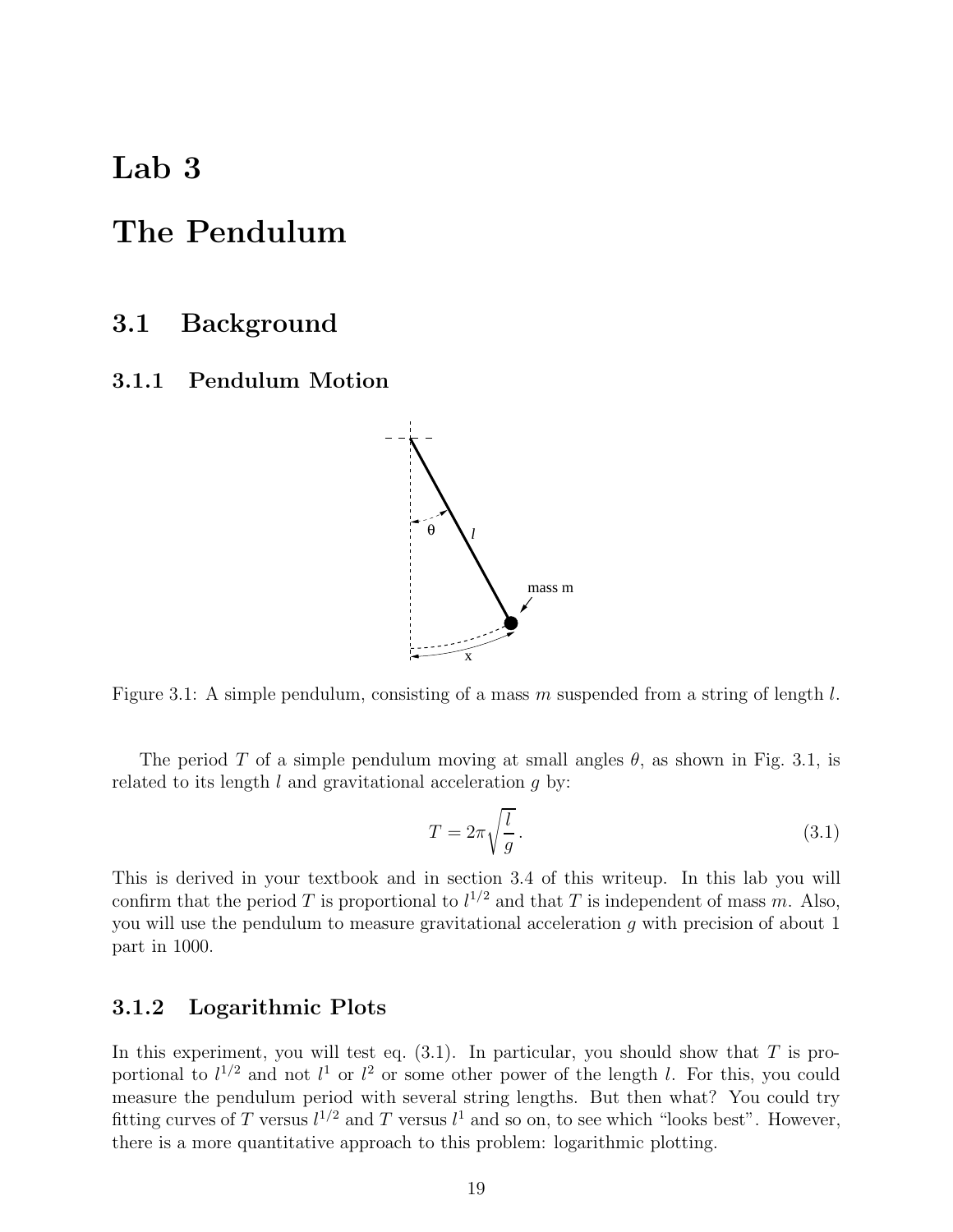Here's the basic idea. You expect that T and l are related by an equation of the form:

$$
T = c l^{\alpha},\tag{3.2}
$$

where c and  $\alpha$  are fixed constants, and you want to find the value of the exponent  $\alpha$  (which you expect to be 0.5 for the pendulum). Take the logarithm of both sides of eq. (3.2) to get:

$$
\log T = \log(c l^{\alpha}).\tag{3.3}
$$

The general logarithmic identities:

$$
\log ab = \log a + \log b, \qquad \log a^b = b \log a,\tag{3.4}
$$

can be used to rewrite eq. (3.3) as:

$$
\log T = \alpha \log l + \log c,\tag{3.5}
$$

which is the equation for a straight line. For example, if you set  $y = \log T$ ,  $x = \log l$ ,  $b = \log c$ , and  $m = \alpha$ , then you obtain the standard form,

$$
\frac{\log T}{y} = \frac{\alpha}{m} \frac{\log l}{x} + \frac{\log c}{b} \tag{3.6}
$$

Thus by fitting a straight line to your measurements of  $\log T$  versus  $\log l$ , you can find value and uncertainty of the exponent  $\alpha$ . To do this with Excel:

- Enter your  $l$  and  $T$  measurements into two columns of a spreadsheet.
- Calculate  $\log l$  and  $\log T$ . Use the LOG10 function in Excel (*e.g.*, cell —sf B1 might contain the formula  $=$  LOG10(A1).
- Graph and analyze the log l and log T columns using WPtools/Linear Fit.
- The slope  $a_1$  and uncertainty  $SE(a_1)$  reported from the fit are the value of  $\alpha$  and its uncertainty  $\sigma_{\alpha}$ .

### **3.2 Specific Instructions**

#### **3.2.1 Setup and Timing of the Pendulum**

Set up a photogate at the bottom of your pendulum's motion. Use the program Pendulum Timer to measure the pendulum's period. Start the ball swinging from a fixed angle  $\theta \approx 2^\circ$ . (Use the protractor near the pivot point to set this angle accurately.) Then click on Collect.

The program Pendulum Timer actually measures the time between successive blockings of the photogate by the swinging ball, and reports twice this value as the period. Hence, it is important that the photogate be directly below the point of suspension of the pendulum to get an accurate measure of the period.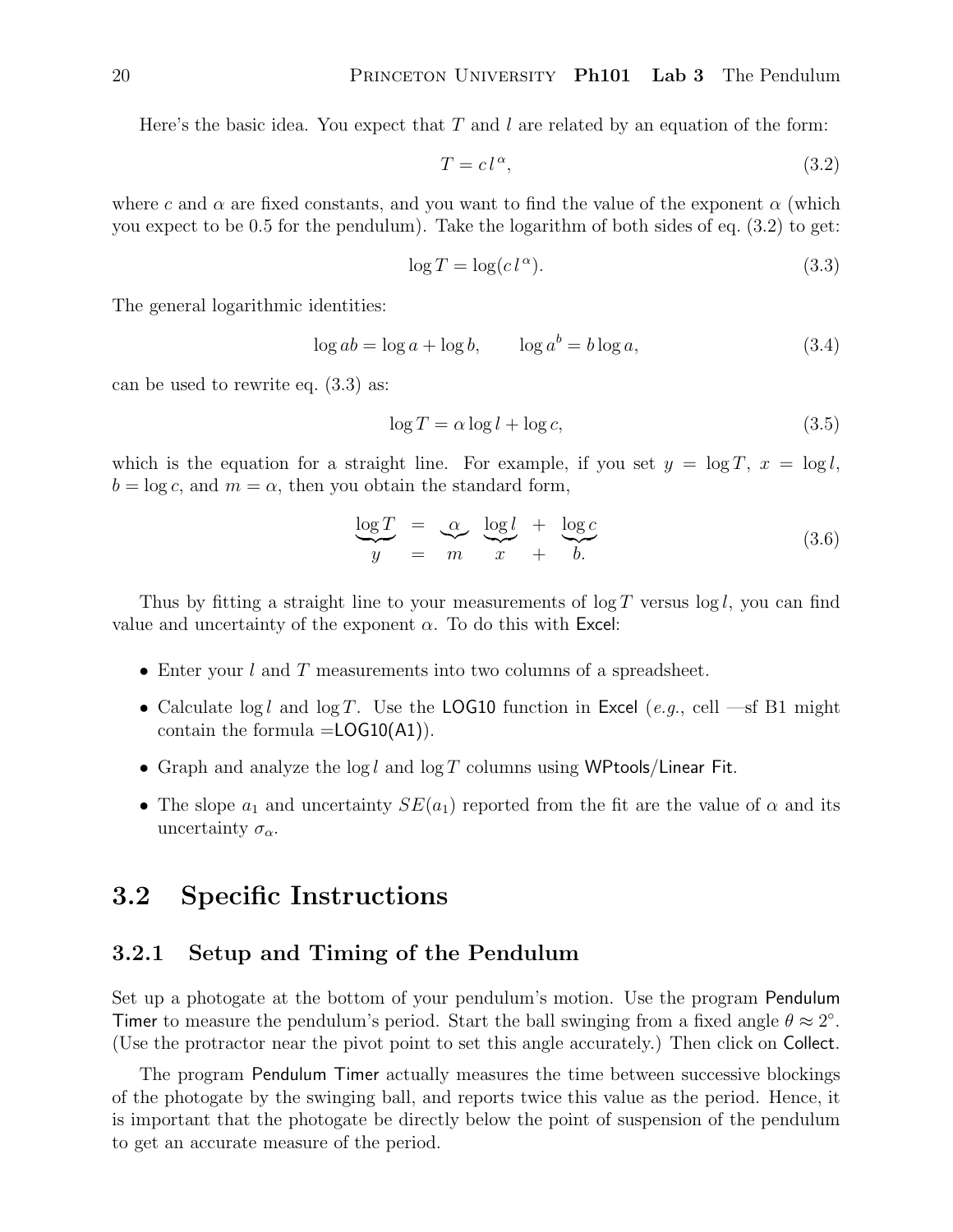Pendulum Timer makes an entry in its data table, and also plots a point on the graph. It continues to make measurements until you tell it to Stop. You should let it take at least a few dozen data points, and perhaps many more on your repeated runs.

You can change the horizontal and vertical axis of the graph while the program is running. Simply click on the lowest or highest values of either scale, and edit its value. You may want to do this for the x direction simply to keep from running off the graph. Expanding the vertical scale to include only a small range of values near your data points will allow you to check for consistency and possible long term drift.

#### **3.2.2 Dependence of the Period on the Initial Angle**

An advanced analysis of the simple pendulum tells us that the period T is

$$
T = 2\pi \sqrt{\frac{l}{g}} \left( 1 + \frac{1}{4} \sin^2 \frac{\theta_0}{2} + \frac{9}{64} \sin^4 \frac{\theta_0}{2} + \ldots \right),\tag{3.7}
$$

where  $\theta_0$  is the maximum angle to the vertical during the motion. For "small enough" launch angles  $\theta_0$  the terms  $\sin^2(\theta_0/2)$ , and  $\sin^4(\theta_0/2)$  are very small so that we obtain eq. (3.1). For example, with  $\theta_0 = 10^{\circ}$  the period would be increased by about 0.2% above the value predicted by eq. (3.1), and for  $\theta_0 = 2^\circ$  the increase is only 0.008%.

Can such small effects be detected in your experiment?

#### **3.2.3 Measurement of** g

Measure the period of the pendulum using a fairly long length  $l$  and the steel ball. Estimate the uncertainties of l and T. From equation 3.1, you can calculate q as:

$$
g = 4\pi^2 \frac{l}{T^2}.\tag{3.8}
$$

Using calculus (Appendix B.3), one can show that:

$$
\left(\frac{\sigma_g}{g}\right)^2 = \left(\frac{\sigma_l}{l}\right)^2 + \left(2\frac{\sigma_T}{T}\right)^2\tag{3.9}
$$

Using these formulae, estimate the measured value of  $g$  and the experimental uncertainty  $\sigma_g$ .

Report your measured value of g to your AI. Measured values of g will be collected from all groups of lab partners for statistical analysis of precision and uncertainties. Appendix C reports the results of such an analysis based on data collected in Ph101 Lab 3 during a previous year. You may wish to read Appendix B to appreciate better this error analysis procedure.

A precise measurement of  $g$ , using a different technique, was made by J. E. Faller in Palmer Hall (now the Frist Student Center) room 130 for his 1962 Ph. D. Thesis. He found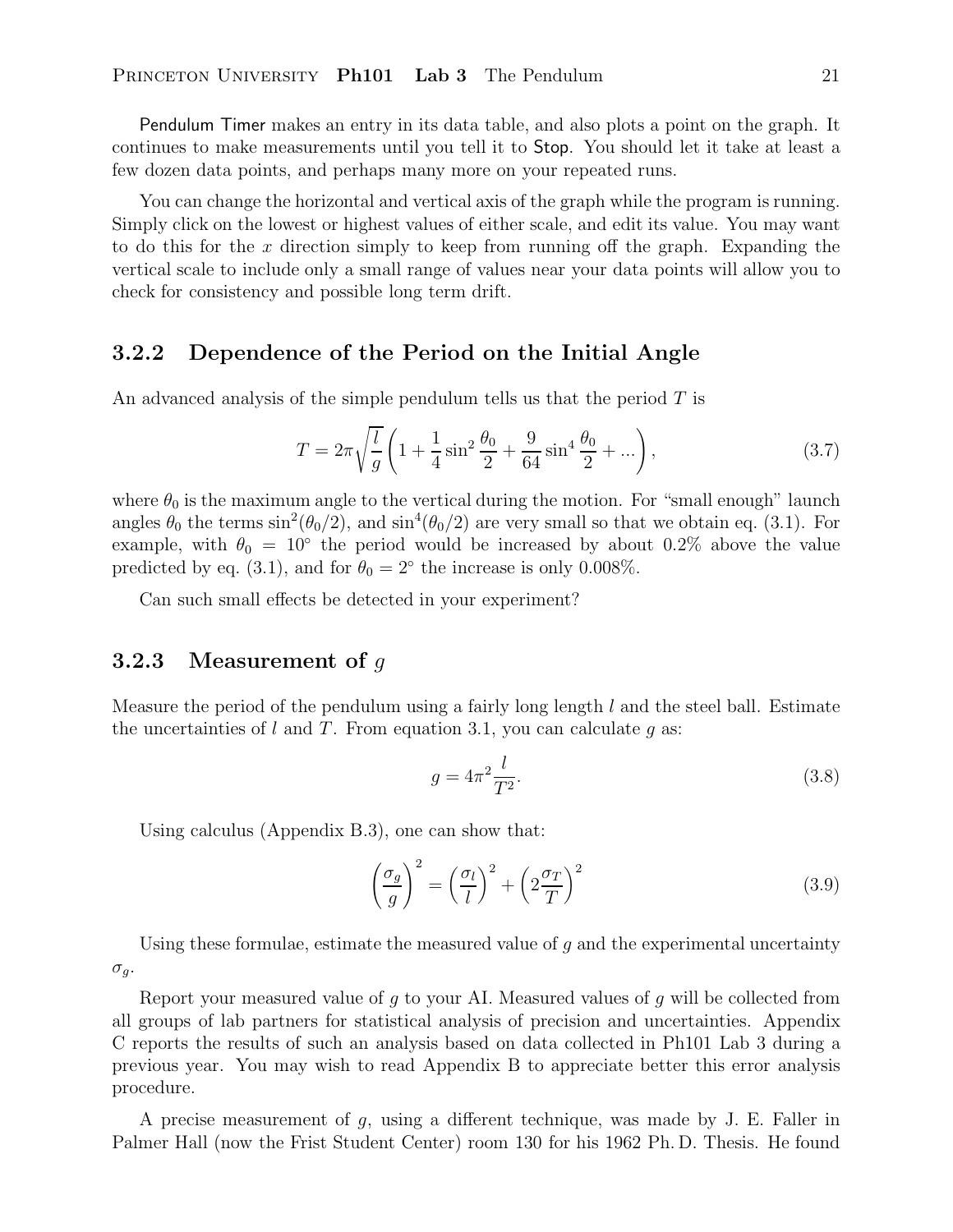that:

$$
g = 980.1604 \pm 0.0007 \,\mathrm{cm/s^2}.\tag{3.10}
$$

How does your measured value compare with this? How does your uncertainty compare with the one obtained by J. E. Faller? If you repeated the experiment 100 times, what would be the uncertainty on your answer? In principle, could the uncertainty reach  $10^{-6}$  m/s<sup>2</sup>?

#### **3.2.4 Dependence of the Period on Length**

Measure the pendulum period with 5 different lengths l around 50, 75, 100, 125 and 150 cm. In each case, set up the pendulum, and then find the value of  $l$ , measuring from the pivot point at the top of the pendulum to the center of the ball. For each length, run Pendulum Timer for at least ten pendulum periods, record the average period  $T$ , and analyze your data for g and  $\sigma_g$  as in the previous part.

Enter your measurements of  $l$  and  $T$  into Excel, and use logarithmic plotting (described in section 3.1.2) to find the exponent  $\alpha$  in:

$$
T \propto l^{\alpha}.\tag{3.11}
$$

Does your measurement of the exponent  $\alpha$  agree with the expected value of 0.5 to within the error reported by Excel?

#### **3.2.5 Dependence of the Period on Mass**

Prior to the insight of Galileo that all objects fall at the same rate if air resistance can be neglected, one might have supposed that the period depended on the mass  $m$  of the hanging weight. Test this by measuring the period of the pendulum with a steel ball, an aluminum ball, and a wood ball, always using the same length of string. Are the periods you measure the same within the measurement precision?<sup>1</sup> *Note that if you don't use the same length of string for the different masses, you might confuse the dependence of the period on length (sec. 3.2.3) with possible dependence of the period on mass.*

## **3.3 The Conical Pendulum (not for credit)**

A conical pendulum is one in which the mass swings around at constant speed in a (horizontal) circle, as shown in Fig. 3.2, rather than swinging back and forth in a vertical plane as in Fig. 3.1.

Using what you have learned in class, derive a formula the period  $T$  of a conical pendulum of length l at angle  $\theta$  from the vertical. (Hint: first find a formula for the speed of the

<sup>1</sup>Pendulum motion is a variant on falling motion, which doesn't depend on the mass of the falling object if air resistance can be neglected. As Galileo argued, if heavier objects fell faster, then two masses tied together should fall faster than either object by itself. But, if the lighter mass of the two fell more slowly, it would "pull back" the heavier object, and the tied pair would fall more slowly than heavier mass alone.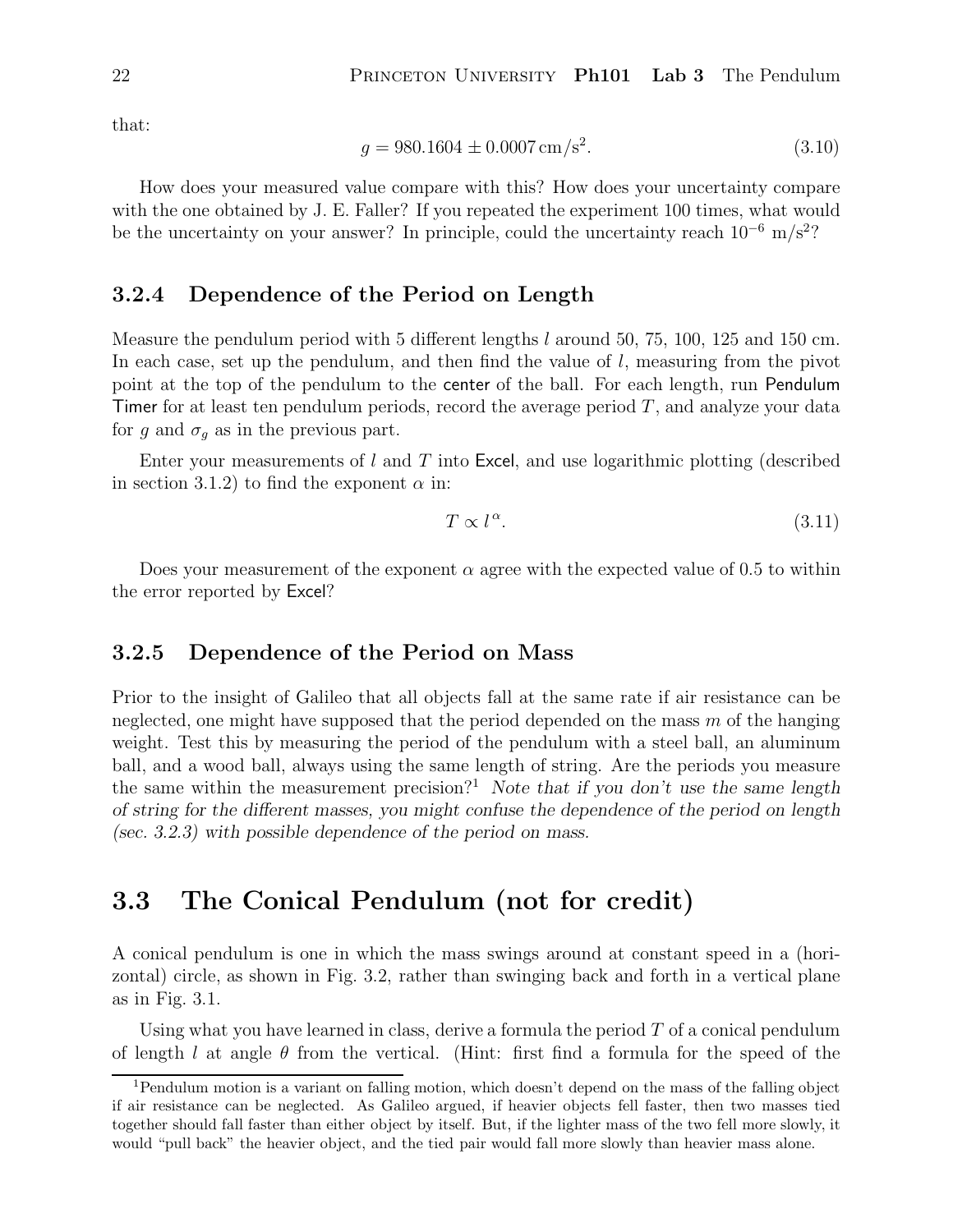

Figure 3.2: A sketch of a conical pendulum. The pendulum swings around in a horizontal circle.

pendulum, then use that to find the time it takes to go around the circle). Your result should be the same as the simple pendulum formula (3.1).

We will use the same setup as before, though we will not use the photogates. This will also be a low-precision experiment, and you need not undertake uncertainty analysis. First, set up the pendulum as before, with a length of around 50 cm. Now unclamp the pendulum *and its short horizontal supporting rod* from the experimental setup. The string should remain clamped into the rod, so that the length  $l$  of the pendulum does not change.

Notice that if you move the rod in the proper manner you can get the pendulum moving in a more-or-less circular motion. Test your formula for the pendulum period by measuring the period of circular motion for at least three angles  $\theta$ .

To measure the period, use the stopwatch provided. It is difficult to measure  $\theta$  directly, but you can find it by measuring the diameter of the circular motion  $(2r$  in figure 3.2) by operating the pendulum near a meter stick. This isn't very accurate, but you should be able to at least qualitatively verify the period formula. In particular, your formula should predict that either the period increases with  $\theta$  or it decreases with  $\theta$ . Does this prediction hold true?

### **3.4 Appendix: Derivation of the Pendulum Formula**

A simple pendulum is sketched in Fig. 3.1, and a free-body diagram of its mass is given in Fig. 3.3. Note that x is measured along the arc of motion of the mass; at the instant pictured, the x axis is at angle  $\theta$  above the horizontal. The only force in the x direction is gravity:

$$
F_x = -mg\sin\theta.\tag{3.12}
$$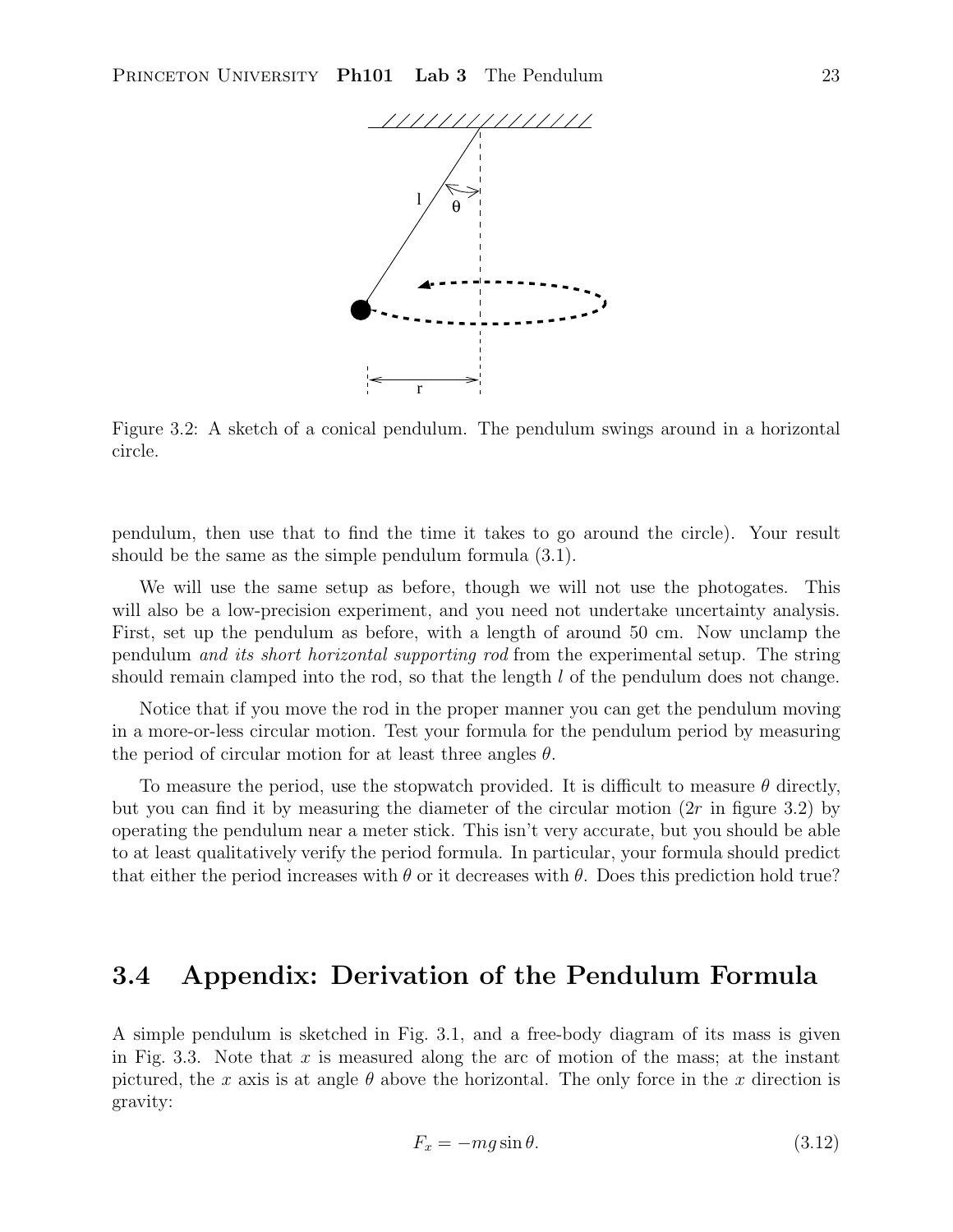

Figure 3.3: Free-body diagram of the pendulum mass.

For small angles, and  $\theta$  in radians, we can approximate  $\sin \theta \simeq \theta$ . Further noting that  $\theta = x/l$ , eq. (3.12) becomes:

$$
F_x = -mg\frac{x}{l}.
$$
\n(3.13)

Newton's second law, combined with the definition of acceleration, says:

$$
F_x = ma_x = m\frac{d^2x}{dt^2}.
$$
\n(3.14)

Using eq. (3.13) for  $F_x$  and canceling m on both sides of the resulting equation gives:

$$
\frac{d^2x}{dt^2} = -\frac{g}{l}x.\tag{3.15}
$$

This differential equation has solutions like:

$$
x(t) = x_0 \sin\left(\sqrt{\frac{g}{l}}t\right). \tag{3.16}
$$

Note that this goes through one cycle when the argument to the sine function is  $2\pi$ , that is, when:

$$
t = 2\pi \sqrt{\frac{l}{g}}\tag{3.17}
$$

so this is the period of the pendulum.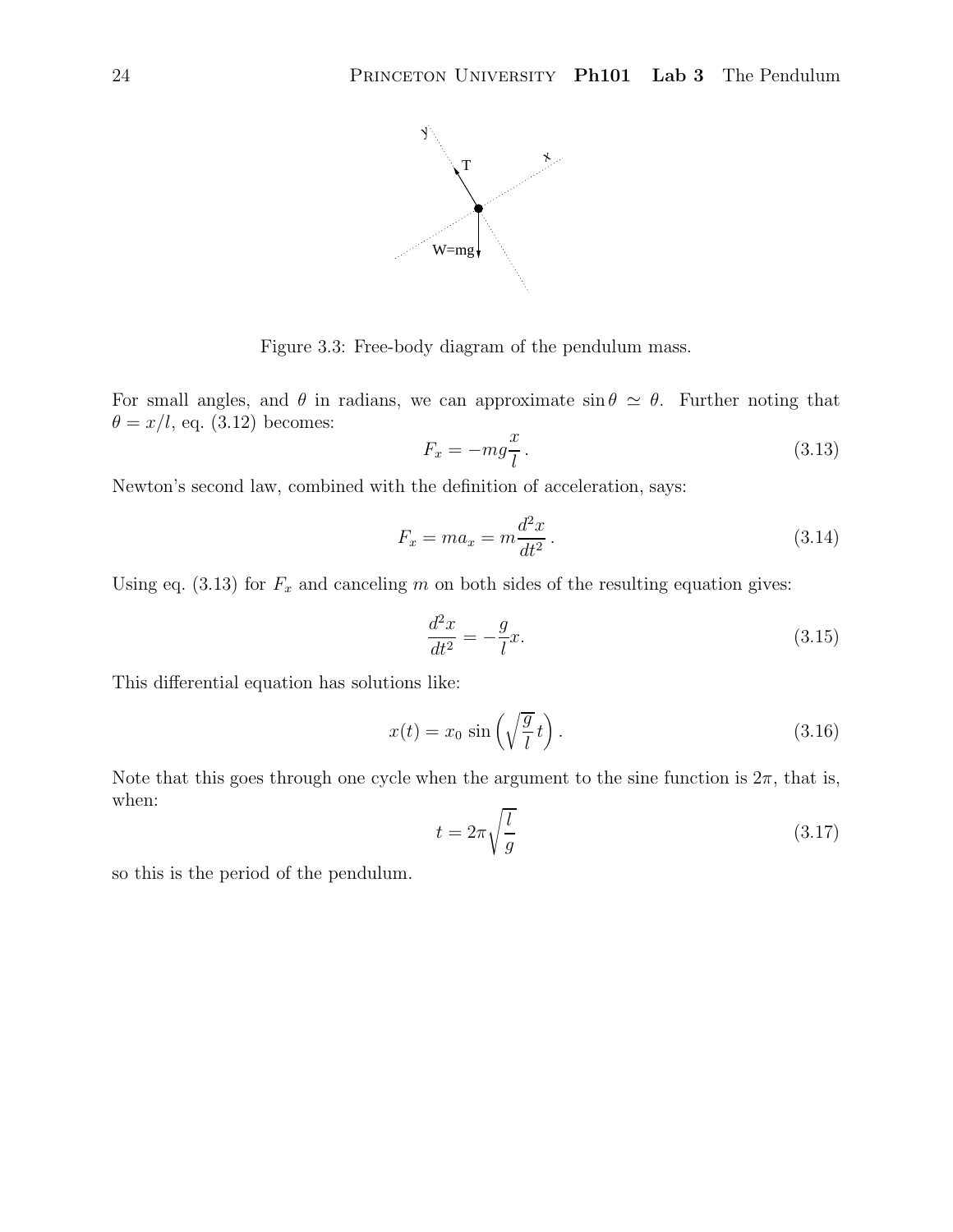## **Lab 4**

## **Collisions in Two Dimensions**

In this laboratory you will study two-dimensional collisions between two objects (pucks) on a horizontal, low-friction surface (an air hockey table), as sketched in Fig. 4.1.<sup>1</sup> Use the CCD camera to take a series of images before, during, and after the collisions, and then analyze the images to test conservation of momentum and energy and to evaluate the motion of the center of mass of the objects.



Figure 4.1: A sketch of the experimental apparatus.

## **4.1 Background: Two-Body Collisions**

A collision between two bodies is a brief interaction between them during which the forces are very strong (but equal and opposite according to Newton's third law).

This lab involves collisions only between pucks of equal mass, which substantially simplifies the analysis.

#### **4.1.1 Momentum Conservation**

The total momentum of two masses  $m_1$  and  $m_2$  with velocities  $\mathbf{v}_1$  and  $\mathbf{v}_2$  is  $\mathbf{p}_{total} = m_1 \mathbf{v}_1 +$  $m_2$ **v**<sub>2</sub>. During a brief collision any external forces are small compared to the forces between the two masses, and the latter forces sum to zero. Newton's second law tell us that during the

<sup>1</sup>Please don't actually play air hockey with the lab equipment! The pucks break easily and are difficult to replace.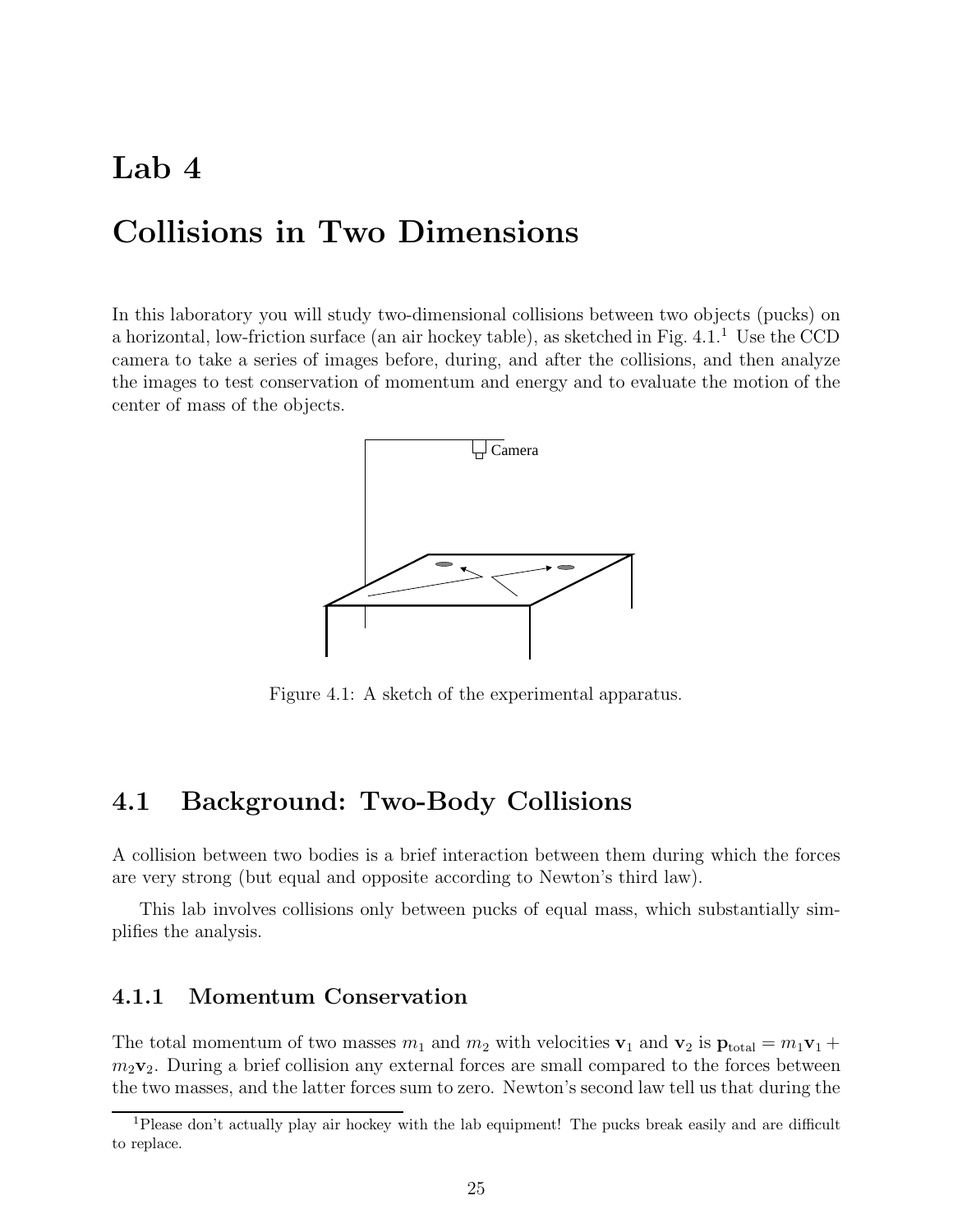collision the rate of change of total momentum is equal to the total force, which is negligible. Hence, the total momentum is the same before and after the collision:

$$
m_1 \mathbf{v}_{0,1} + m_2 \mathbf{v}_{0,2} = m_1 \mathbf{v}_{\mathbf{f},1} + m_2 \mathbf{v}_{\mathbf{f},2},
$$
\n(4.1)

and we say that the total momentum is "conserved".

Since momentum is a vector, each component is independently conserved. Write down the equations for the momentum conservation in the x and y (horizontal) directions  $m_1 = m_2$ . In this lab, the vertical velocities of the pucks are always zero, so momentum is "obviously" conserved along the vertical direction.

#### **4.1.2 Center of Mass Motion**

A concept related to the total momentum of a system is its center of mass velocity,  $\mathbf{v}_{cm}$ , defined by

$$
\mathbf{v}_{\rm cm} = \frac{\mathbf{p}_{\rm total}}{m_{\rm total}} = \frac{m_1 \mathbf{v}_1 + m_2 \mathbf{v}_2}{m_1 + m_2},
$$
\n(4.2)

for a two-body system.

Since total momentum is conserved in a collision, the center of mass velocity is unchanged during a collision.

If in addition, the total external force on the system is zero, then the total momentum and the center of mass velocity are constant at all times.

A constant center of mass velocity implies that some aspect of the system moves along a straight line at constant speed. That special property is the center of mass position vector,  $\mathbf{r}_{cm}$ , defined by

$$
\mathbf{r}_{\rm cm} = \frac{m_1 \mathbf{r}_1 + m_2 \mathbf{r}_2}{m_1 + m_2},\tag{4.3}
$$

for a two-body system.

Write down the equations for horizontal coordinates  $x_{\text{cm}}$  and  $y_{\text{cm}}$  of the center of mass for a system of two equal-mass pucks. Where is the center of mass located, between or outside the pucks? What are the distances from the pucks to the center of mass in terms of the distance between the pucks?

#### **4.1.3 Elastic and Inelastic Collisions**

Mechanical energy may or may not be conserved during a collision (in contrast to the total momentum which is always conserved during collisions).

If mechanical energy is conserved, we say that the collision is "elastic" (meaning that if the pucks compress slightly during the collision, they rebound to their original shape after the collision).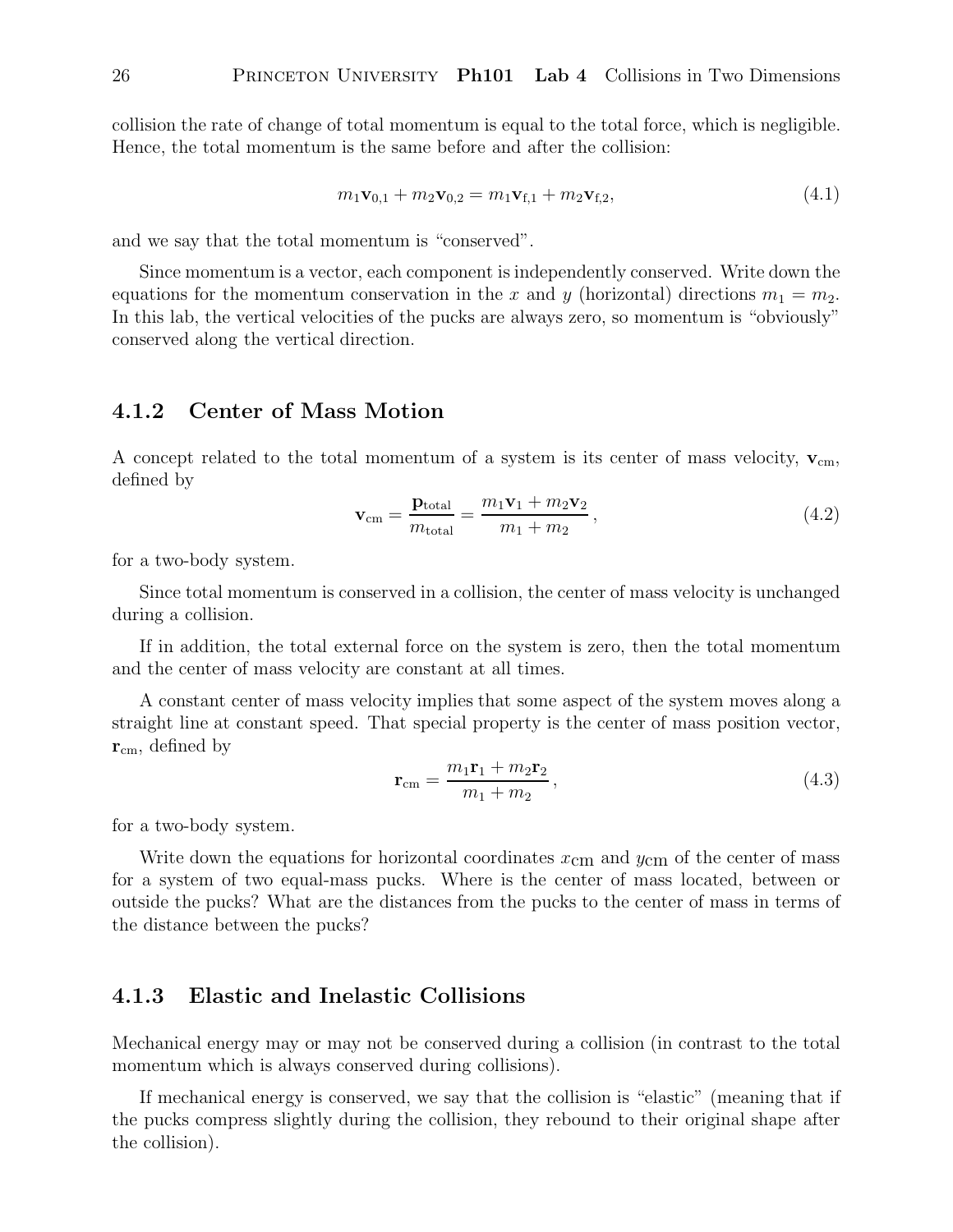The mechanical energy of a two-body system is the sum to the kinetic energies of the two masses. Hence, in an elastic collision,

$$
\frac{1}{2}m_1v_{0,1}^2 + \frac{1}{2}m_2v_{0,2}^2 = \frac{1}{2}m_1v_{\text{f},1}^2 + \frac{1}{2}m_2v_{\text{f},2}^2.
$$
\n(4.4)

Write down the simplified expression for the case of equal masses.

If mechanical energy is not conserved during a collision, we call this an "inelastic" collision. In particular, if the two pucks stitck together after the collision (sec. 4.2.5), this collision is called "totally inelastic", and

$$
v_{\text{final}} = v_{\text{cm}} = \frac{m_1 v_{0,1} + m_2 v_{0,2}}{m_1 + m_2} \,. \tag{4.5}
$$

An extreme form of inelastic collisions occurs when the objects stick together after the collision. In general, the objects then spin about their (moving) center of mass position. Nonetheless, momentum is still conserved in such inelastic collisions.<sup>2</sup>

### **4.2 Specific Instructions**

The camera and software are the same as you used in Lab 2 (the bouncing ball). If needed, see that writeup for camera and image analysis instructions.

#### **4.2.1 Setup**

Turn on the two blowers to supply air to the table. Make a few trial runs at colliding two simple pucks (no magnets, no Velcro bands). *For your measurements, the collisions should not be "head-on" (1-dimensional). But while practicing, try to arrange a head-on collision between a moving puck and one at rest. What is the simple result of such a collision?* Weigh each of the pucks and record the results in your notebooks.

Now start playing with VideoPoint Capture to get a good video of a collision between your two pucks when both have nonzero initial velocity. Include a meter stick near the edge of the camera's field of view. The pucks must be visible for 4-6 frames before and after the collision. *It is better if none of the puck velocity vectors, nor* **v**cm*, is parallel to a coordinate axis.* (Use the Preview Screen to see if you need to try again. If so, use the  $\lt$  Record button at the left of the screen.) When you get a good video, name it and store it in a file. Then open it in VideoPoint.

In the initial screen in VideoPoint, choose "2" as the number of objects whose positions you want to track. Note that the Coordinate System screen has two lines, labeled Point S1 and Point S2. These labels identify your two pucks.

You may want to make the movie screen as large as possible before making your measurements. It can be maximized by clicking on the middle button at the top right of the screen.

<sup>2</sup>There is another conservation law that applies to collisions, namely conservation of angular momentum. This law can be helpful in understanding the details of inelastic collisions, but we do not pursue this here.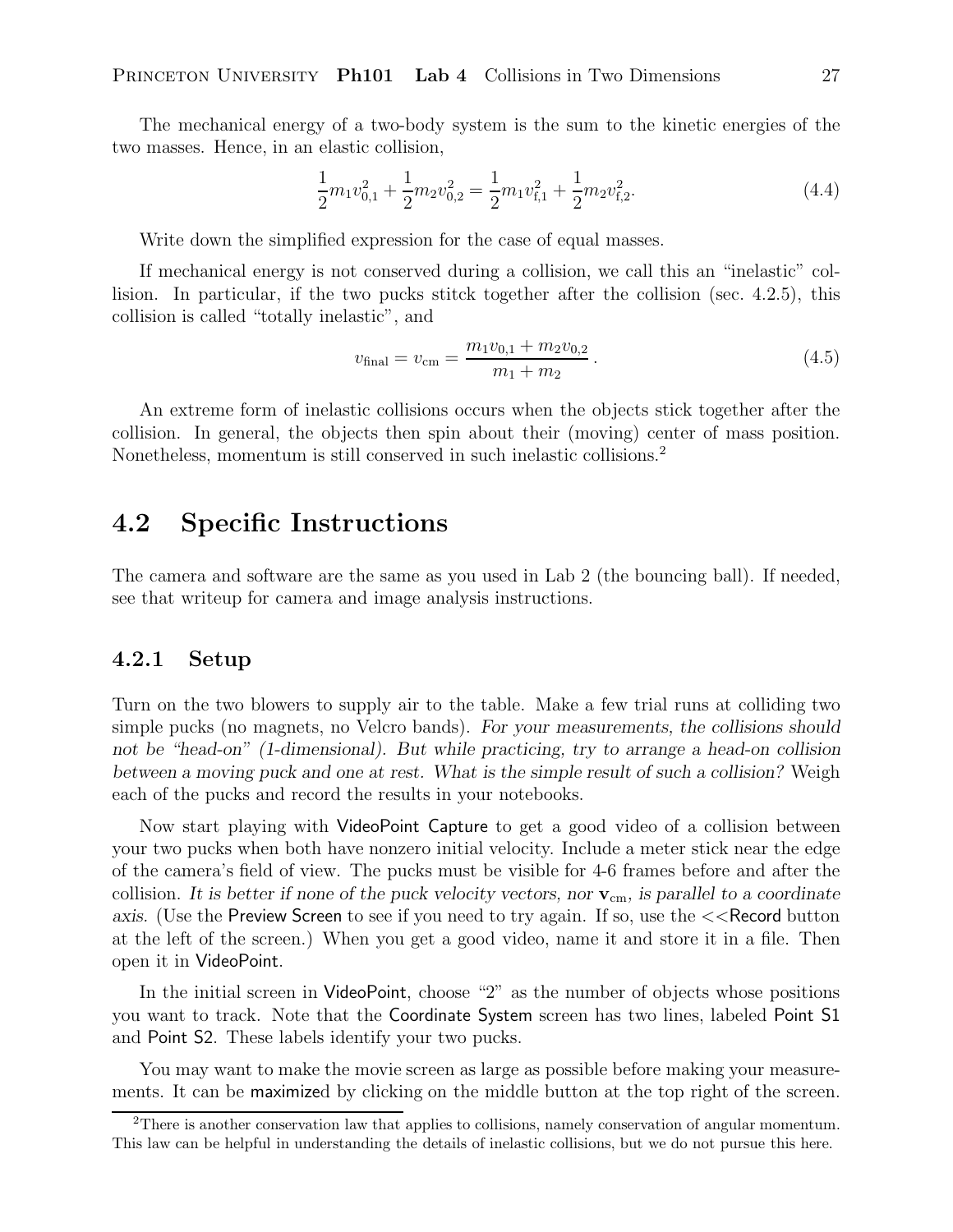When you are ready to digitize the puck's positions, move the cursor to the center of the first puck in the first video frame, and click on it. Note that the cursor's label changes from Point S1 to Point S2. Click on the center of the second puck in this frame. Note that the frame advances automatically, and the label changes back to S1. Continue clicking alternately on the two pucks, and advance through the frames to the end.

Some time during your clicking, stop and turn on the **Edit/Leave Trails** option. You will have to do this two times (once when the cursor shows S1, and once when it shows S2). The trails for one puck will be red, and the others will be green. If you have gotten mixed up in your clicking, you can start over again by clicking on Edit/Clear All/OK.



Figure 4.2a: Image of a collision.

Figure 4.2b: Calculating initial and final velocities.

Figure 4.2c: The center of mass at a given time is highlighted by a dot.

#### **4.2.2 Center of Mass Motion**

When you have finished digitizing your video, the movie window will show the trails of both of the pucks, in all of the frames. If you haven't already done so, maximize the size of the movie screen. Then print out a copy of the video image. Figures 4.2a, b and c suggest how you could use the image to carry an analaysis, using a ruler to find the positions of the center of mass of the system of two equal-mass pucks in each frame.

However, it is more accurate to transfer your data as to the  $(x, y)$  positions of the pucks at the various times of the frames into an Excel worksheet. Calculate the corresponding coordinates  $(x_{cm}, y_{cm})$  of the center of mass using Excel to implement eq. (4.3) (See Appendix A.3). Print plots of  $x_{\text{cm}}$   $vs.$   $y_{\text{cm}}$ ,  $x_{\text{cm}}$   $vs.$   $t$  and  $y_{\text{cm}}$   $vs.$   $t$ .

If there are no external forces (and there shouldn't be in this experiment), the center of mass will travel in a straight line at constant velocity. Do the positions of your center of mass follow a straight line, and does its speed appear constant?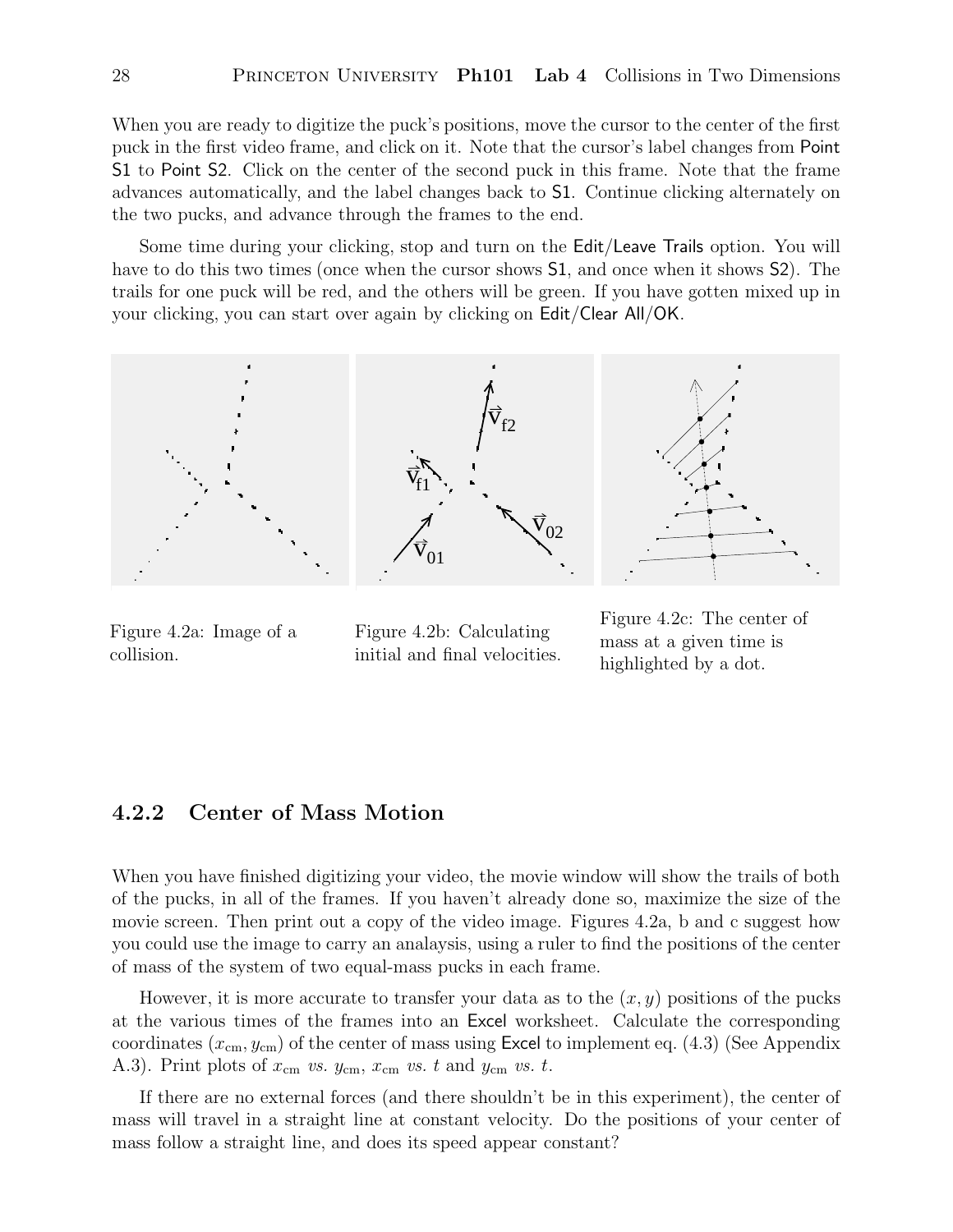#### **4.2.3 Is Momentum Conserved?**

Test conservation of momentum by checking that the equations you derived relating the total momentum before and after the collision hold true. To do this, you will need to find the  $x$ and y velocities of the pucks before and after the collision. You can do this using the data you have already stored in an Excel worksheet, or go back to VideoPoint and se View/New Graph to make four time plots of the components of the velocities of both pucks. Go back to the movie window and use Movie/Scale Movie to change your data and graphs to physical units.

From your graphs, determine what the velocity components of each of the pucks were, just before and just after the collision. Then use the masses of the pucks to determine if momentum was conserved. You need not do detailed uncertainty analyses, but do check that the sum of the momenta before and after the collision agree, component by component, to within a few percent. Otherwise, look for a gross error somewhere.

Is the speed (magnitude of the velocity) of each puck the same, before and after the collision?

#### **4.2.4 Is Energy Conserved?**

Check energy conservation using the velocities you derived. Calculate the squares of the speeds, multiply by half the masses, and see if the total kinetic energy of the system is the same before and after the collision. If not, what fraction of the energy was lost? Into what other forms of energy might the lost kinetic energy have been converted?

#### **4.2.5 Velcro Pucks and Totally Inelastic Collisions**

Put Velcro straps around a pair of (non-magnetic) pucks. Now when the pucks collide they will stick together. Make a video of a collision for which the pucks rotate slowly after colliding. (See Fig. 4.3b.)

Even though the individual pucks aren't moving in straight lines after the collision, the center of mass should move in a straight line. Print out the image and use a ruler to find the center of mass in each frame (as in sec. 4.2.2). Do the points line up? Is momentum conserved, *i.e.*, is  $\mathbf{v}_{cm}$  thet same before and after the collision? Is translational kinetic energy conserved, *i.e.*, does  $m(v_{0,1}^2 + v_{0,2}^2)/2 = mv_f^2$ ?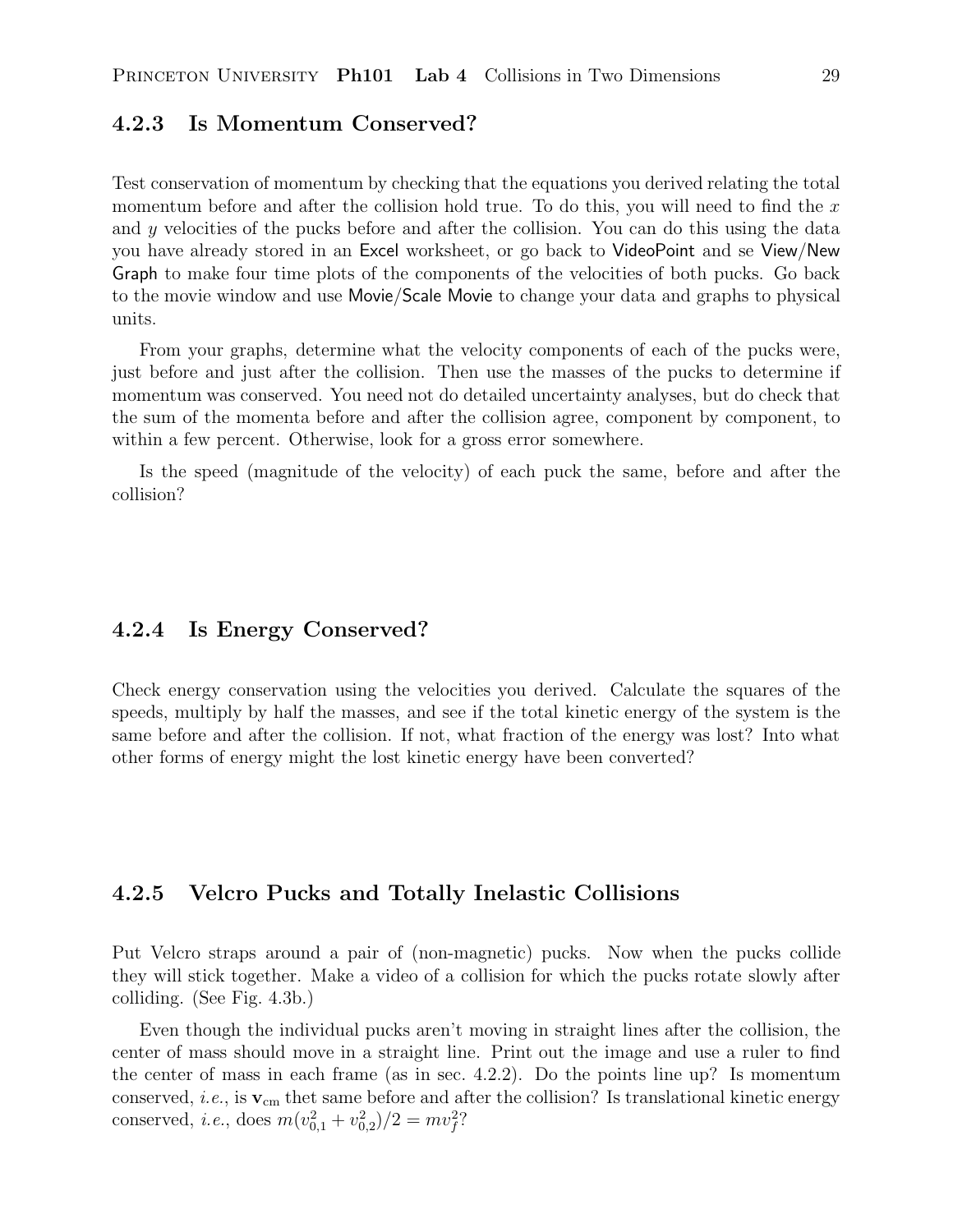

Figure 4.3a: Colliding Velcro pucks.

Figure 4.3b: Diagram of puck motion. After the collision, the pucks stick together (and slowly rotate in a clockwise direction in this example).

Figure 4.3c: Center of mass of the Velcro pucks.

### **4.2.6 Optional Study: Magnetic Pucks**

Experience in this lab has been that a substantial fraction of energy is usually lost in collisions in which the pucks actually hit each other. This energy loss can be reduced if the pucks interact without contact. This can be done using magnetic pucks, which can repel each other without actually touching. *Note: the magnet pucks are fragile, and can be damaged if dropped or harshly handled.*

Practice launching the magnetic pucks so that they come close to each other, and their paths are changed, but they do not touch. You may need to use relatively low puck velocities, and to decrease the frame rate when taking your videos.

Once you've gotten a good video using the magnetic pucks, open it in VideoPoint and redo the conservation of momentum and conservation of energy calculations above. Is kinetic energy conserved better than before? Is momentum conserved?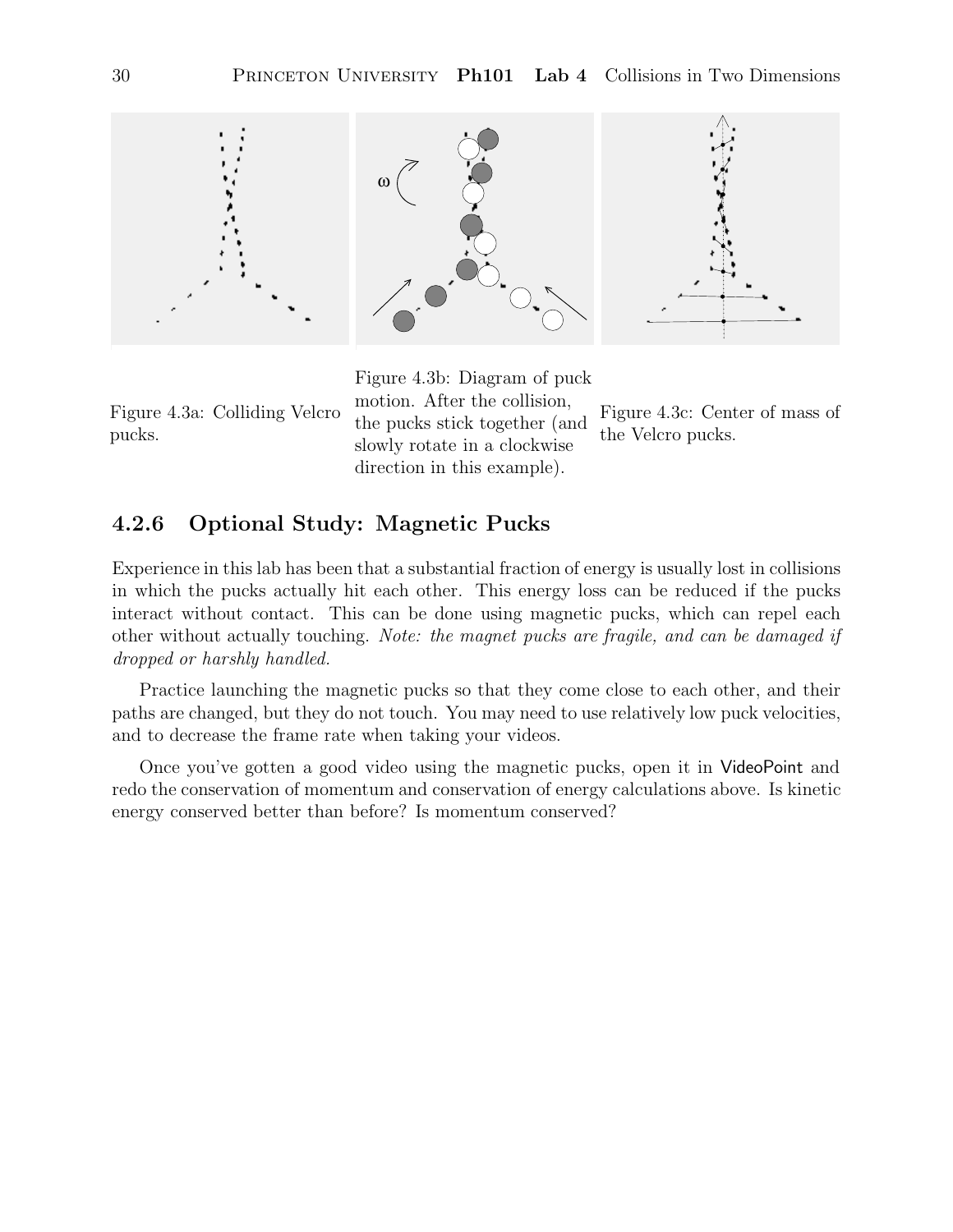## **Lab 5**

## **Rotational Motion**

## **5.1 Experimental Apparatus**

In this experiment you study rotational motion and its connection with translational motion. The experimental apparatus is sketched in Fig. 5.1. A large disk (radius  $r_1$ ) and a smaller disk (radius  $r_2$ ) rotate together on an axle. A string is wound around the smaller disk, and a mass  $m$  is attached. As the mass falls under gravity, the pulley undergoes angular acceleration.



Figure 5.1: A sketch of the experimental apparatus.

In this type of apparatus, sometimes called Atwood's machine, the vertical acceleration  $a$ of mass  $m$  is much less than  $g$ , so the behavior of accelerated motion is easier for the human eye to discern.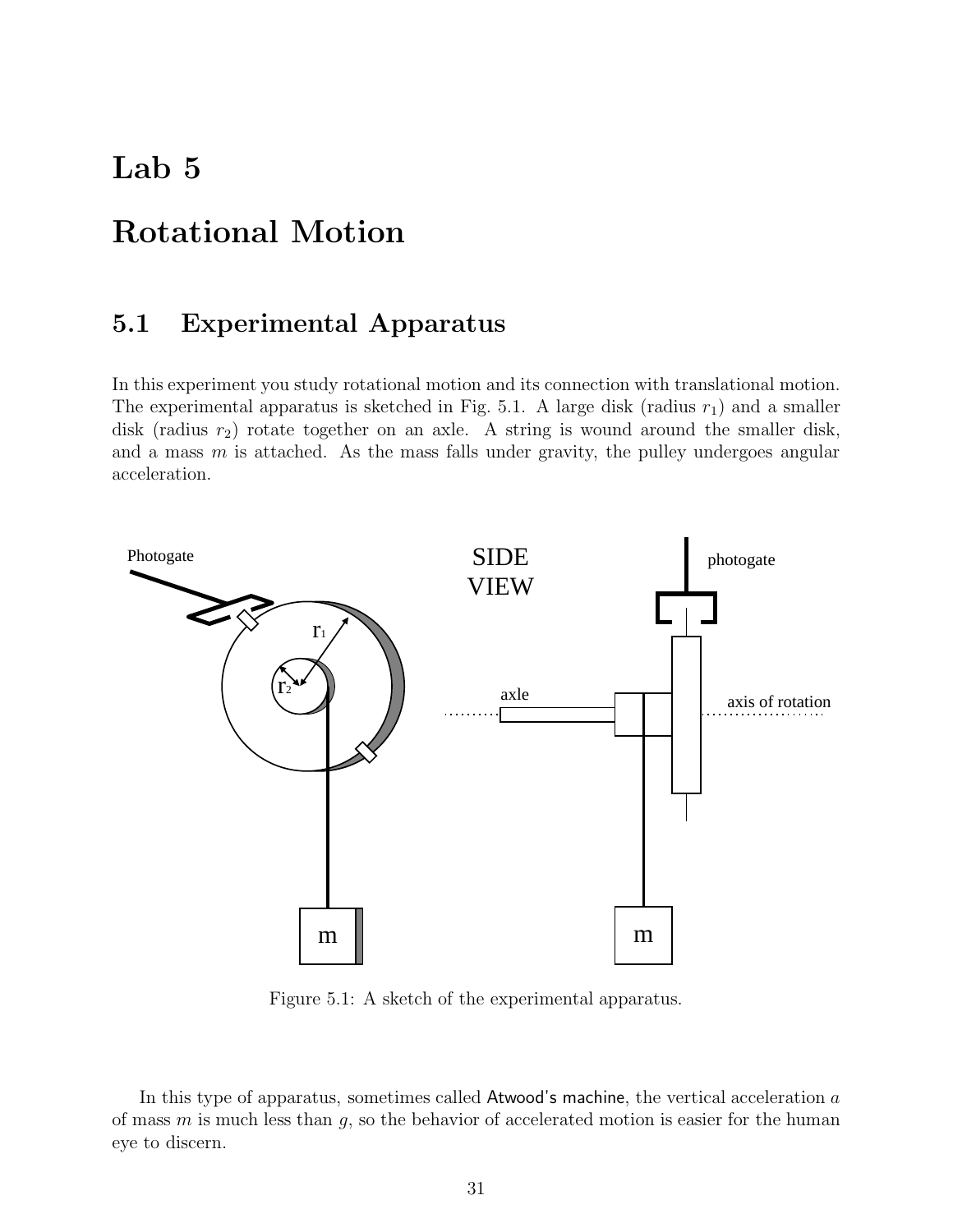## **5.2 Moment of Inertia of the Pulley**

#### **5.2.1 Background**

When a body of mass  $m$  rotates about an axis, its motion can be analyzed using quantities analogous to those found useful for linear motion. Namely,

> position  $x \rightarrow \text{angle } \theta$ , velocity  $v \rightarrow \text{angular velocity } \omega$ , acceleration  $a \rightarrow \text{angular acceleration } \alpha$ , mass  $m \rightarrow$  moment of inertia I, force  $f \rightarrow$  torque  $\tau$ ,  $F = ma \rightarrow \tau = I\alpha.$

The moment of inertia I of a uniform disk is

$$
I = \frac{1}{2}Mr^2 = \frac{\pi \rho r^4 h}{2},\tag{5.1}
$$

where  $M = \pi \rho r^2 h$  is the mass of the disk of mass nedisty  $\rho$ , radius r and thickness h (see Cutnell and Johnson Table 9.1). According to eq. (B.13) of Appendix B, the relative uncertainty  $\sigma_I/I$  in the moment of inertia I is given by

$$
\left(\frac{\sigma_I}{I}\right)^2 = \left(\frac{\sigma_M}{M}\right)^2 + \left(2\frac{\sigma_r}{r}\right)^2 = \left(\frac{\sigma_\rho}{\rho}\right)^2 + \left(\frac{4\sigma_r}{r}\right)^2 + \left(\frac{\sigma_h}{h}\right)^2.
$$
\n(5.2)

#### **5.2.2 Specific Instructions**

The actual pulley (Fig. 5.1) consists of two disks of masses  $M_1$  and  $M_2$  with radii  $r_1$  and  $r_2$ , respectively. The total moment of inertial I of this pulley is

$$
I = I_1 + I_2 = \frac{1}{2}M_1r_1^2 + \frac{1}{2}M_2r_2^2 = \frac{\pi \rho}{2}(r_1^4h_1 + r_2^4h_2).
$$
 (5.3)

Dismount the (aluminum) pulley and measure its outer radius,  $r_1$ , and thickness  $h_1$ . Also measure the radius,  $r_2$ , and thickness,  $h_2$ , of the smaller disk, and then calculate the moment of inertial I using eq.  $(5.3)$ , taking the density of aluminum to be

$$
\rho = 2.70 \pm 0.01 \text{ g/cm}^3. \tag{5.4}
$$

Estimate the uncertainty  $\sigma_I$  using eq. (5.2).

Does the moment of inertia of the smaller disk make a significant contribution to the total moment of inertia I of the pulley?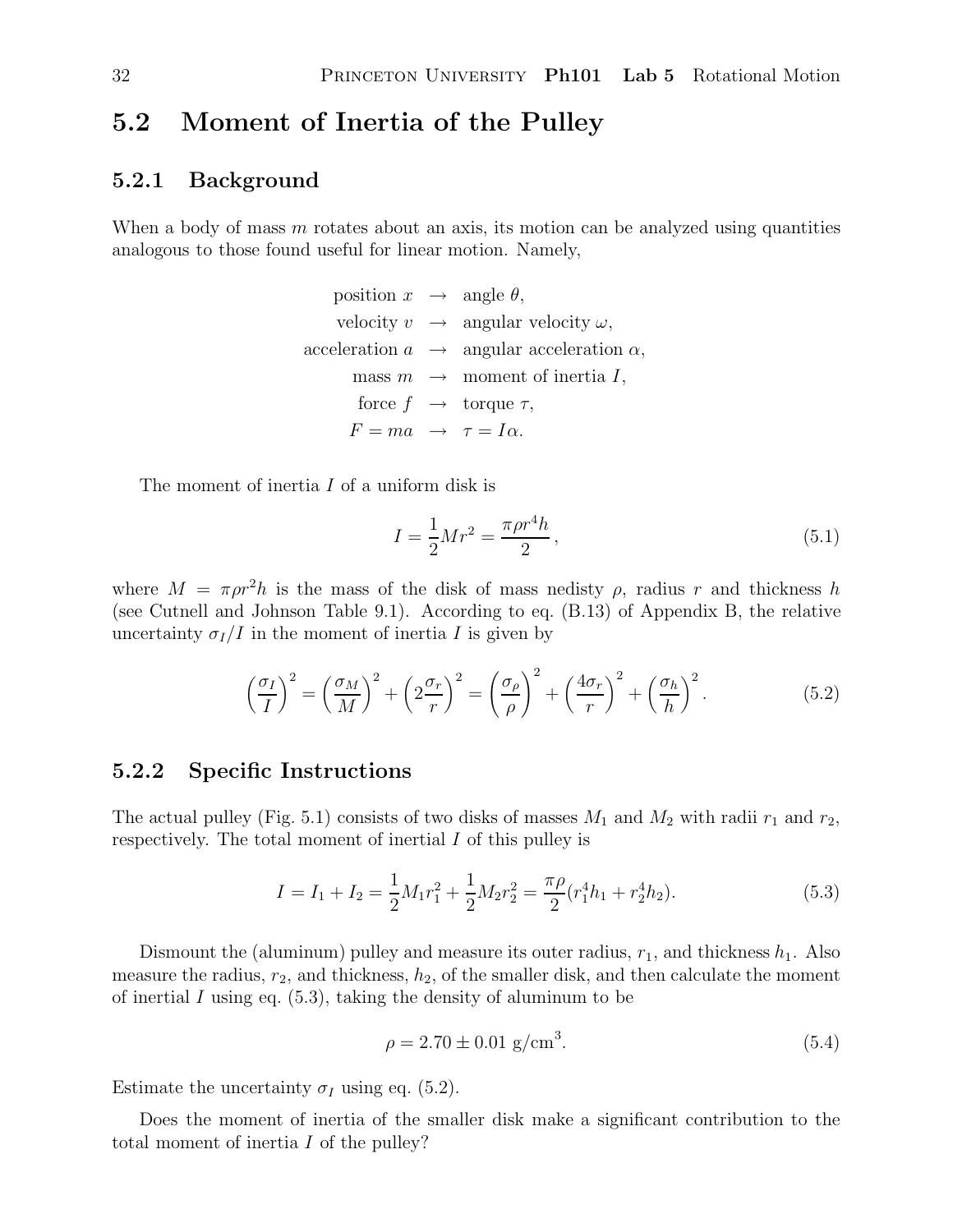# **5.3 Measuring** I **from Rotational Dynamics**

#### **5.3.1 Background**

An alternative method of measuring the moment of inertia  $I$  of the pulley uses its acceleration by a falling mass. The mass is attached to a string, which is wrapped around the smaller part of the pulley (radius  $r_2$ ), as shown in Fig. 5.1.

Analysis of the system is straightforward. First consider the pulley. The tension  $T$  of the string exerts a torque<sup>1</sup>

$$
\tau = Tr_2 \tag{5.5}
$$

about the axle of the pulley. This torque leads to an angular acceleration  $\alpha$  of the pulley, related to torque by

$$
\tau = I\alpha. \tag{5.6}
$$

Combining these gives

$$
I = \frac{Tr_2}{\alpha}.\tag{5.7}
$$

Next consider the falling mass  $m$ . The forces on mass  $m$  are tension and gravity, so Newton's second law says:

$$
mg - T = ma,\tag{5.8}
$$

where  $q$  is the gravitational acceleration constant and  $q$  is the acceleration of the mass. Since the string is wrapped around the pulley at radius  $r_2$ :

$$
a = \alpha r_2. \tag{5.9}
$$

Combining these gives an expression for tension:

$$
T = m(g - \alpha r_2). \tag{5.10}
$$

Substituting this into eq. (5.7) yields:

$$
I = \frac{mgr_2}{\alpha} - mr_2^2.
$$
\n
$$
(5.11)
$$

For an estimate of the uncertainty  $\sigma_I$  on the moment of inertia I, note that eq. (5.11) can be rewritten using eq. (5.9) as

$$
I = mr_2^2 \left(\frac{g}{a} - 1\right) \approx \frac{mgr^2}{a} = \frac{mgr_2}{\alpha},\tag{5.12}
$$

where the approximation holds since  $a \ll g$ . Then, using eq. (B.13) we have

$$
\left(\frac{\sigma_I}{I}\right)^2 \approx \left(\frac{\sigma_m}{m}\right)^2 + \left(\frac{\sigma_\alpha}{\alpha}\right)^2 + \left(\frac{\sigma_{r_2}}{r_2}\right)^2.
$$
\n(5.13)

<sup>1</sup>Clockwise torques and downward translational motion are taken to be positive.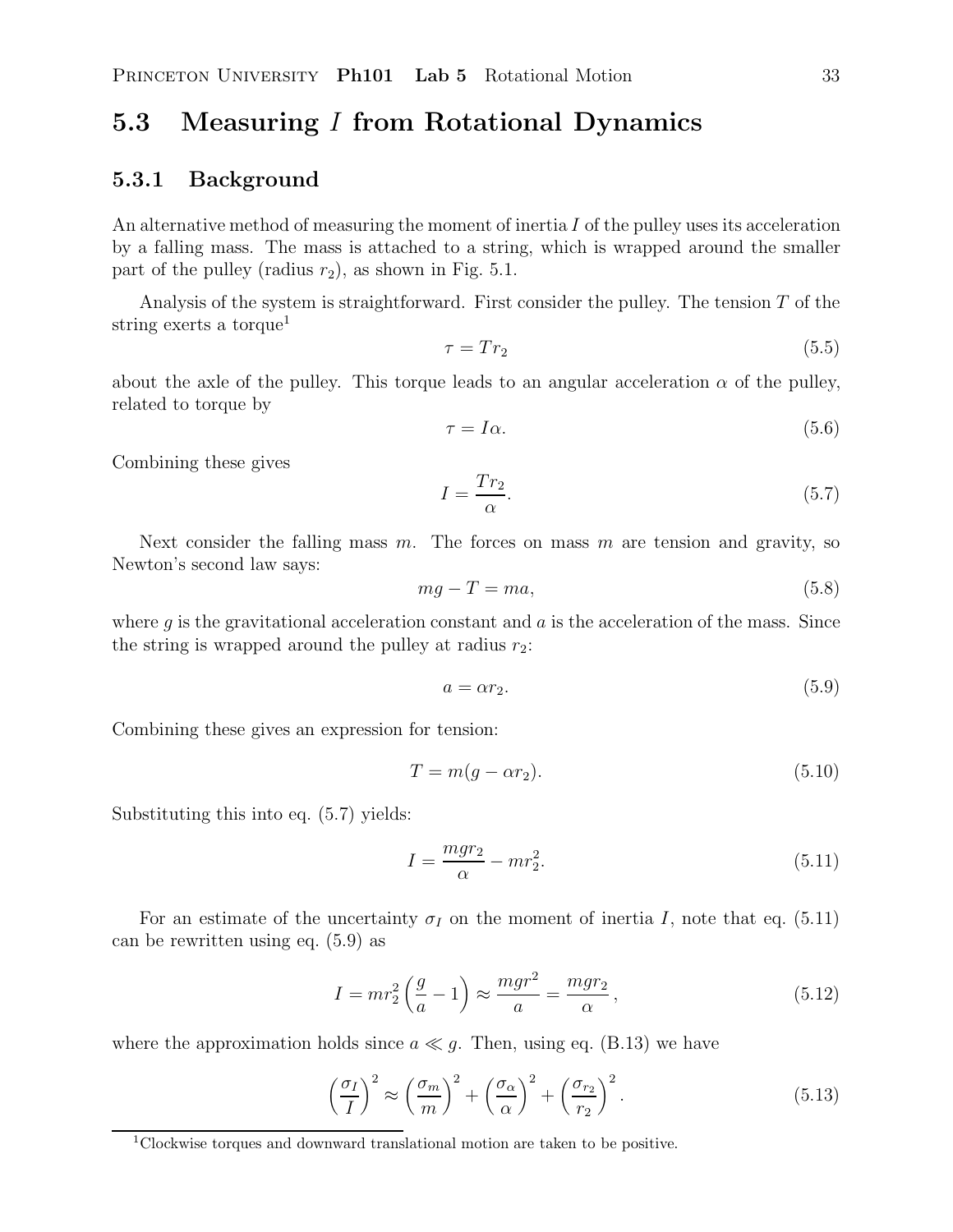#### **5.3.2 Specific Instructions**

Use a falling mass of  $m \approx 200$  g to measure the moment of inertia of the pulley. Measure the value of  $m$  with a scale. Wrap the string around the smaller disk in a single layer, avoiding the groove. For precision results, measure the diameter of the string with the Vernier caliper,<sup>2</sup> and increase your previous measurement of the radius  $r_2$  of the smaller disk by the radius of the string to obtain the lever arm through which the torque acts.

Use a photogate and the program Princeton Timer A to measure the angular acceleration  $\alpha$  of the pulley. Two tabs are attached to the larger pulley; they will cause the photogate to be blocked at intervals of  $\pi$  radians. Make sure that both tabs block the timer gate.

The system will record the times when the photogate is blocked. Thus, each time reported by the computer is the time it takes the pulley to turn an integer multiple of  $\pi$  radians.

The string should be wound in a single layer on the small pulley. Start the Timer program before releasing the mass (recall sec. 1.2.2), and stop the Timer before the mass hits the ground. Leave the Timer on long enough to record at least 5 time intervals.

The angular motion of the pulley due to the constant angular acceleration  $\alpha$  is described by

$$
\theta = \theta_0 + \omega_0 t + \frac{1}{2} \alpha t^2. \tag{5.14}
$$

You can find both  $\alpha$  and  $\sigma_{\alpha}$  by fitting a curve to a plot of  $\theta$  versus t. Use Excel and WPTools with a Polynomial of Order 3. The fit coefficient  $a_3$  should be 0 to within 1-2 times the reported error SE(a<sub>3</sub>). Then,  $\alpha = 2a_2$  and  $\sigma_{\alpha} = 2 \text{ SE}(a_2)$ .

Use your measurement of  $\alpha$  and eq. (5.11) to calculate the moment of inertia I of the pulley. Calculate the uncertainty  $\sigma_I$  using eq. (5.13).

Compare this value of I with the value  $(5.3)$  you calculated from the dimensions of the pulley. Do they agree within the larger of the uncertainties  $\sigma_I$  obtained from eqs. (5.2) and  $(5.13)$ ?

### **5.4 The Block and Tackle**

In this part of the lab, you analyze the block-and-tackle system sketched in Fig. 5.2. First examine the system in equilibrium, then analyze the kinetic and potential energies of the system in motion.

Before setting up the block-and-tackle system, wind the string used in the first part of this lab around the pulley and secure it with a piece of tape. Please don't remove it.

Construct the system as shown in the figure. The "fixed" pulley is the one used in the first part of this lab. The "moving" pulley should have about 100 g as a load. Measure the mass  $m_2$  of the moving pulley (including its load) before assembling the system. Attach a string to the axle of the fixed pulley (or better, to a nearby piece of the supporting structure),

<sup>&</sup>lt;sup>2</sup>Lengths can be measured to 0.1 mm using the Vernier caliper. Consult with your AI if you are unfamiliar with this technique.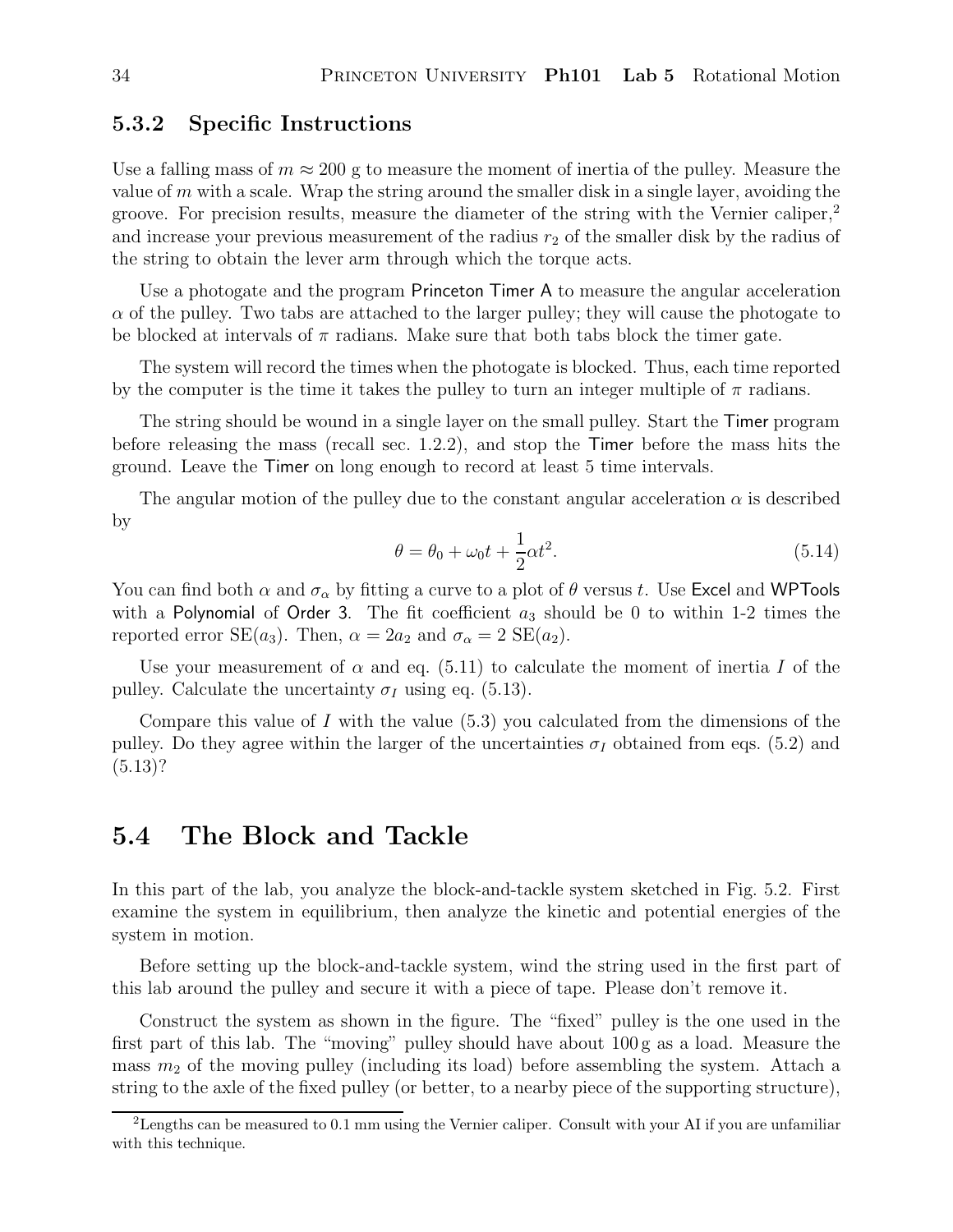

Figure 5.2: A sketch of the black-and-tackle system

pass it around the moving pulley, back up over the fixed pulley, and down to the hanging mass. The string should be long enough that when the hanging mass  $(m_1)$  is near the fixed pulley the moving pulley  $(m_2)$  is close to the floor. The string should loop around the groove in the hub of the fixed pulley, and it should not slip when the pulley and the masses move. Loop it around twice if necessary to avoid slippage. Also be careful that the string freely winds and unwinds without tangling.

#### **5.4.1 Static Equilibrium of the Block and Tackle**

Adjust the mass of the hanging weight  $m_1$  until the system is in static equilibrium. Keep adding weights until the hanging mass would fall if only  $1-2$  g more were added. Remove the hanging mass and measure  $m_1$ . What relation do you expect between  $m_1$ ,  $m_2$ , and the tension in the string? Do your measured values of  $m_1$  and  $m_2$  agree with this expectation?

#### **5.4.2 Dynamics and Conservation of Energy of Block and Tackle**

#### **Background**

Consider what happens if  $m_1$  is increased, so the system is no longer in equilibrium. Mass  $m_1$  will fall downwards, causing the moving pulley to move upwards and both pulleys to rotate. The motion can be analyzed in terms of forces and torques, but it turns out that an energy analysis is simpler.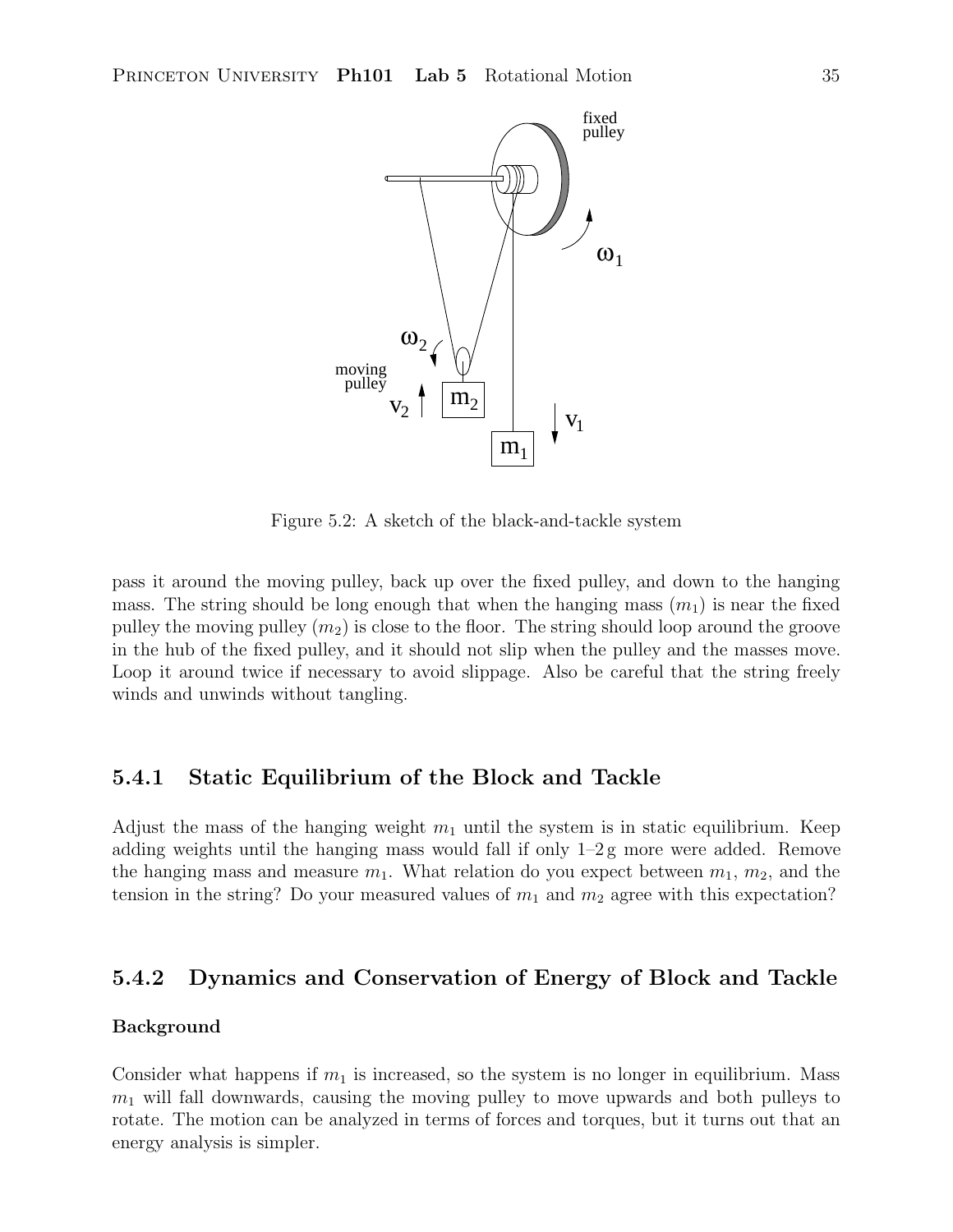The kinetic energy KE of the system at any instant is:

$$
KE = \frac{1}{2}m_1v_1^2 + \frac{1}{2}m_2v_2^2 + \frac{1}{2}I_1\omega_1^2 + \frac{1}{2}I_2\omega_2^2.
$$
 (5.15)

The moment of inertia of the moving pulley,  $I_2$ , is sufficiently small that the last term may be ignored. The other terms can be simplified by noting that:

$$
v_1 = \omega_1 r_2
$$
 and  $v_2 = \frac{1}{2} \omega_1 r_2,$  (5.16)

where  $r_2$  is the radius of the fixed pulley at the point the string is wrapped, including the radius of the string as in sec. 5.3.2. (Why is there a factor of  $1/2$  in expression for  $v_2$ ?) Inserting these expressions into eq. (5.15) and simplifying gives:

$$
KE = \frac{1}{2} \left[ \left( m_1 + \frac{1}{4} m_2 \right) r_2^2 + I \right] \omega^2 \tag{5.17}
$$

Now consider the change in potential energy between two times. This is just the change in mgh for both masses, but here we will measure  $\theta$  instead h. If the fixed pulley rotates by an angle of  $\Delta\theta$ , mass 1 falls by height  $h_1 = r_2\Delta\theta$ , while mass 2 rises by height  $h_2 = r_2\Delta\theta/2$ (do you see why?). The change in potential energy is then:

$$
\Delta PE = m_1gh_1 - m_2gh_2 = \left(m_1 - \frac{1}{2}m_2\right)g r_2 \Delta \theta.
$$
 (5.18)

If friction in the system can be ignored, then the kinetic energy (5.17) at any moment should be equal to the change in potential energy (5.18) since the beginning of the motion.

#### **Specific Instructions**

Add 150–200 g to the hanging mass and re-attach it to the system. Release the mass and record the time intervals of successive half-turns of the fixed pulley, using the same procedure as in the first part of the lab. Be sure that you start the timer after the mass has started falling, and stop the timer before the mass hits the floor.

To calculate the initial and final kinetic energies using eq. (5.17), you need to know the initial and final angular velocities of the pulley. The measurements reported are the times it takes the pulley to turn by successive multiples of  $\pi$  radians. Thus the average angular velocity in any interval is

$$
\omega = \frac{\Delta\theta}{\Delta t} = \frac{\pi}{\Delta t}.
$$
\n(5.19)

Use the time measurement for the first time interval reported by Princeton Timer to calculate  $\omega_0$ , the average angular velocity during this interval, which is equal to the angular velocity at the midpoint of this time interval. Then use eq. (5.17), along with your measurements of  $m_1, m_2, r$ , and I from the first part of the lab to find the kinetic energy of the system at the middle of the first time interval. Similarly, use  $\Delta t$  from the last time interval to calculate  $\omega_f$  and the kinetic energy at the midpoint of this time interval.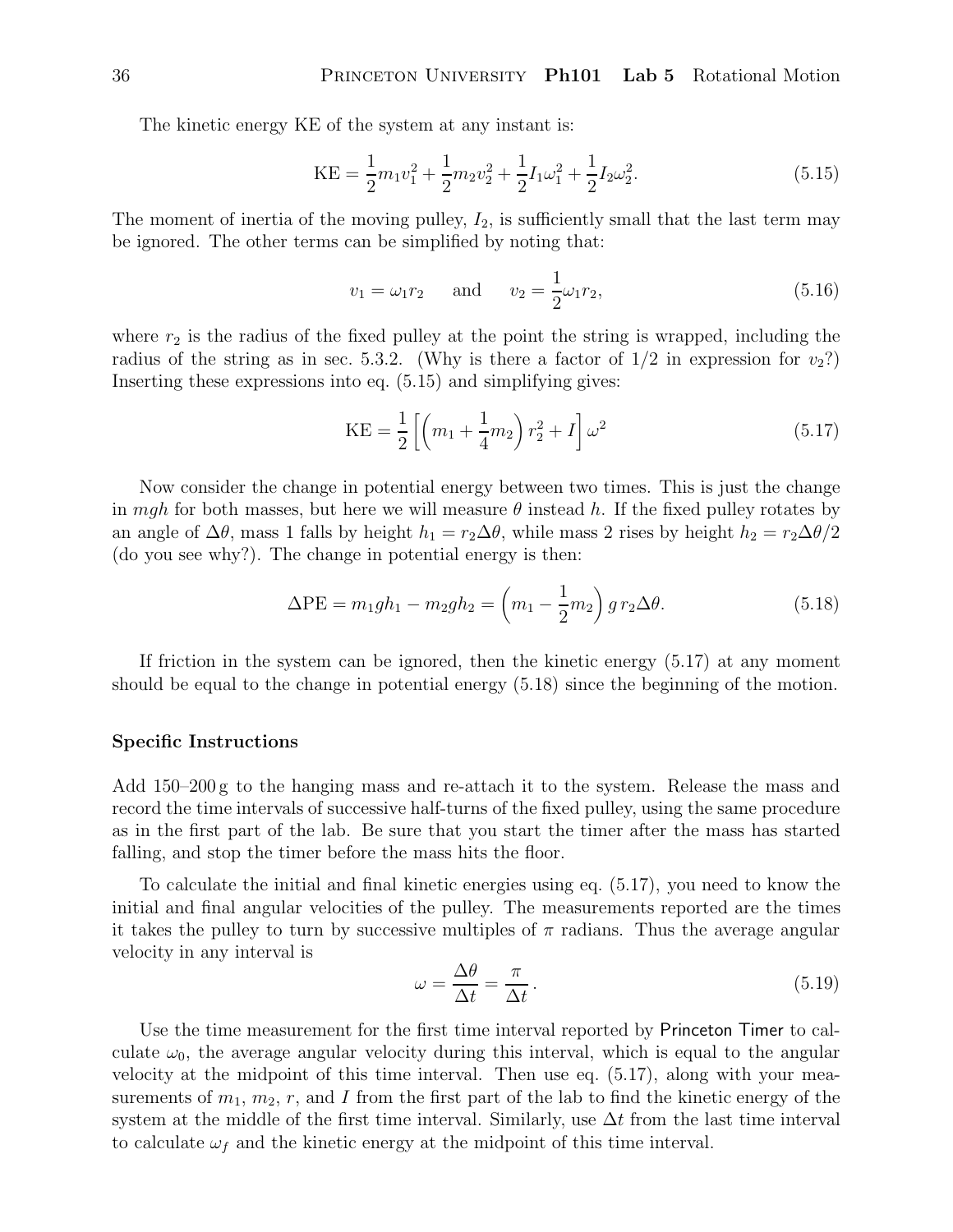If the data set contains N numbers, then the pulley rotated a total of  $\Delta\theta = (N-1)\pi$ radians between the midpoints of the first and last time intervals. Use this in eq. (5.18) to calculate the change  $\Delta PE$  in potential energy between the midpoints of these time intervals.

Does your measurement of  $\Delta PE$  agree with the difference between initial and final kinetic energy? You need not perform a detailed uncertainty analysis, but if the numbers don't agree within 5–10%, look for a gross error somewhere.

# **5.5 Angular Momentum Toys**

Sometime during the lab period, go to the back of the room where several angular momentum toys are set up. Take a ride on the rotating stool, pulling the dumbbells in and out to change your moment of inertia. Also try twisting the spinning bicycle wheel while sitting on the stool.

Try pouring water into the funnel attached to a copper tube gadget. What is the resulting motion of the system? Is angular momentum conserved in this device?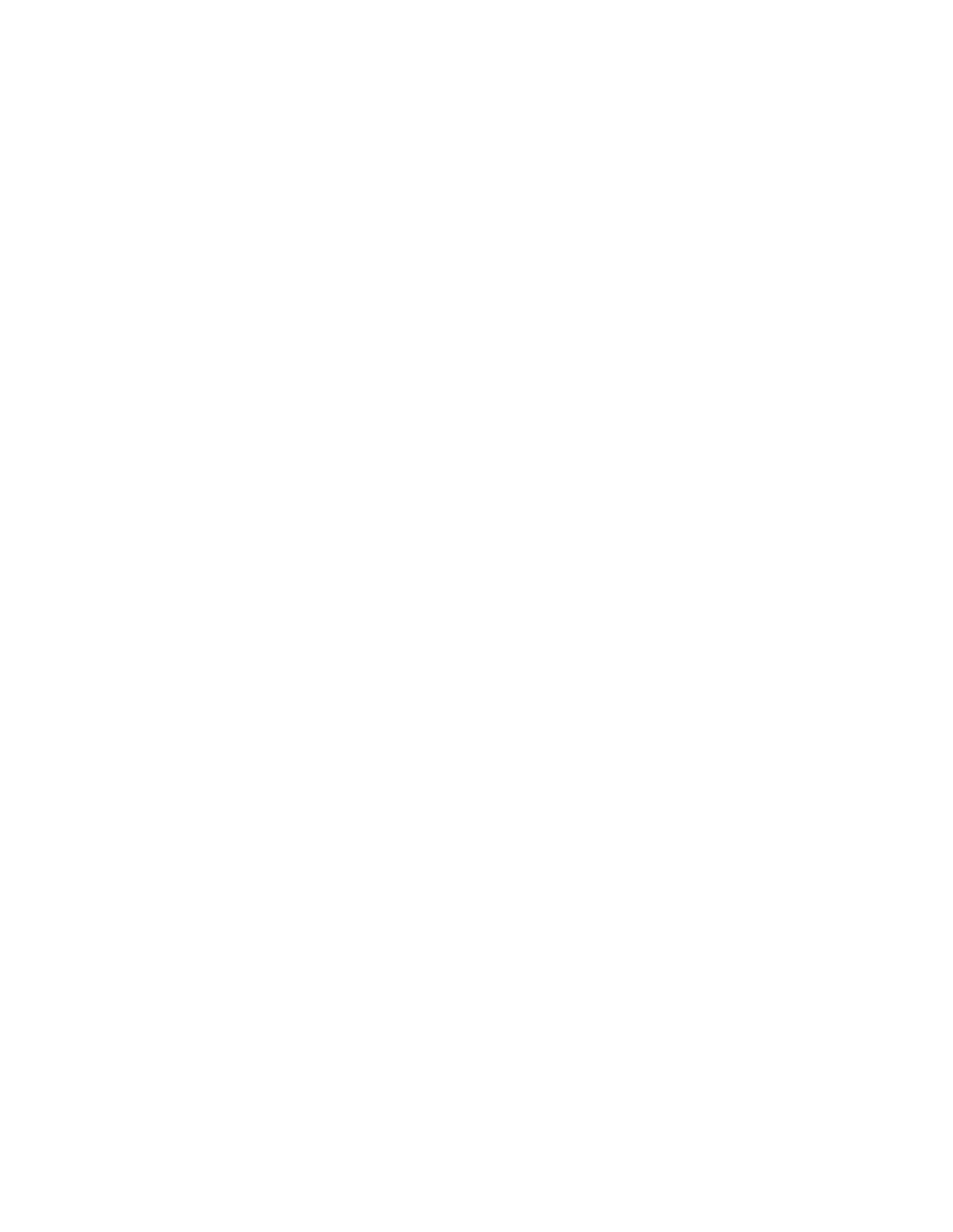# **Lab 6**

# **Springs and Simple Harmonic Motion**

### **6.1 Background**

Springs provide a useful model for many physical systems that exhibit oscillatory behavior. The key characteristic of springs is that, when stretched or compressed by an amount  $\Delta x$ from their relaxed position, they exert a force proportional to  $\Delta x$ :

$$
F = -k\Delta x,\tag{6.1}
$$

where k is the spring constant. If a mass,  $m$ , is attached to one end of the spring, it will oscillate with angular frequency:

$$
\omega = \sqrt{\frac{k}{m}}.\tag{6.2}
$$

The corresponding period is:

$$
T = 2\pi \sqrt{\frac{m}{k}}.
$$
\n(6.3)

In the first part of the experiment you will verify these equations. In later parts you will analyze systems with more than one spring.

## **6.2 Specific Instructions**

The setup for the first part of the lab is shown in Fig. 6.1. A spring connects a glider of mass  $M$  to one end of an air track. A hanging mass,  $m$ , is attached to the other end of the glider via a string (actually a piece of magnetic tape).



Figure 6.1: Equipment setup for the first part of the experiment.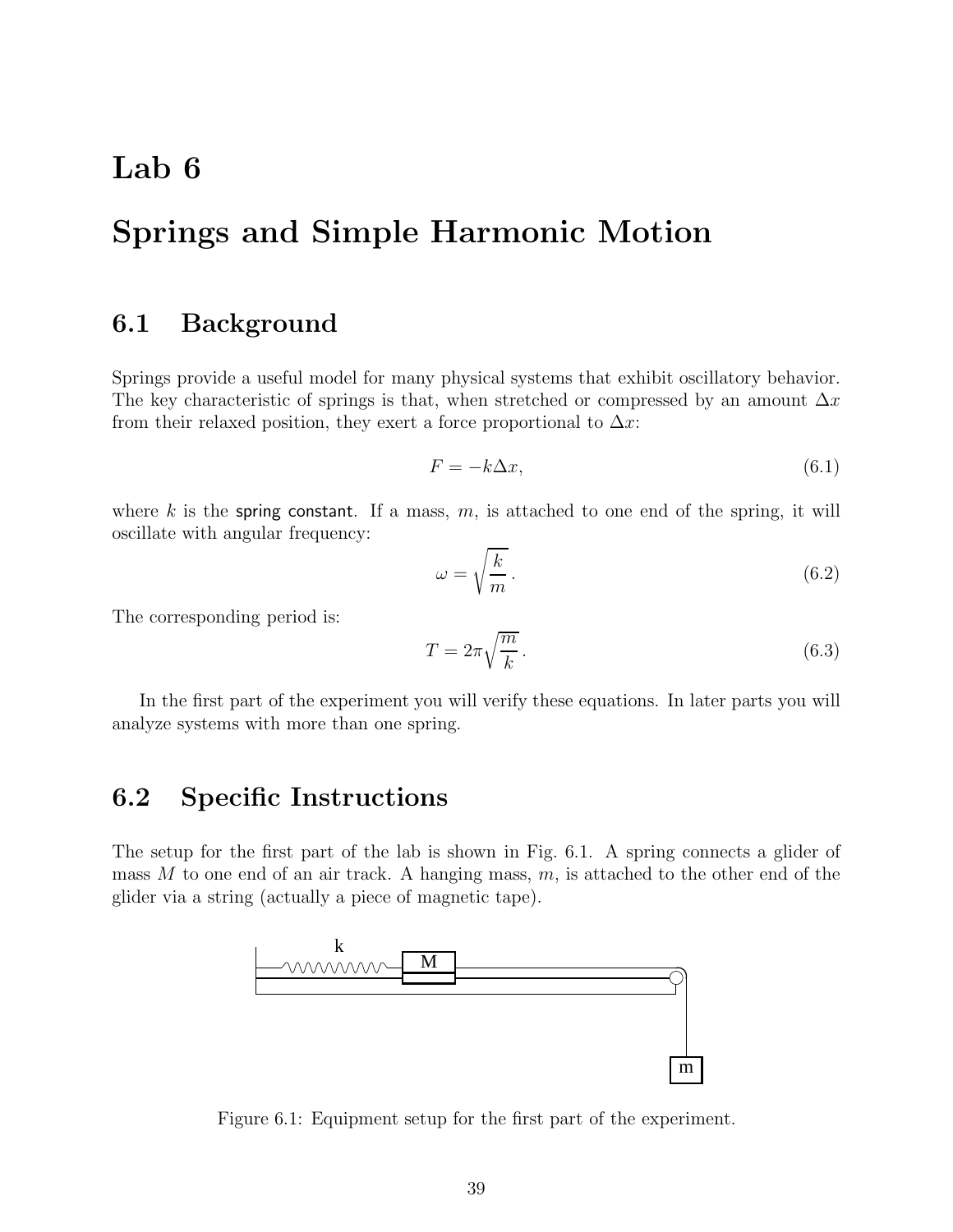#### **6.2.1 Equilibrium**

Analyze the system in equilibrium and find the equation which relates the mass, the spring constant and the displacement.

Measure the equilibrium positions,  $x$ , of the glider with an empty hanger and also with at least four different weights. Measure the masses of the hanging weights on a balance or digital scale for precision results.

Fit a line to a plot of  $m$  versus  $x$ . Use the equation you previously derived to extrapolate k and its uncertainty,  $\sigma_k$ , from the fit parameters. Use  $g = 9.8 \text{ m s}^{-2}$  where needed.

#### **6.2.2 Oscillations of a Single Spring**

If you displace the glider and release it, it will oscillate back and forth on the air track. Set up a photogate so that it is blocked twice per cycle (once for each direction of motion). Now you can use Pendulum timer to measure the oscillation period. For each measurement you make, find the period for several cycles of the motion, and use the average period. Just use the Stat (for Statistics) button located above the graph.

The period of oscillation of the glider should be:

$$
T = 2\pi \sqrt{\frac{m_{\text{total}}}{k}} = 2\pi \sqrt{\frac{m+M}{k}},\tag{6.4}
$$

independent of the amplitude of the oscillation (just as the period of a pendulum was independent of amplitude). Test this by recording the period of oscillation for glider displacements of around 4, 6, and 8 cm. Use larger displacements if necessary to avoid the effects of damping. Use the same hanging mass  $m$  for each of these trials. Do you measure the same period within the experimental uncertainty?

Next test the dependence of T on mass  $m + M$ . Measure the period of oscillation with the hanger empty, then with  $20 g$  of additional mass, and finally with  $40 g$  of additional mass.

Compare these measured periods with periods calculated using eq. (6.4).

Another useful comparison can be made by rewriting eq. (6.4) as

$$
k = 4\pi^2 \frac{m+M}{T^2}.
$$
\n(6.5)

Use this to calculate three values of the spring constant  $k$  from your three measurements of period  $T$  as a function of mass  $M$ . For a simple statistical analysis, take your best estimate of k to be the average of the three values, and the uncertainty to be  $\sigma_k = |\text{Max}(k) - \text{Min}(k)|/2$ . Compare these results with those you obtained in part 6.2.1.

#### **6.2.3 Two Springs**

Set up the glider with two identical springs as shown in Fig 6.2. What is the effective spring constant of the combination of springs? What is the expected period?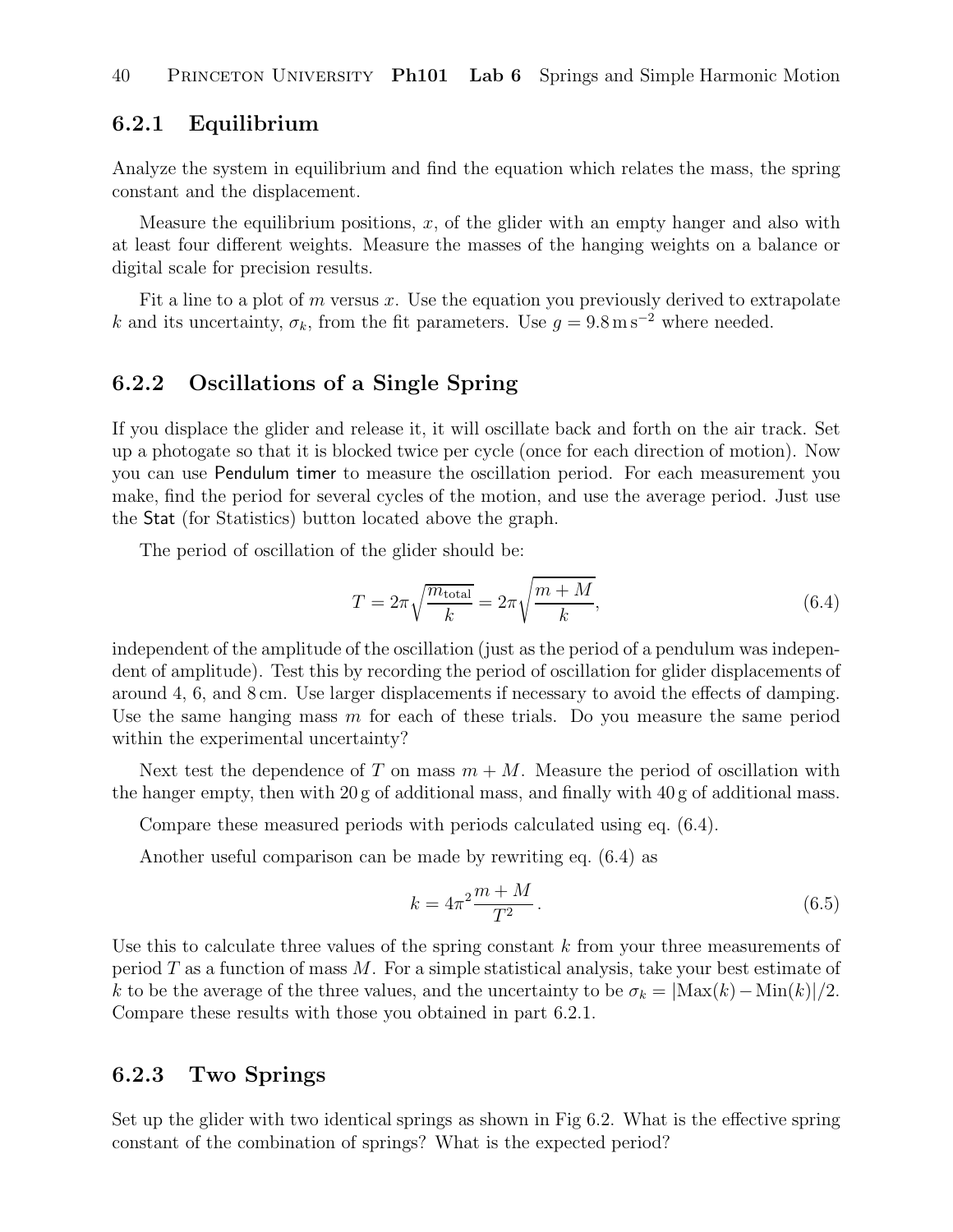

Figure 6.2: A glider connected to the air track via two springs.

Measure the period of the system. Does it agree with what you expected? You need not do a detailed uncertainty analysis, but the numbers should be in the same ball park. If not, repeat sec. 6.2.1 to verify the spring constants of the springs that you used.

#### **6.2.4 Three Springs, Two Masses**

Set up two gliders and three identical springs as shown in Fig. 6.3. Displace one of the gliders from its equilibrium position while holding the other fixed. Then let them both go at the same time. The resulting motion can be quite confusing!



Figure 6.3: Two gliders and three springs.

You need not analyze the motion of the gliders in its full complexity. Instead, you will study two special cases of motion called 'normal modes, in which all movement takes place it a single frequency. It turns out that any one-dimensional system of springs that includes N masses has N such modes. Thus the two-glider system has two normal modes.

The first normal mode occurs when the gliders move but the distance between them does not change. Displace both gliders by the same amount and in the same direction, and release them. The middle spring should keep a constant length, and the gliders should oscillate with the same period. Measure the period of oscillation of this mode  $(T_1)$  using the photogate aligned on one of the gliders.

The other normal mode occurs when the gliders move in opposite directions with equal amplitudes. Displace one glider to the right and the other to the left by the same amount, and release them. Again the gliders should oscillate with the same period. Measure this period  $(T_2)$ . Does the center of mass of the gliders combination move?

Compare your measured periods with those deduced in sec. 6.2.5 below. You don't need to do a quantitative analysis of the uncertainty, but your measured periods should be close to those calculated in the analysis.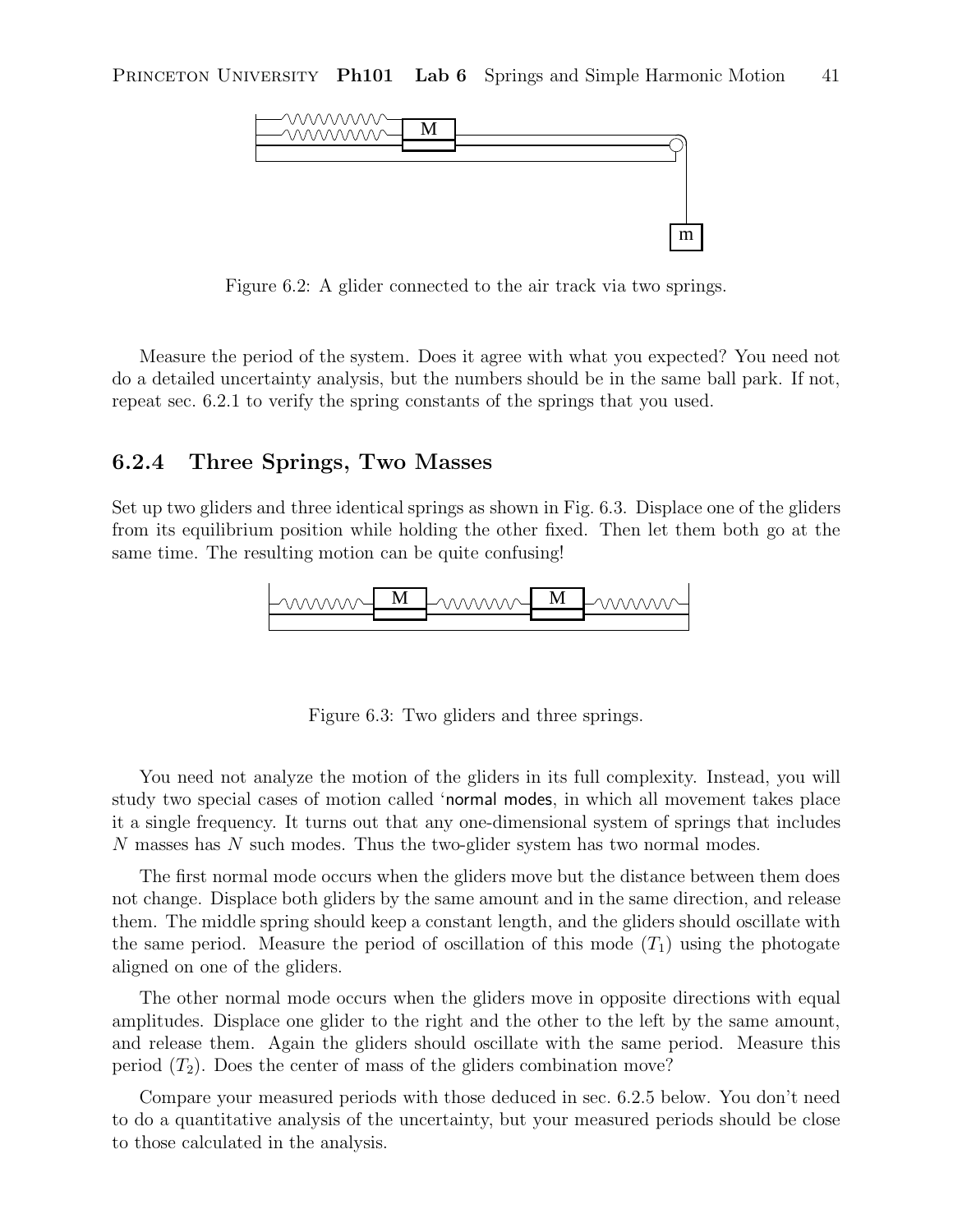If you start the system by holding one glider fixed at its equilibrium position and displacing the other glider, you will create a motion that is a combination of the two modes studied above. With time, one or the other of the two modes may be more apparent, in an alternating pattern. However, if you are not attuned to the presence of the two modes, the motion may appear to be chaotic (a technical term meaning behavior that appears to be complex but which nonetheless obeys simple laws of physics).

#### **6.2.5 Analysis of Normal Modes for 3 Springs and 2 Masses**

During the first normal mode the force from the middle spring never changes since its length never changes. Therefore, the changing force on, say, the left glider is only due to the change in length of the leftmost spring. If  $k$  is the spring constant of each of the springs, then the force on the left glider is:

$$
F_L = -k\Delta x_L,\tag{6.6}
$$

where  $\Delta x_L$  is the displacement of the left glider. Thus the period of oscillation in the first normal mode is:

$$
T_1 = 2\pi \sqrt{\frac{M}{k}}.\tag{6.7}
$$

During the second normal mode the left glider experiences changing forces from both the left and middle springs. After a displacement  $\Delta x_L$  the leftmost spring exerts force  $-k\Delta x_L$ on the left glider. Meanwhile the middle spring exerts force  $-k(2\Delta x_L)$  on the left glider since the middle spring is compressed (or stretched) twice as much as the leftmost spring is stretched (or compressed). Note that the direction of the force on the leftmost glider is the same for both springs, so the net force on the left glider is:

$$
F_L = -3k\Delta x_L. \tag{6.8}
$$

Thus the "effective" spring constant is  $3k$  and the period of this mode is:

$$
T_2 = 2\pi \sqrt{\frac{M}{3k}}.\tag{6.9}
$$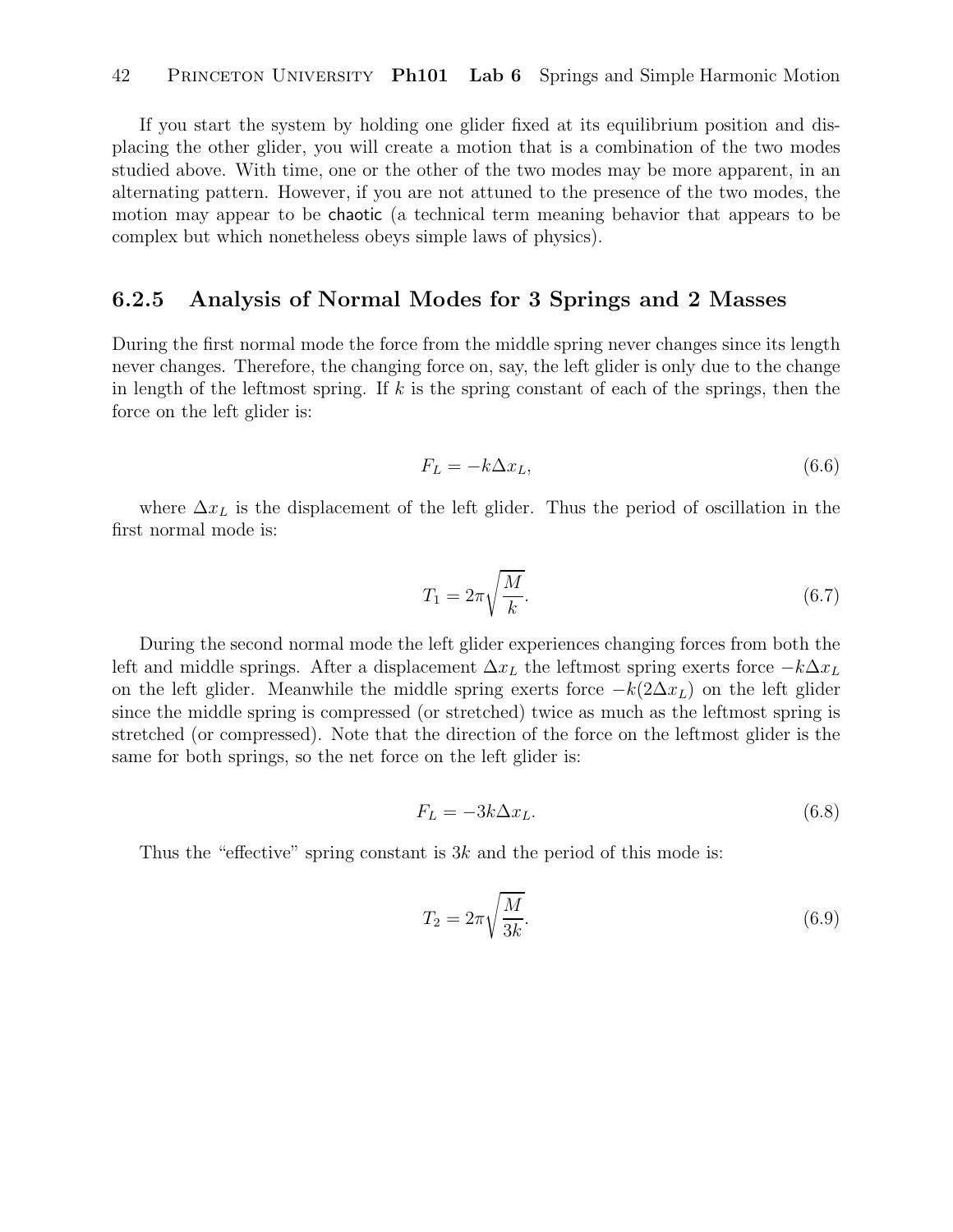# **Lab 7**

# **Fluids**

#### **7.1 Flow of a Viscous Fluid in a Circular Pipe**

#### **7.1.1 Background**

It is a remarkable fact that fluid immediately adjacent to an immobile surface, such as the wall of a pipe, always has zero velocity. For fluid some distance  $y$  from the surface to flow at velocity  $v$ , a force must be applied:

$$
F = \frac{\eta Av}{y} \tag{7.1}
$$

where A is the area of the surface (or, equivalently, the area of the layer of fluid), and  $\eta$  is the coefficient of viscosity.

Fluid flow through a circular pipe is slightly more complicated. The flow rate,  $Q$ ,  $(=$ volume of fluid passing any cross section of the pipe each second) through a circular pipe of radius  $R$  and length  $L$  is given by Poiseuille's law:

$$
Q = \frac{\pi R^4 \Delta P}{8\eta L} \tag{7.2}
$$

where  $\Delta P$  is the difference in pressure at the ends of the pipe. The  $R^4$  dependence is dramatic: a small reduction in R leads to a large reduction in the flow rate in the pipe (a blood vein, for example).

*If* v is the flow velocity at the center of the pipe, then the flow rate is  $Q = \pi R^2 v/4$ , *where the factor of 4 arises due to the variation of velocity with distance from the wall of the pipe. From eq. (7.1),*  $v = FR/\eta A$ *, where the force* F is the pressure difference times the *cross-sectional area,*  $F = \pi R^2 \Delta P$ *, and the area A of the surface of a length* L of the pipe is  $A = 2\pi R L$ . Combining these facts, we arrive at Poiseuille's law (7.2).

#### **7.1.2 Specific Instructions**

Use the apparatus shown in Fig. 7.1 to test Poiseuille's law and to measure the viscosity of a fluid. The fluid is a heavy machine oil, which fills the large vertical cylinder. Its weight produces the pressure at the bottom of the cylinder and, therefore, at one end of the small horizontal tube. The other end of the horizontal tube is at atmospheric pressure. Thus the pressure difference across the length of the small tube is  $\Delta P = \rho gh$ , where h is the height of the fluid above the outlet of the (possibly curved) tube.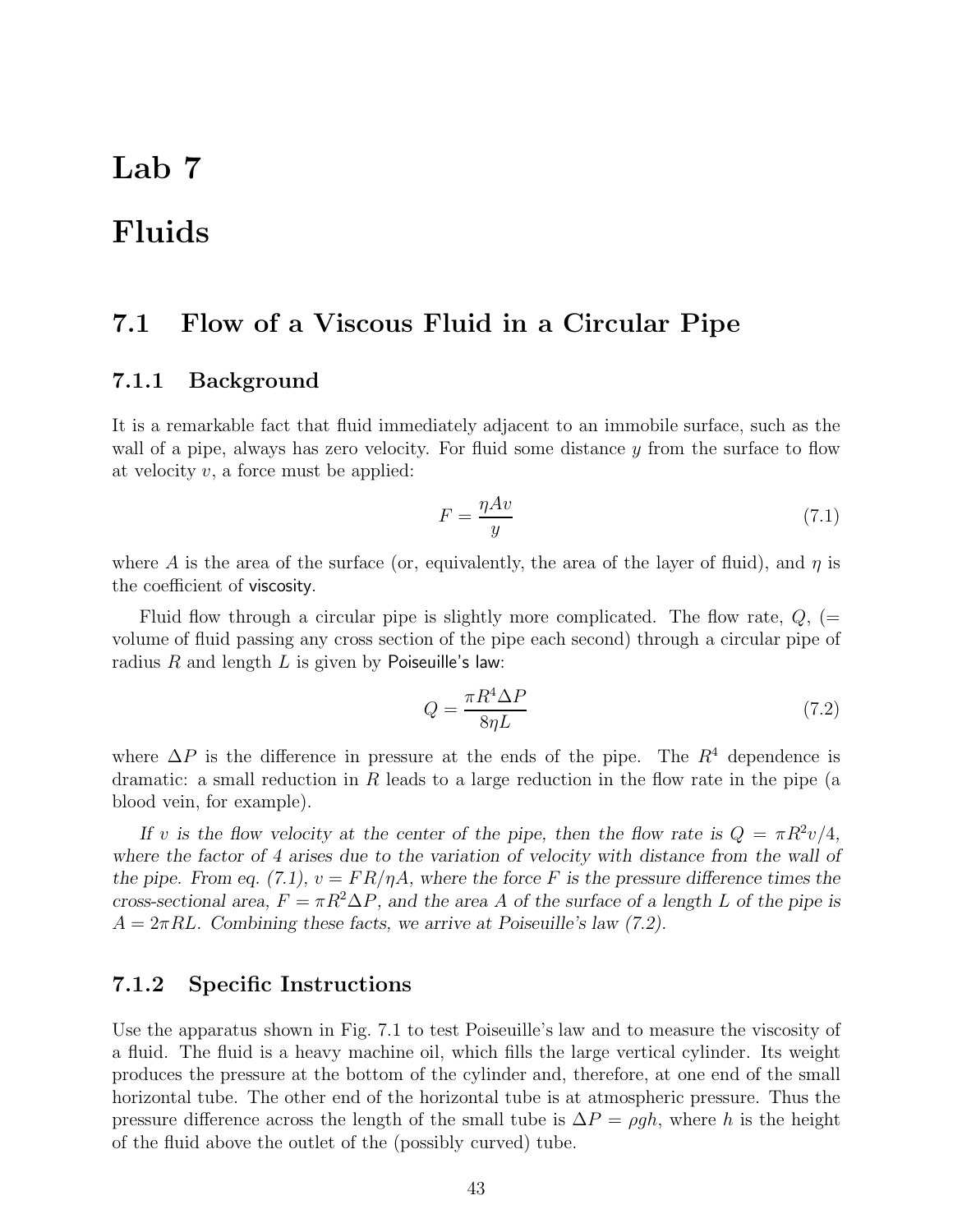

Figure 7.1: Apparatus for the study of Poiseuille's law. The vertical cylinder is partly filled with oil. It is open to the atmosphere at the top. The height  $h$  is to be measured between the liquid level and the outlet of the tube.

Measure the mass of an empty graduated cylinder

Measure the flow rate in each of the three available tubes (radii  $0.370, 0.307$  and  $0.242 \text{ cm}$ ), using a stopwatch and a graduated cylinder. *Let the oil drop directly to the bottom of the cylinder so the height of the oil surface gives an accurate measure of the volume of the oil.*

Measure the mass of the cylinder plus oil, and read the volume of the oil in the cylinder to determine the density  $\rho$  of the oil.

*Hints: Keep the small tube horizontal to minimize the effect of gravity on the flow. Measure the height of the fluid in the vertical cylinder before and after the oil flows out, and use the average value. From which point should the height be measured?*

#### **7.1.3 Analysis**

First use your data to test the assertion that Q is proportional to  $R<sup>4</sup>$ . Although it isn't strictly true, you may assume that each tube has the same length  $L$ . Then you can write eq. (7.2) as:

$$
Q = \text{Constant} \times R^{\alpha} \tag{7.3}
$$

You want to check that the exponent  $\alpha$  is 4. Do this by analyzing your measurements of Q using logarithmic plotting, as discussed in sec. 3.1.2.

Next, determine the value of the viscosity  $\eta$  of the oil. For this part of the analysis, assume that the exponent  $\alpha = 4$ . Rework the Poiseuille's equation to extract the value of the coefficient of viscosity, and use your three measurements of Q to calculate three values of  $\eta$ . Are the values close to each other? Formal uncertainty analysis isn't required, but look for a procedural error if the measurements are grossly different.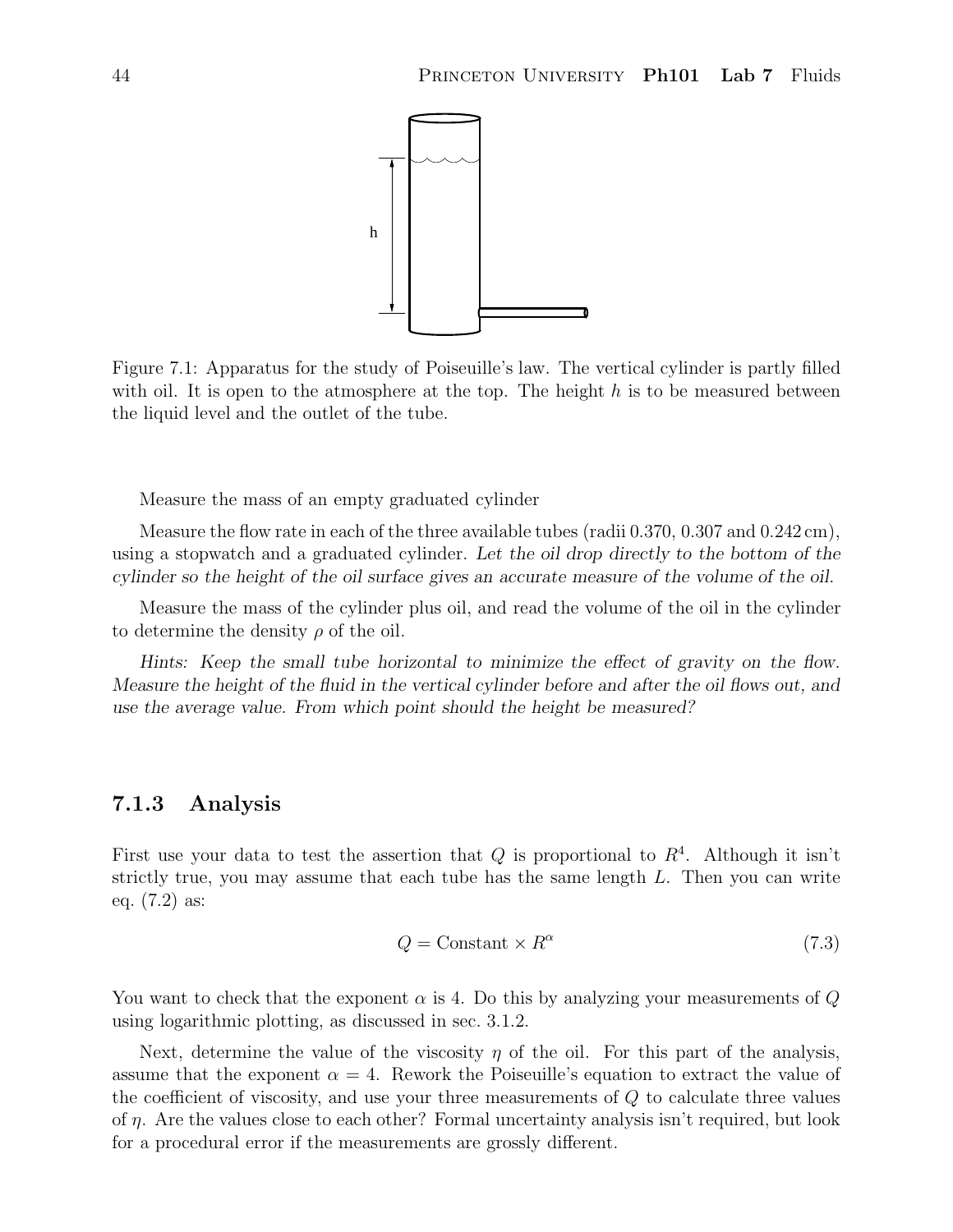### **7.2 Terminal Velocity**

#### **7.2.1 Background**

An object falling through a viscous fluid feels three forces.

Gravity pulls the object downward:

$$
F_{\text{grav}} = mg = \rho Vg,\tag{7.4}
$$

where  $\rho$  and V are the density and volume of the object, respectively, and q is gravitational acceleration.

The buoyant force pushes the object upward:

$$
F_{\text{buoy}} = \rho_{\text{f}} V g,\tag{7.5}
$$

where  $\rho_f$  is the density of the fluid. Finally, there is a drag force which acts to oppose the motion of the object.

The drag force on a spherical object of radius R moving with velocity  $v$  is given by Stokes' law:

$$
F_{\text{drag}} = 6\pi\eta Rv,\tag{7.6}
$$

where  $R$  is the radius of the sphere.

*Stokes' law (7.6) is a variant on the basic rule (7.1). The area of the sphere is*  $A = 4\pi R^2$ , *its volume is*  $V = 4\pi r^3/3$ , and the  $y = 2R/3$  *is the distance from the surface of the sphere at which the surrounding fluid is hardly perturbed by the motion of the sphere.*

When these three forces balance, no net force acts on the sphere, so it falls with constant velocity, called terminal velocity. Combine eqs.  $(7.4)-(7.6)$  for the three forces acting on the sphere to derive an expression for the terminal velocity.

#### **7.2.2 Specific Instructions**

Test the equation you just derived by measuring the terminal velocity of small lead spheres falling through the oil you analyzed in the first part of the experiment. The density of lead is  $\rho = 11.4 \,\mathrm{g\,cm^{-3}}$ .

Measure the diameter of one of the spheres, taking an average of several measurements if it isn't really spherical. Measure the velocity of the sphere falling through the oil using a stopwatch. Repeat the experiment for at least three different spheres. Are the measured values close to the values predicted by your equation?

Solve for the viscosity  $\eta$  and compare with your result from sec. 7.1.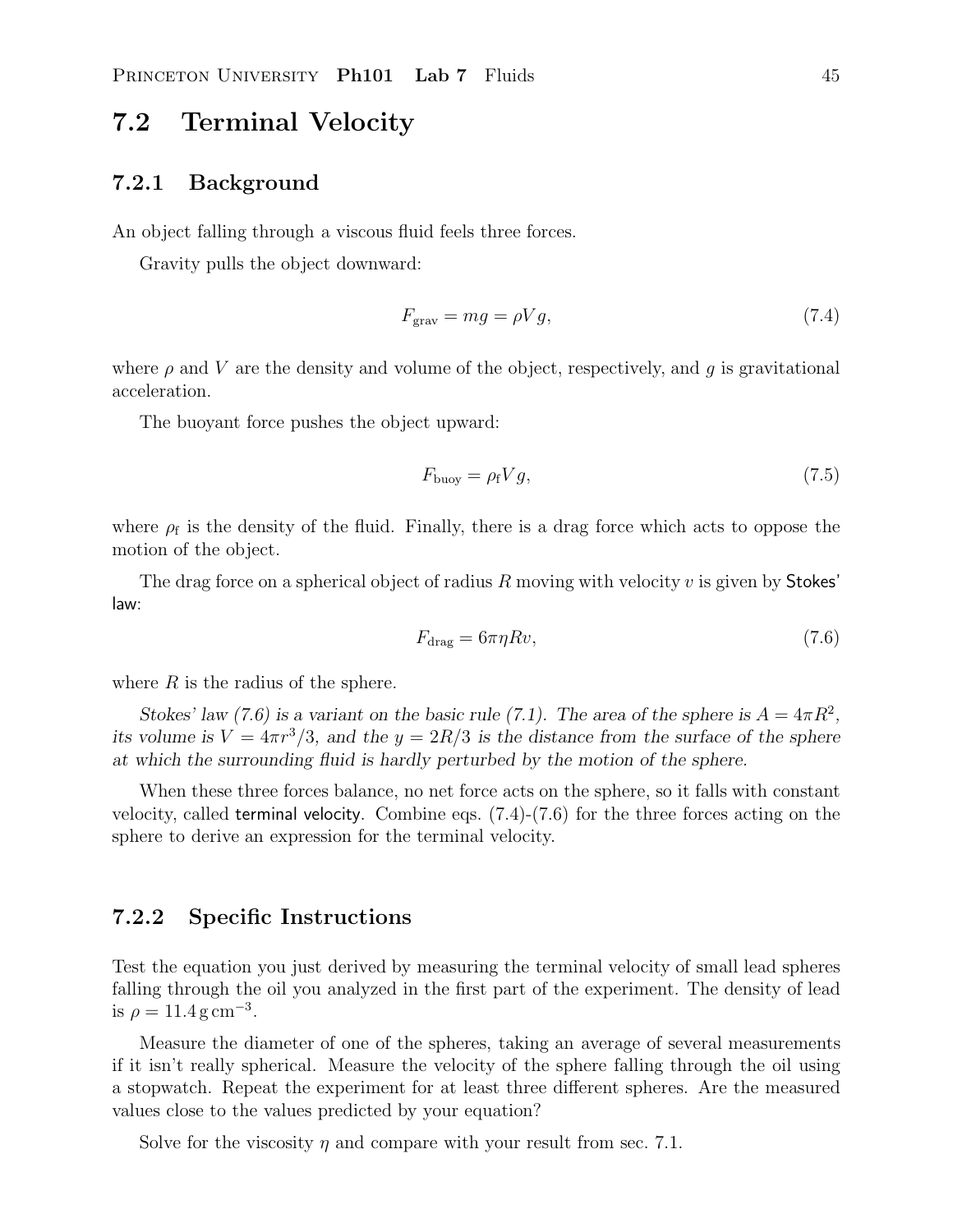### **7.3 Buoyant Force**

#### **7.3.1 Background**

The density of gas in a helium balloon is less than the density of the surrounding air ( $\rho_{\text{He}}$  = 0.165P kg m<sup>-3</sup> for pressure P in atmospheres,  $\rho_{\text{air}} = 1.29 \text{ kg m}^{-3}$  at 1 atm pressure), so the balloon feels a net upward force. The buoyant force (7.5) can be balanced by hanging a mass below the balloon, as shown in Fig. 7.2.



Figure 7.2: Apparatus for the study of buoyant force.

The total weight is:

$$
W_{\text{total}} = (m_1 + m_{\text{string}} + m_{\text{balloon}} + m_{\text{He}})g
$$
\n
$$
(7.7)
$$

where  $m_1$  is the mass hanging below the balloon,  $m_{\text{string}}$  is the mass of the string,  $m_{\text{balloon}}$  is the mass of the (empty) balloon, and  $m_{\text{He}}$  is the mass of the helium within the balloon.

The masses of the balloon, string, and hanging weight can be measured on a precision scale, and  $m_{\text{He}} = \rho_{\text{He}} V$  where V is the volume of the balloon.

#### **7.3.2 Specific Instructions**

Measure the mass of the empty balloon. Fill it with helium, and after stopping the flow of helium, measure the pressure within the balloon before tieing off the end of the balloon. *You may need the following conversion factors:*  $1 \text{ atm} = 15 \text{ psi} = 1.013 \times 10^5 \text{ Pa}$ . Note that the *gas regulator measures* gauge *pressure*  $P_g = P - P_{\text{atm}}$  *rather than the absolute pressure* P.

Next measure the volume of the balloon. One way of doing this is to put it on a table, hold a meter stick vertically next to it, and use a wooden board to help measure its size on the meter stick (see Fig. 7.3). If  $d_1$  is the size of the balloon in its longest dimension and  $d_2$ is the size from side to side, its volume is approximately:

$$
V = \frac{4}{3}\pi \left(\frac{d_1}{2}\right) \left(\frac{d_2}{2}\right)^2.
$$
\n(7.8)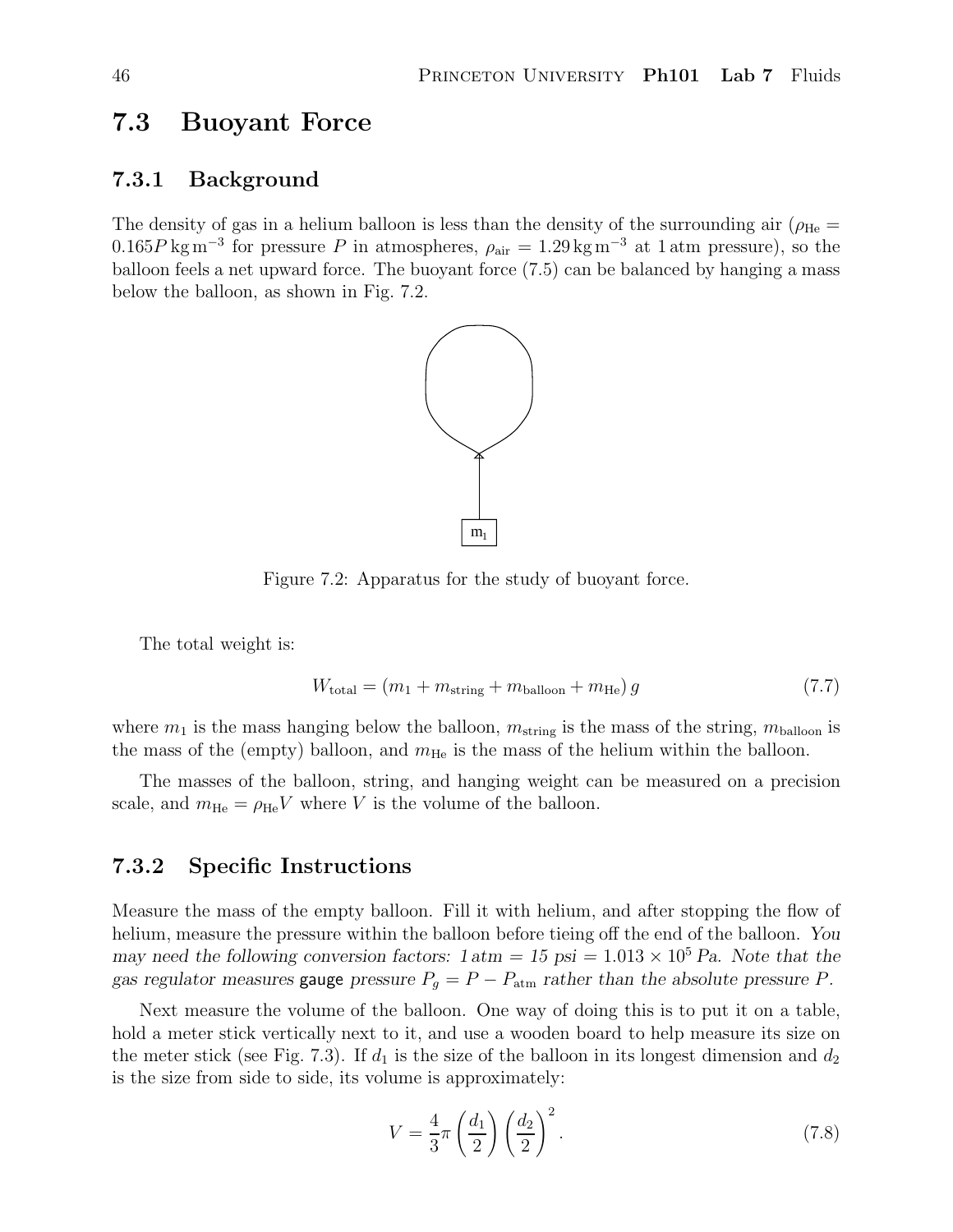

Figure 7.3: Measuring the dimensions of a balloon.

Cut a piece of string 1-2 feet long, measure its mass and tie it to the bottom of the balloon. Finally, tie a 5 g hanger to the string and keep adding weights to the hanger until the balloon is in equilibrium. To fine-tune the hanging weight, you may want to use small paper clips (about 0.3 g each) or pieces of tape. After you have achieved equilibrium, detach the hanger and its weights, and measure their total mass on a scale.

Now you have all data you need to test the buoyancy formula. Calculate the buoyant force and the weight. Are they close to each other?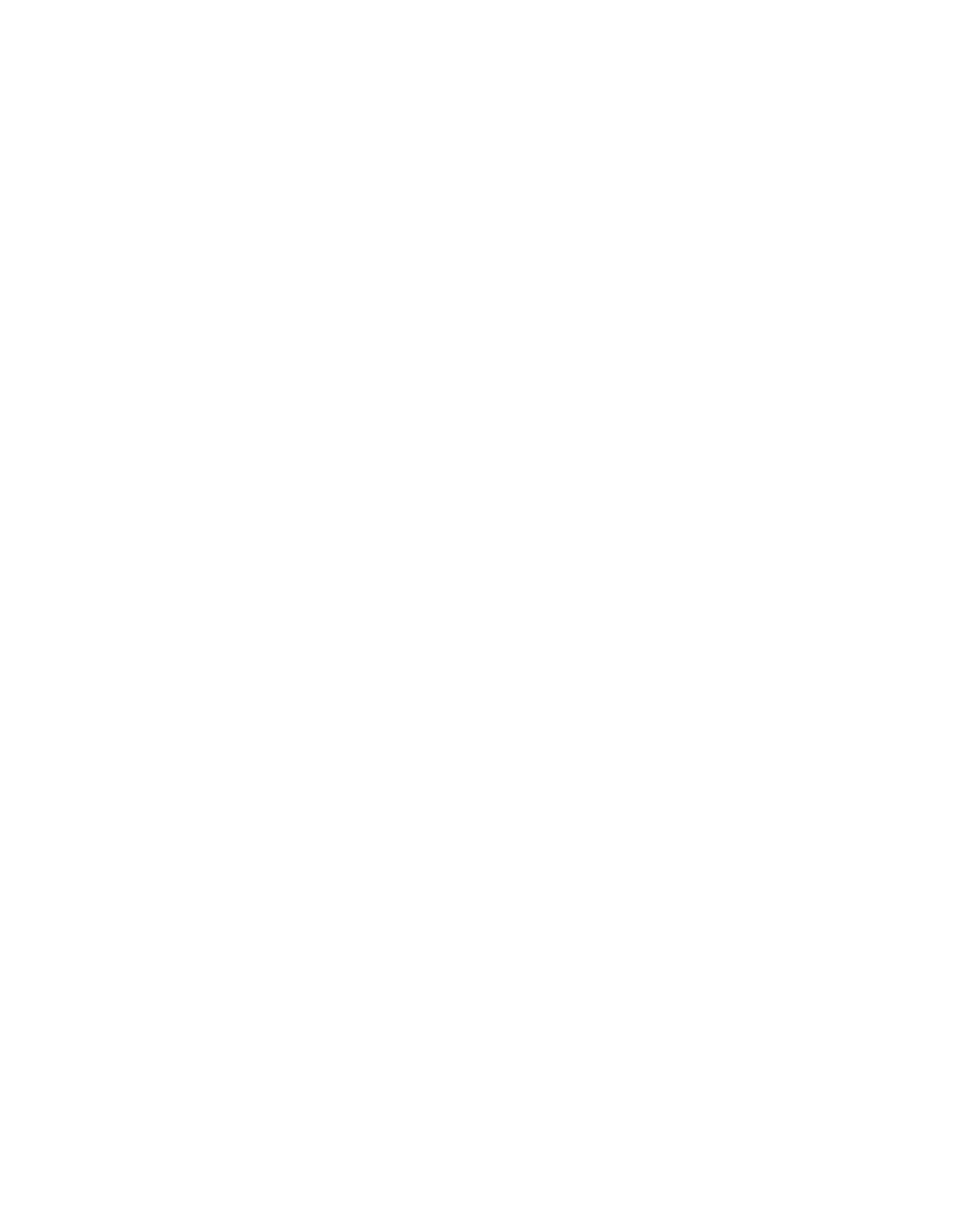# **Lab 8**

# **Speed of Sound and Specific Heats**

#### **8.1 Safety**

Tanks of various gases will be available in the lab. Choose just one of these for your measurement of the speed of sound and, of course, use the same gas for measurement of the density. The tanks contain gas at high pressure:

*Do NOT try to move the tanks; if it is absolutely needed, ask the assistance of an instructor.*

Every tank has three valves: the main valve on the throat of the bottle, which allows gas to enter a large reduction valve in the regulator, which bleeds the gas slowly out of a small needle valve into the rubber tubing.

*You need to use only the needle valve. The shutoff valve and the regulator valve have already been adjusted: do NOT tamper with them*.

The pressure has been set high enough to give a flow that will fill your flask in a reasonable time.

*If someone should increase the pressure it could cause a flask to blow up! Do NOT touch the regulator valve.*

As you open the needle valve check for a gentle breeze of gas flowing out of the rubber tube when held near your lips (the "lip test"). Keep the needle valve closed except when you need some gas flow.

#### **8.2 Velocity of Sound**

In this lab you will measure the velocity of sound in a gas, and you will weigh the gas in order to find its density. These measurements will lead to a determination of  $C_P/C_V$ , the ratio of specific heats at constant pressure and constant volume, and thus allow you to infer the molecular structure of the gas. Measurements of macroscopic lengths, masses, and forces provide insights on molecules of size  $\approx 10^{-10}$  meters and mass  $\approx 10^{-23}$  grams!

The speed  $v$  of longitudinal sound waves in gases is given by:

$$
v = \sqrt{\frac{\gamma P}{\rho}}.\tag{8.1}
$$

where  $\rho$  is the gas density in kg/m<sup>3</sup>, P is the gas pressure in Pascals, and  $\gamma$  is the ratio of the specific heat capacity at constant pressure  $C_P$  to the specific heat capacity at constant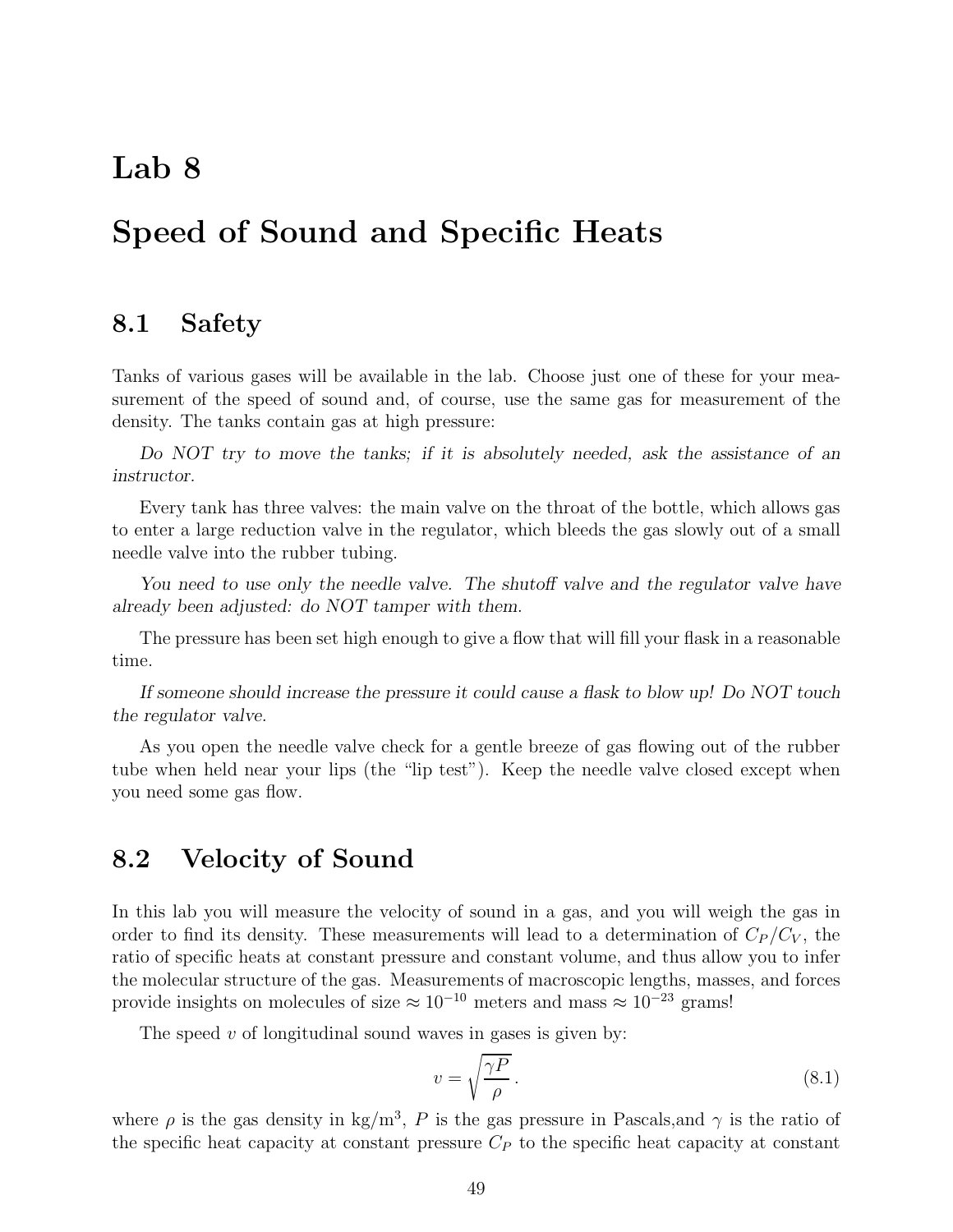50 Princeton University **Ph101 Lab 8** Speed of Sound and Specific Heats

volume  $C_V$ :

$$
\gamma = \frac{C_P}{C_V}.\tag{8.2}
$$

The kinetic theory of gases predicts that  $\gamma = \frac{5}{3}$  for an ideal monoatomic gas and  $\gamma = \frac{7}{5}$ for an ideal diatomic gas. At standard temperature and pressure,  $\gamma_{Ar} = 1.66$ ,  $\gamma_{CO_2} = 1.29$ and  $\gamma_{N_2} = 1.40$ .

Using the ideal gas law,

$$
PV = nRT,\tag{8.3}
$$

where the gas constant is  $R = 8.31$  J/mole-°K, we can express the gas density as

$$
\rho = \frac{m}{V} = \frac{Mn}{V} = \frac{MP}{RT},\tag{8.4}
$$

where M is the molar mass. What density does the ideal gas law predict for gases  $Ar, CO<sub>2</sub>$ and  $N_2$  at standard temperature and pressure? What is the velocity of sound for these gases according to eq. (8.1)?

If the sound wave has a pure frequency f and wavelength  $\lambda$ , then the velocity of sound is related by

$$
v = f\lambda. \tag{8.5}
$$

#### **8.2.1 Resonance**

The apparatus for measuring the speed of sound is a vertical cylinder of gas (see Fig. 8.1). The length of the column of gas is adjusted by changing the height of a metal reservoir of oil. The gas volume is interconnected to the top of the oil reservoir so that the gas volume does not change when the reservoir is raised or lowered.

A loudspeaker is attached to the top of the cylinder, and it generates sound from an electrical audio oscillator. The loudspeaker also responds to sound vibrations (like a microphone) and thus the sound waves set up in the cylinder of gas affect it also. This action is detected by a meter. When the cylinder is in "resonance" you will get a large reading on the meter (and you may be able the hear that the output of the loudspeaker is louder).

A resonant condition occurs when a pattern of longitudinal standing waves (sound waves) is established in the gas column. This will happen only for a certain set of the lengths of the gas column when the loudspeaker is driven at a pure frequency  $f$ . At the resonance, the vertical vibration of the gas molecules is maximal (an antinode) at the tube end where the loudspeaker is located. Of course, the vibration of the gas molecules is zero (a node) at the liquid surface in the tube.

Deduce an expression which relates the height h of the gas column to the wavelength  $\lambda$ of the sound at the resonances. Note that the resonating wave within the column has a node at the surface of the oil and an antinode at upper, open end of the column. What is the spacing  $\Delta h$  between neighboring resonances? Use eq. (8.5) to relate the speed v of sound to the spacing  $\Delta h$  and the frequency f at the resonances.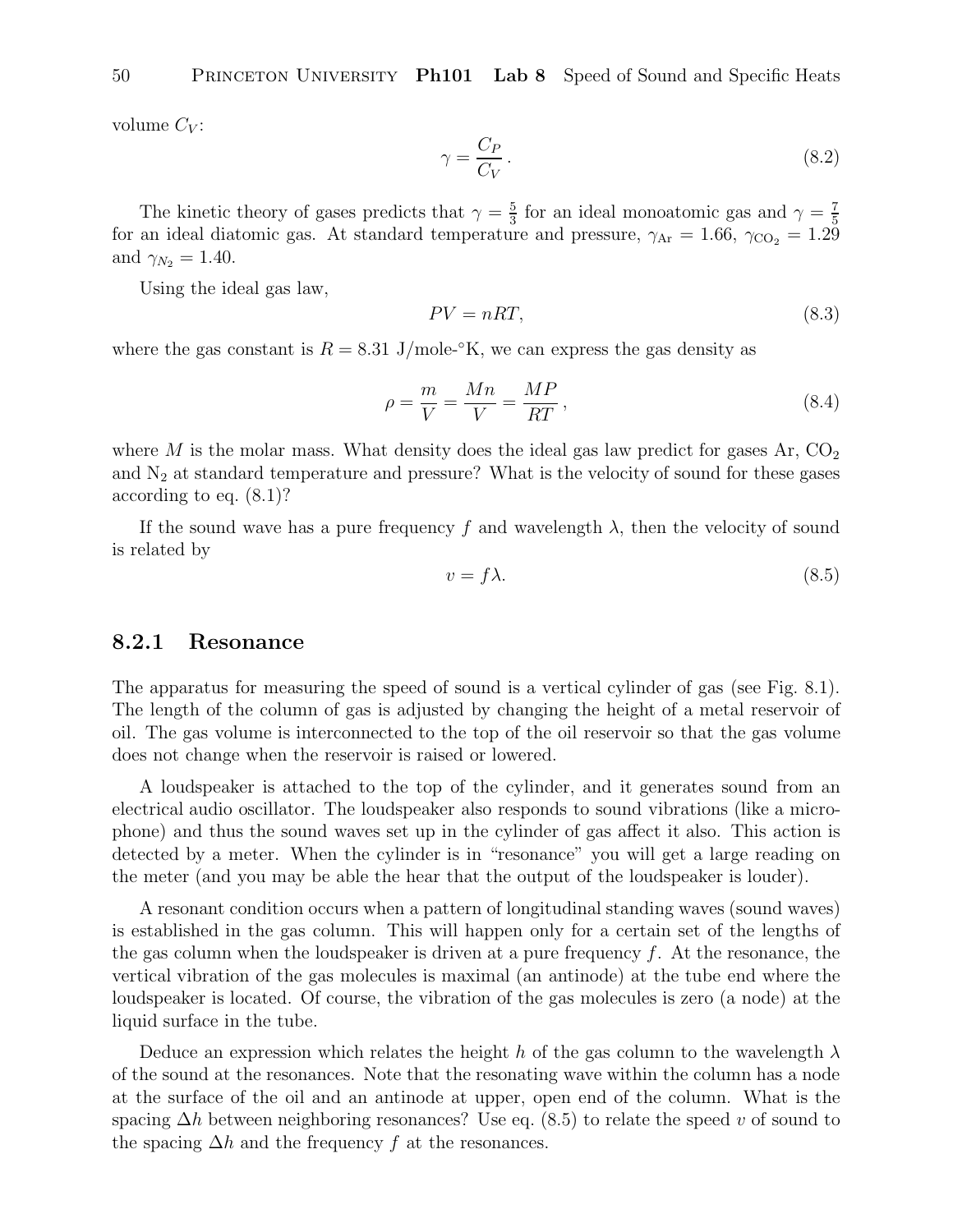

Figure 8.1: Apparatus for measuring the speed of sound.

#### **8.2.2 Specific Instructions**

As a preliminary step, turn on the oscillator at a convenient frequency  $\approx 800$  Hz. Lower the oil reservoir top down about 60 cm while watching the meter and listening to the sound. You should be able to find several positions of the oil level at which resonance occurs.

*The meter reading should be near the maximum of its scale at resonance – if it goes off scale reduce the output level of the oscillator. You might find that a different frequency (10-20%) will give a stronger indication of resonance. Explore a bit.*

You are now ready to fill the cylinder with gas from one of the tanks. Note that the gas can be fed into the apparatus in a way to flush out the gas previously there. Raise the oil as high as possible during flushing to facilitate this. Be sure to open and close the valves in the right order so that the pressure in the tube is not raised above atmospheric pressure. Lower the oil level from the top and note the approximate location of the first three resonances. Then raise the oil slowly through each resonance. *Upward motion makes is easier to determine the level of oil as you will discover on trying it both ways.* Find the position of resonance with the maximum possible accuracy.

Use the relation you previously derived to the speed of sound from the spacing  $\Delta h$ between resonances and the frequency f of the audio oscillator.

*Tip: a good way find a resonance position is for one person to slowly raise the oil level while another records the meter readings. The maximum can be found by graphing the meter reading versus position.*

Also explore the resonances keeping the height  $h$  of the oil constant while varying the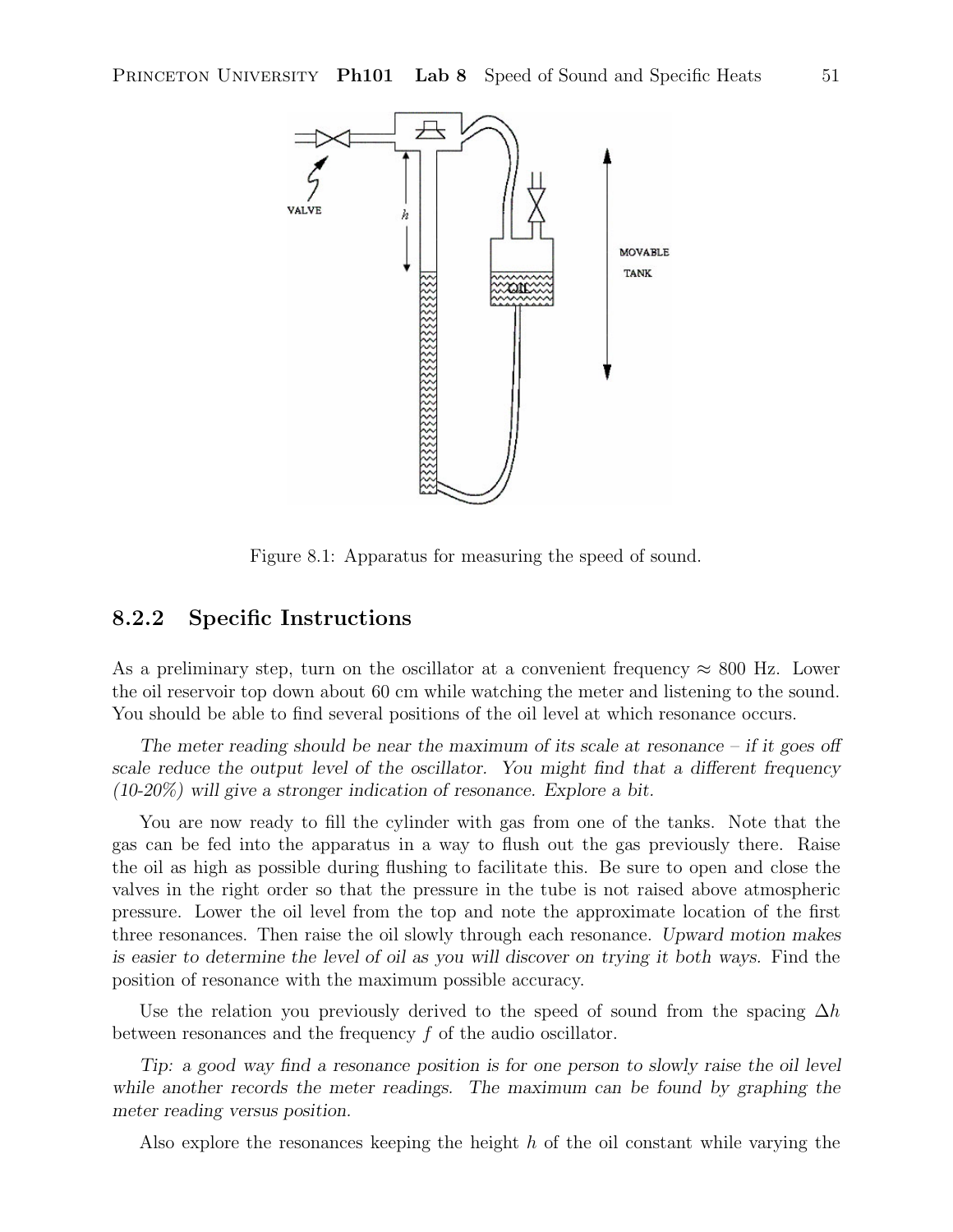frequency f fo the oscillator. What is the lowest resonant frequency for the height that you have chosen?

### **8.3 Density of the Gas**

Find the gas density  $\rho$  weighing a known volume of the gas at atmospheric pressure. Two flasks of equal volume are provided, one coated with plastic and the other clear.

Determine the useful volume of the coated flask by filling the clear flask with water to the level of the rubber stopper in the coated flask. Measure the volume of water.

Evacuate the coated flask with the vacuum pump. You can tell when this is achieved when a sharp clacking sound of the pump replaces the initial slurping sound.

Weigh the evacuated flask. *Be careful not to drop it. The plastic coating is to minimize hazard of breakage.*

Then fill the coated flask with gas at one atmosphere pressure, using the procedure described below, and reweigh.

- To fill the flask, open the needle valve, repeat the lip test (sec. 8.1), and when a gentle flow is found attach the hose to your flask and open the stopcock. The flask is full to over one atmosphere pressure when the hissing noise at the needle valve stops. Shut the stopcock. Shut the needle valve and remove the tubing. Open the stopcock slightly and gas will hiss out allowing the pressure to drop to atmospheric. *If you leave the stopcock open too long, ordinary air will mix with the gas in the flask, thereby reducing its purity.*
- Weigh the filled flask. After a minute, open the stopcock again briefly and reclose. Reweigh. Repeat after another minute. Reweigh. If the weight has not changed again you are finished. If it has decreased, repeat again. Why does the weight change at all?
- You must measure the change in weight (a few grams) between the evacuated and filled flask, which can be done by moving the rider on the balance. *Be sure that the weights in the balance pan are not changed while you fill the flask with gas.*

### **8.4 What Gas Did You Use?**

The tanks are labeled so that they can be distinguished, but the labels indicating what gases they contain are hidden. Sometime into the lab your AI will provide you with a list of gases in the tanks. Can you determine which gas you used only on the basis of your measurement of the gas density, or only on the basis of your measurement of the velocity of sound?

Use eq. (8.1) and your measurements of  $\rho$  and v to determine  $\gamma = C_P/C_V$  for your gas. Was your measurement accurate enough to distinguish between monatomic, diatomic, and polyatomic gases?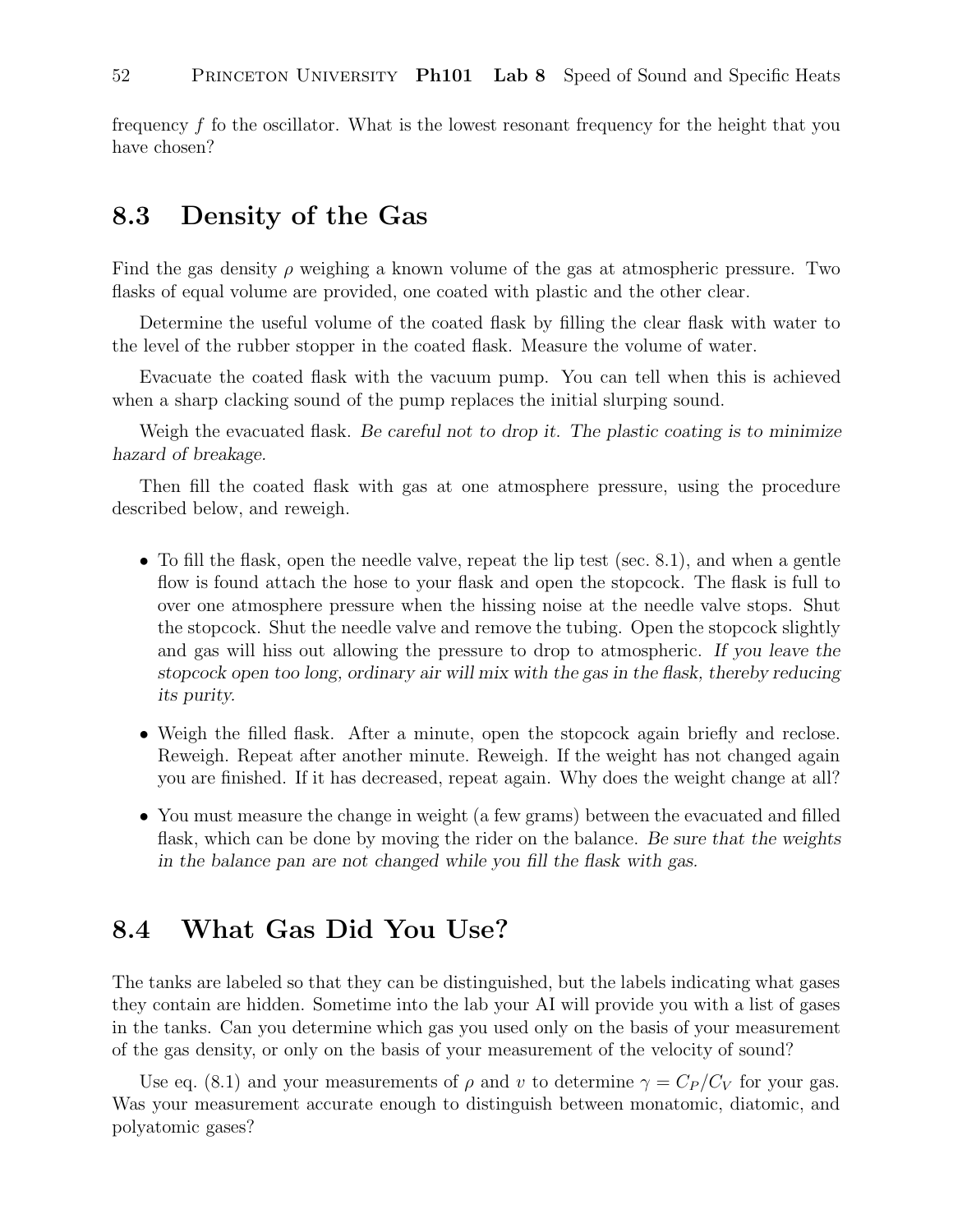# **Appendix A**

# **Data Analysis with** Excel

Computers are used for data analysis in any modern physics laboratory, and the Physics 101 lab is no exception. We have built our data analysis system around the program Excel, which is widely used on and off campus. We've added some Workshop Physics (WP) tools to make graphing data easier, and to let you do regression calculations with uncertainties, but otherwise we are using the standard, off-the-shelf software.<sup>1</sup>

If you are already familiar with Excel, great! If not, we'll give brief instructions here. Like any software, it can be confusing at first, so don't hesitate to ask your instructors and your fellow students for help. Play around with the program a bit to get comfortable with it.

### **A.1 Starting things up**

- If the computer isn't already on, turn it on and wait for it to boot up.
- If the Physics 101 window isn't already open, double click on the Physics 101 icon to open it
- Double click on Excel with WPtools (look for the X logo) to get the program running.

## **A.2 Entering Data: a Simple Example**<sup>1</sup>

When Excel is started up, you need to open a spreadsheet to work in. If you are asked if you want to reopen WPtools, click No. Then go to File→New and click on OK to open a new Workbook. (If you wanted to open a pre-existing spreadsheet, you would use the File→Open menu command; if you want to save the new spreadsheet, use the File→Save menu command. Since we'll be working with fairly small datasets, neither of these is really necessary for your lab work.)

Suppose you wish to record some  $(x, y)$  data pairs in two columns of a spreadsheet. Go to Excel, and start entering the data in the upper left most cell (called A1). To do this, move the cursor to this cell and click on it with the left mouse button. Enter the first  $x$  data value

<sup>1</sup>Some online documentation for WPtools is at

http://physics.dickinson.edu/~wp\_web/wp\_resources/Documentation.html

<sup>&</sup>lt;sup>1</sup>Note: Menu commands are described as follows: File→Open means move the cursor to the word File on the line near the top of the screen, press *and hold* the **left** mouse button, drag the cursor down to the word Open, and release the button.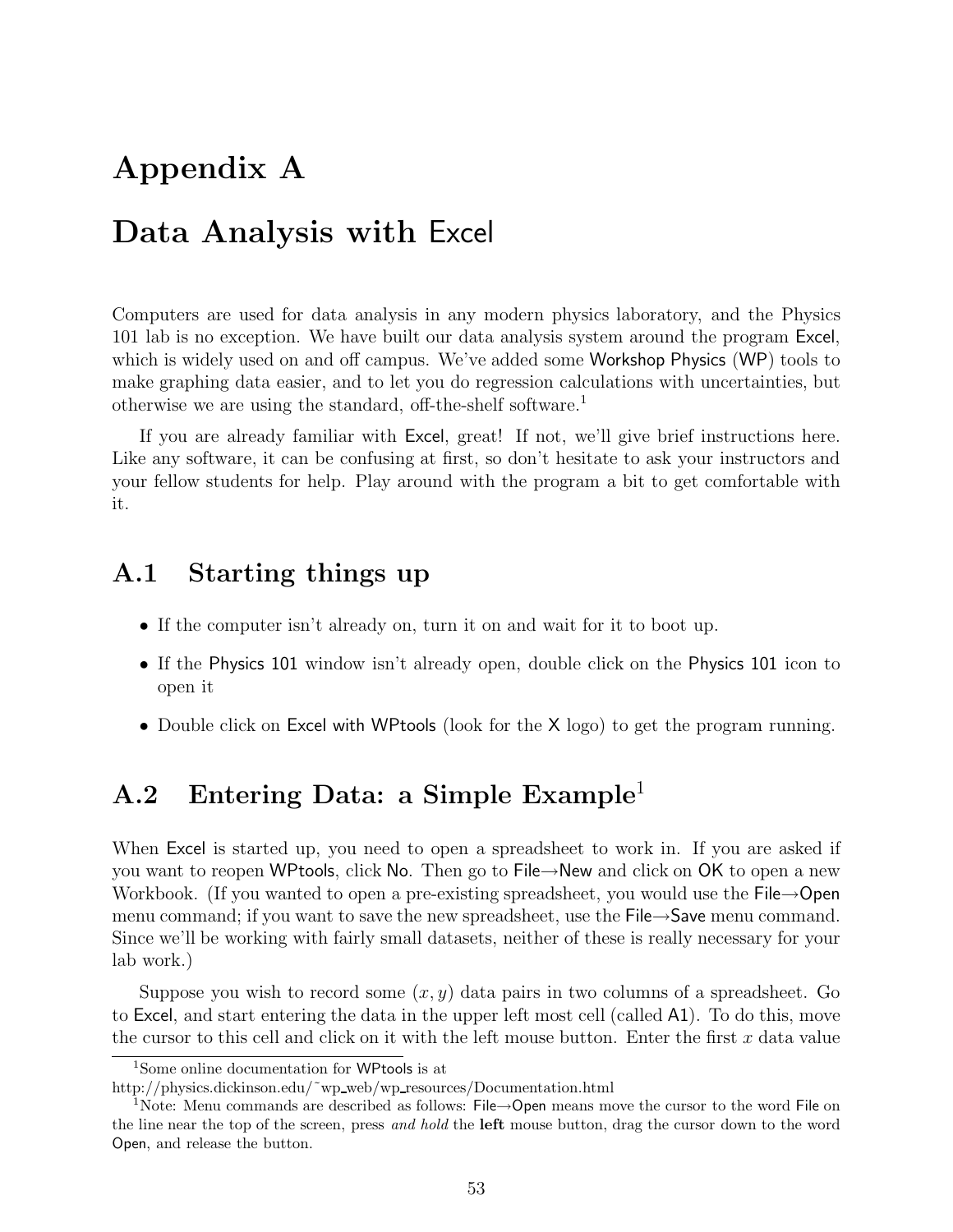here, pressing Return when you are done. The cell below it (called A2) will automatically be selected next; enter the second  $x$  data value here. Work down the first data column in this way. If you need to go back and correct any of the numbers, simply move the cursor with the mouse, click on the relevant cell, and re-enter the number.

Once you've entered the first column of numbers, move the cursor to the top cell of the second column (cell B1) and click the left button to select it. Enter the first y data value. Press Return/Enter, and enter subsequent  $\gamma$  data in the rest of the cells.

### **A.3 Calculations in** Excel

Now that your two columns of data are in the computer, select them. Do this by moving the cursor to the top left cell, pressing *and holding* the **left** mouse button, dragging the cursor to the lowest filled cell in the second column, and then releasing the mouse button. The block of numbers you entered will now be "selected", indicated by a blue-grey color.

Go to the WPtools pull-down menu and select Linear Fit. Immediately Excel will display a plot of your data, along with the values and uncertainties of the best-fit line. Print out a copy of the results if desired.<sup>2</sup>

Sometimes you will want to transform your raw data in some way before plotting it. For example, you may have entered two columns of data as above, but you want to convert the y values from inches to meters. This is where a spreadsheet program becomes really handy. Select a blank cell somewhere on the sheet (cell C1 would be a good place). Instead of entering a number, enter the formula '=0.0254\*B1, and press Return. Excel will display the expected numerical value in cell C1, and it will also remember the formula. This is useful for two reasons, first, if you change the value in B1, the number in C1 will be automatically updated. Second, you can copy the formula in C1 to other cells, transforming the rest of column B using the same formula. To do this, first select cell C1. The cell becomes outlined, and note that there is a little square in the lower right corner of the outline. Move the cursor to this square, push and hold the **left** mouse button, drag the cursor down several cells, and release the mouse button. Voila! Excel will use the same formula to multiply all the cells in column B by 0.0254.

Excel can do much more complicated arithmetic. For example, you could use the formula  $=$ sqrt(A1)  $*$  B1 to take the square root of the values of cells in column A, multiply them by the values in column B, and put the result in some other column.

You might also want to take differences between the successive items in your data list. If you type into cell C2 the formula =B2-B1, and then use the little square to fill this formula into the cells B3, B4, *etc.*, then you will obtain the differences in column C.

If you do a transformation like this, and then you want to do a plot or a curve fit, the columns of data you want to plot may not be adjacent to each other. No problem. Say you want to plot cells A1-A10 on the horizontal axis and cells C1-C10 on the vertical axis. First

<sup>&</sup>lt;sup>2</sup>You must first "grab" the plot by left-clicking on an open area inside it. If the plot legends are obscuring the graph, drag them aside with the mouse. Your can add labels to your plot using the Edit labels option on the WPtools menu bar.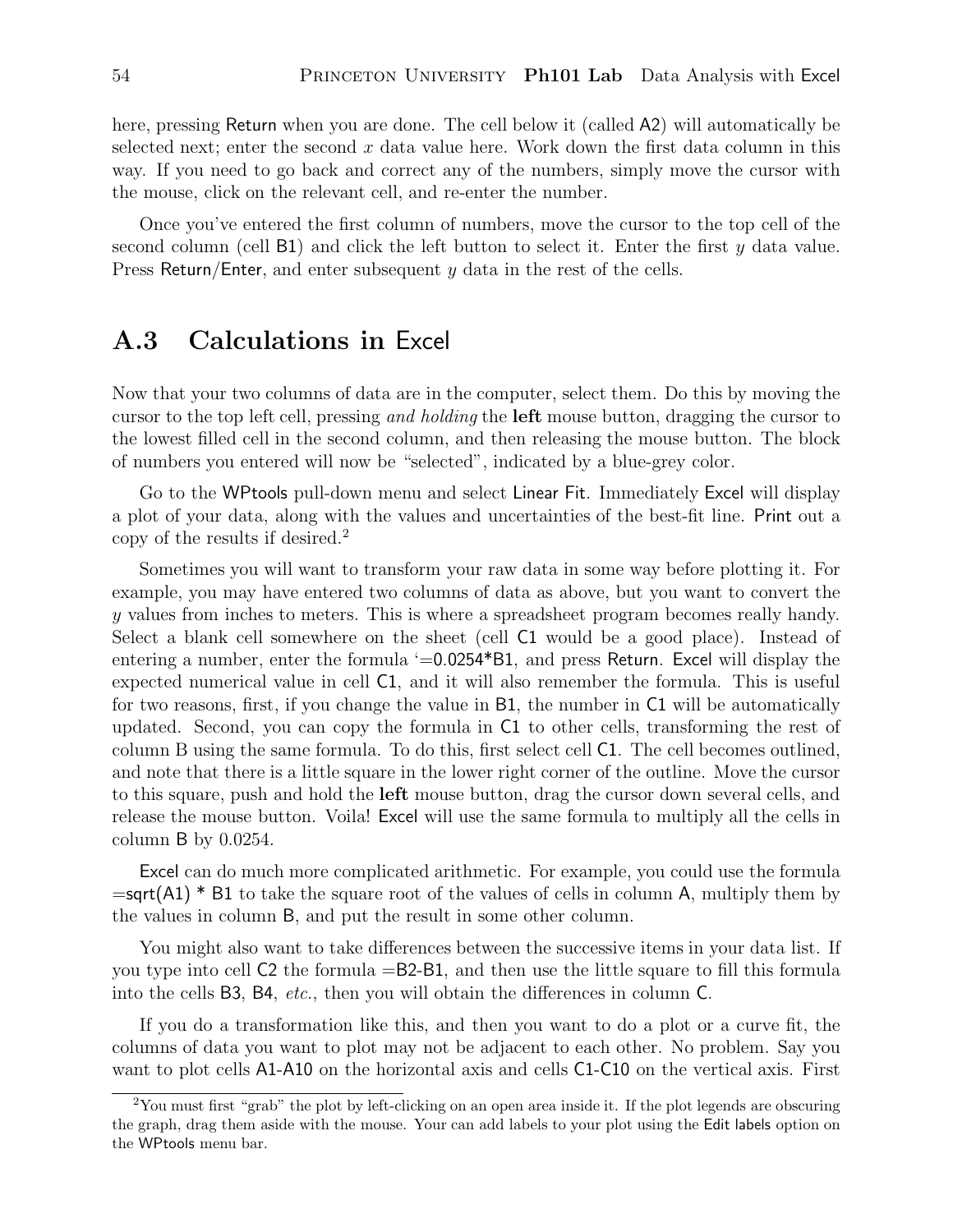select A1-A10. (Go to cell A1, hold down the left button, drag the cursor to A10, then release the mouse button). Then *hold down the* Ctrl *key* and select C1-C10. Now both cell groups A1-A10 and C1-C10 will be selected, but not B1-B10. Run the WPTools→LinearFit routine, and you will get the plot you want.

### **A.4 Accumulating Values via** Excel **Tricks**

There will be times in the Physics 101 lab when you want to accumulate sums of a series of values. For example, you might have measured a series of time intervals,

 $\Delta t_1$  = interval between event 1 and event 2,  $\Delta t_2$  = interval between event 2 and event 3,  $\Delta t_3$  = interval between event 3 and event 4, *etc.*

You may wish to convert these into a continuous time scale. In other words, you may want to declare that  $t = 0$  at the time of event 1, and then find

time of event  $2 = \Delta t_1$ , time of event  $3 = \Delta t_1 + \Delta t_2$ , time of event  $4 = \Delta t_1 + \Delta t_2 + \Delta t_3$ , *etc.*

This is easy to do. Say that  $\Delta t_1$ ,  $\Delta t_2$ , *etc.*, are in cells A1, A2, *etc.*, and you want to put the accumulated times in column B. First put a 0 in cell B1 (since  $t = 0$  for the first event). Then go to cell B2 and enter the formula  $=SUM($ \$4\$1:A1). The SUM function simply adds up the cells in the range specified.

The usefulness of the \$ notation becomes apparent when you want to calculate the rest of the times. Select B2, move the cursor to the square in the lower righthand corner of the cell border, press and hold the left mouse button, drag the cursor down several cells, and release the button. The cells in column B are now filled with SUM functions, but in a special way: The \$A\$1 in the SUM function call remains the same in all the cells (because of the \$), but the second part of the function call changes from A1 to A2 to A3, ... In other words, cell B3 now reads =SUM(\$A\$1:A2), cell B4 reads =SUM(\$A\$1:A3), and so on. These are exactly the formulae we want for the event time calculations, so column B is now filled with calculated values of t.

### **A.5 Further Notes about** Workshop Physics **Routines**

- Use the WPtools→Polynomial Fit menu command, and set Order=2 to fit lines of the form  $y = c_0 + c_1 x + c_2 x^2$ .
- If you enter non-numerical text in the cell above each column of data, it will be used to label the horizontal and vertical axes on the plot.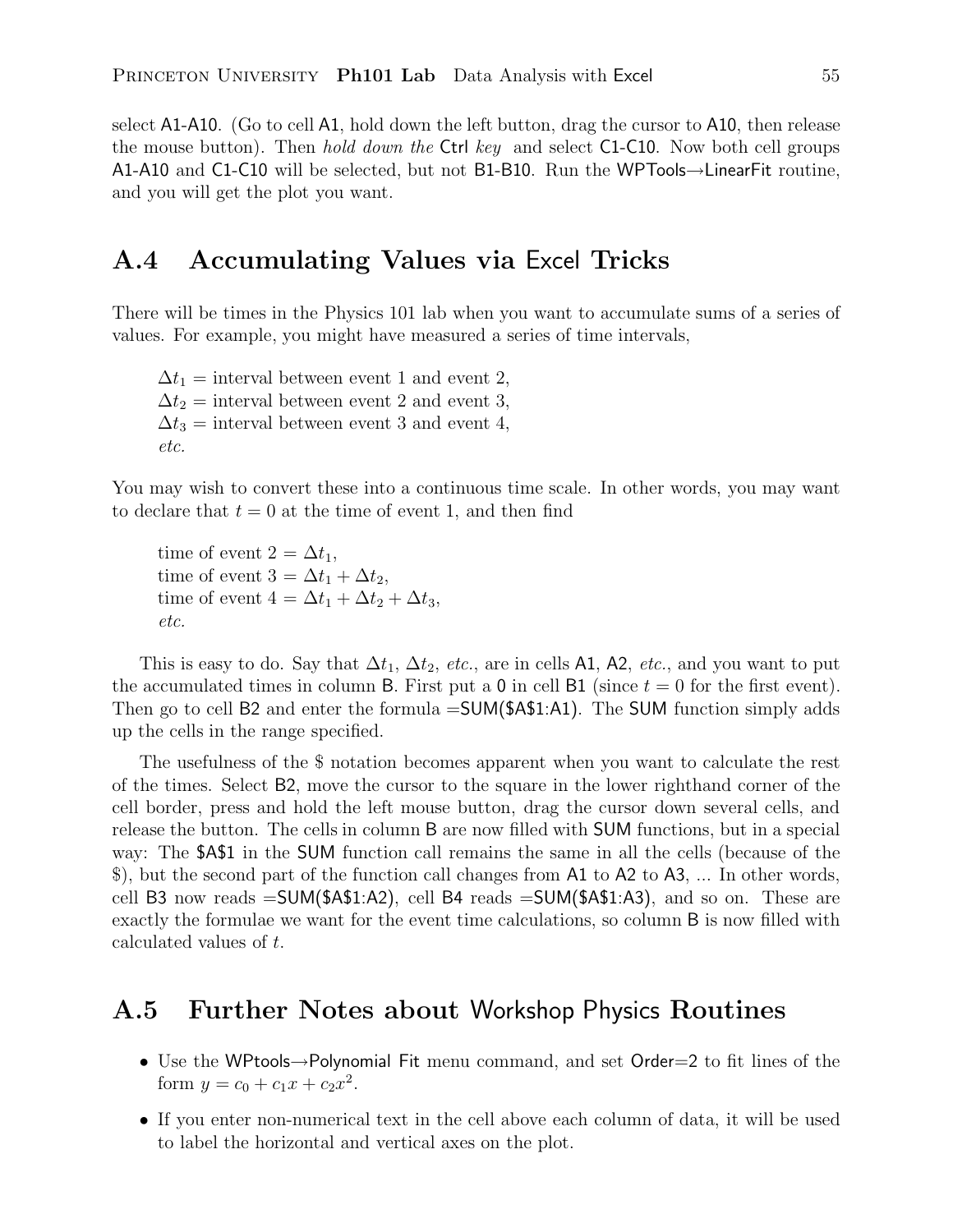- The fitting routines always use the first selected column for the horizontal  $(x)$  points, and the second selected column for the vertical  $(y)$  points.
- Empty rows are usually ignored (but partially-empty rows may corrupt the fit).
- To delete a plot, select it (move cursor to it and click once), then press the Delete key. To delete a column of the sheet, select the entire column (by clicking on the letter at the top) and use Edit→Delete.
- If data are modified after running a fit, the associated plot will be automatically updated, but the fit parameters will not be re-calculated. Usually it is best to delete both the old plot and fit parameters after updating data.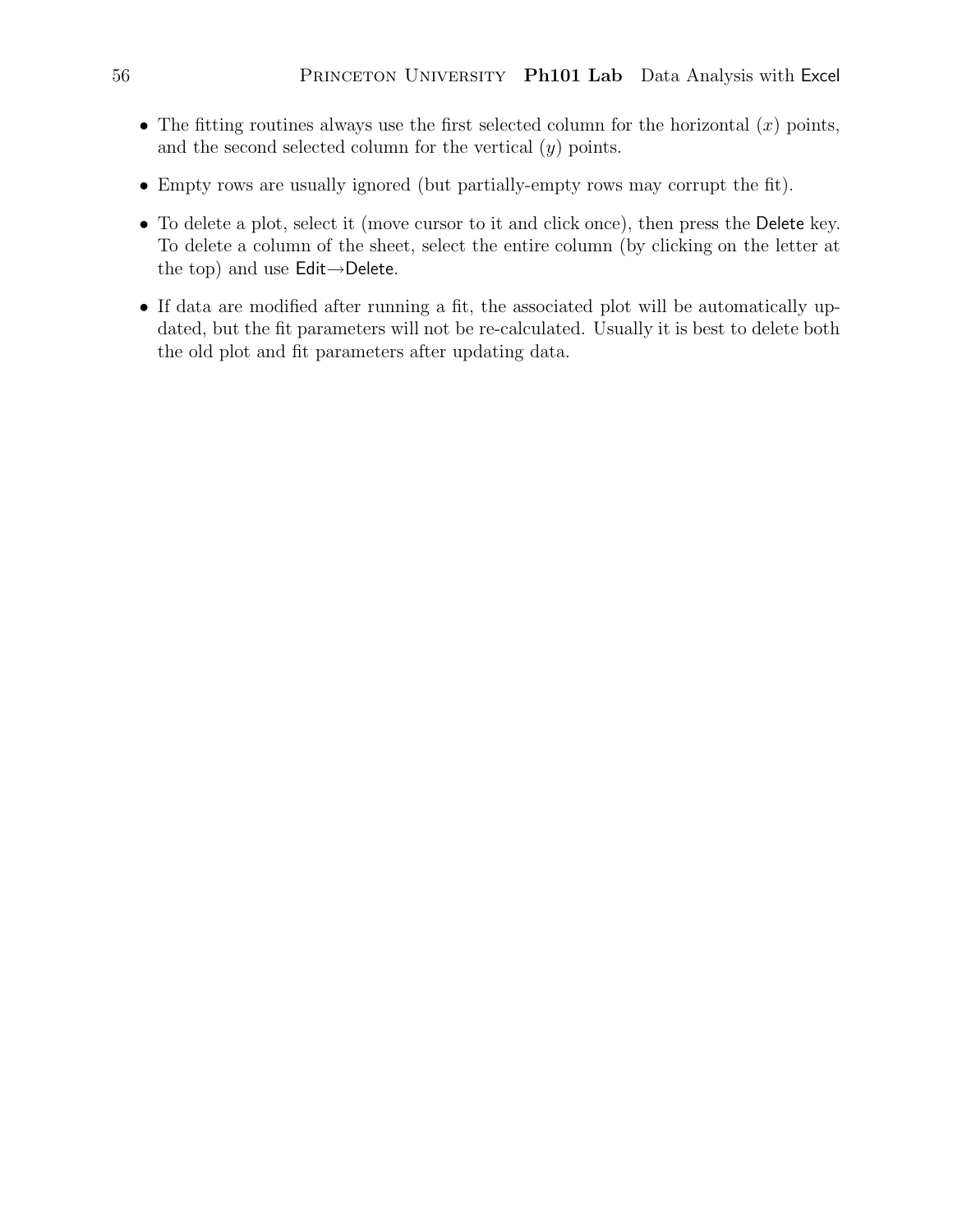# **Appendix B Estimation of Errors**

While the subject of **error analysis** can become quite elaborate, we first emphasize a basic but quite useful strategy, discussed in secs. B.1-2. Then, we distinguish between random (or statistical uncertainties and systematic uncertainties in sec. B.3. Random uncertainties follow the famous bell curve, as sketched in secs. B.4-5. The important distinction between the uncertainty on a single measurement, and the uncertainty on the average of many repeated measurements is reviewed in secs. B.7-7. The subject of propagation of errors on measured quantities to the error on a function of those quantities is discussed in sec. B.8.

# **B.1 67% Confidence**

Whenever we make a measurement of some value  $v$ , we would also like to be able to say that with 2/3 probability the value lies in the interval  $[v - \sigma, v + \sigma]$ . We will call  $\sigma$  the uncertainty or error on the measurement. That is, if we repeated the measurement a very large number of times, in about two thirds of those measurements the value  $v$  would be in the interval stated.

# **B.2 A Simple Approach**

Repeat any measurement three times, obtaining a set of values  $\{v_i\}, i = 1, 2, 3$ . Report the average (mean),

$$
\bar{v} = \frac{1}{N} \sum_{i=1}^{N} v_i \qquad \text{(for } N = 3), \tag{B.1}
$$

as the best estimate of the true value of v, and the uncertainty  $\sigma$  as

$$
\sigma = \frac{v_{\text{max}} - v_{\text{min}}}{2}.
$$
\n(B.2)

If you take more than three measurements, you can still implement this procedure with the aid of a histogram. Divide the range of observed values of  $v$  into 5-10 equal intervals (called bins). Located the bin that contains each measurement, and draw a box one unit high above that bin. Stack the boxes on top of one another if more than one measurement falls in a bin. To estimate the error, determine the interval in  $v$  that contains the central  $2/3$ of the measurements, *i.e.*, the central 2/3 of the boxes you just drew, and report the error as 1/2 the length of this interval.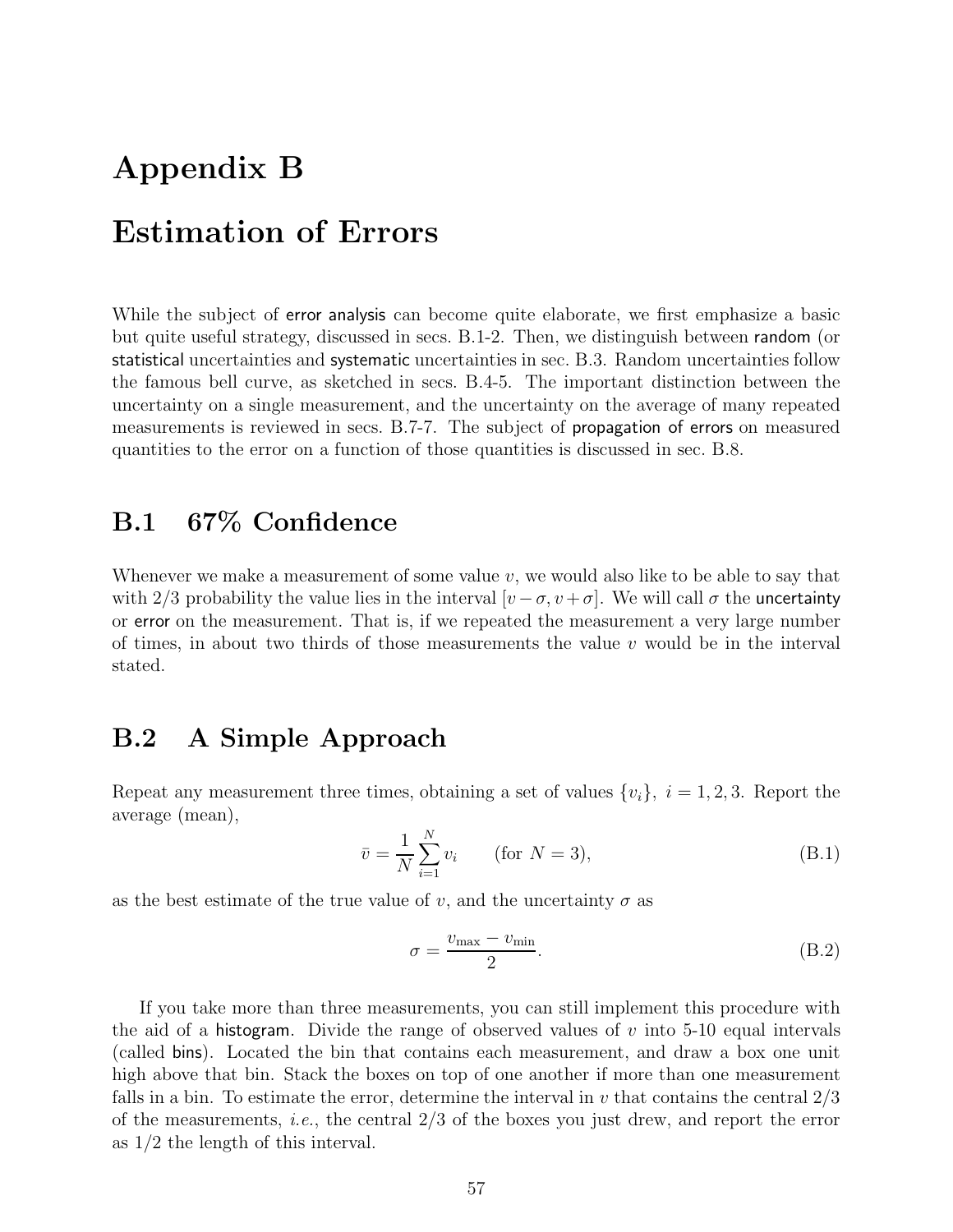### **B.3 Random and Systematic Uncertainties**

The uncertainty in a measurement of a physical quantity can be due to intrinsic random uncertainty (colloquially: error) as well as to systematic uncertainty.

Random uncertainties lead to difference in the values obtained on repetition of measurements. Systematic uncertainties cause the measurement to differ from its ideal value by the same amount for all repetitions of the measurement.

Random uncertainties can arise from vibrations of the components of a set-up driven by random thermal fluctuations, random noise in the electronics, and/or many other small but uncontrolled effects including quantum fluctuations.

In principle, the effect of random uncertainties can be made as small as desired by repetition of the measurements, such that the dominant uncertainty is due to systematic effects (which can only be reduced by designing a better measurement apparatus).

### **B.4 The Bell Curve**

In many cases when a measurement is repeated a large number of times the distribution of values follows the bell curve, or Gaussian distribution:

$$
P(v) = \frac{e^{-(v-\mu)^2/2\sigma^2}}{\sqrt{2\pi}\sigma},
$$
\n(B.3)

where  $P(v)dv$  is the probability that a measurement is made in the interval  $[v, v + dv]$ ,  $\mu$ is true value of the variable v, and  $\sigma$  is the standard deviation or uncertainty in a single measurement of v. See Figure B.1.



Figure B.1: The probability distribution measurements of a quantity with true value  $\mu$  and Gaussian uncertainty  $\sigma$  of a singe measurement. About 68% of the measurements would fall in the interval between  $\mu - \sigma$  and  $\mu + \sigma$ , and 95% would fall in the interval  $\mu \pm 2\sigma$ .

The Table lists the confidence that a single measurement from a Gaussian distribution falls within various intervals about the mean. If the 100 students in Ph101 each make 100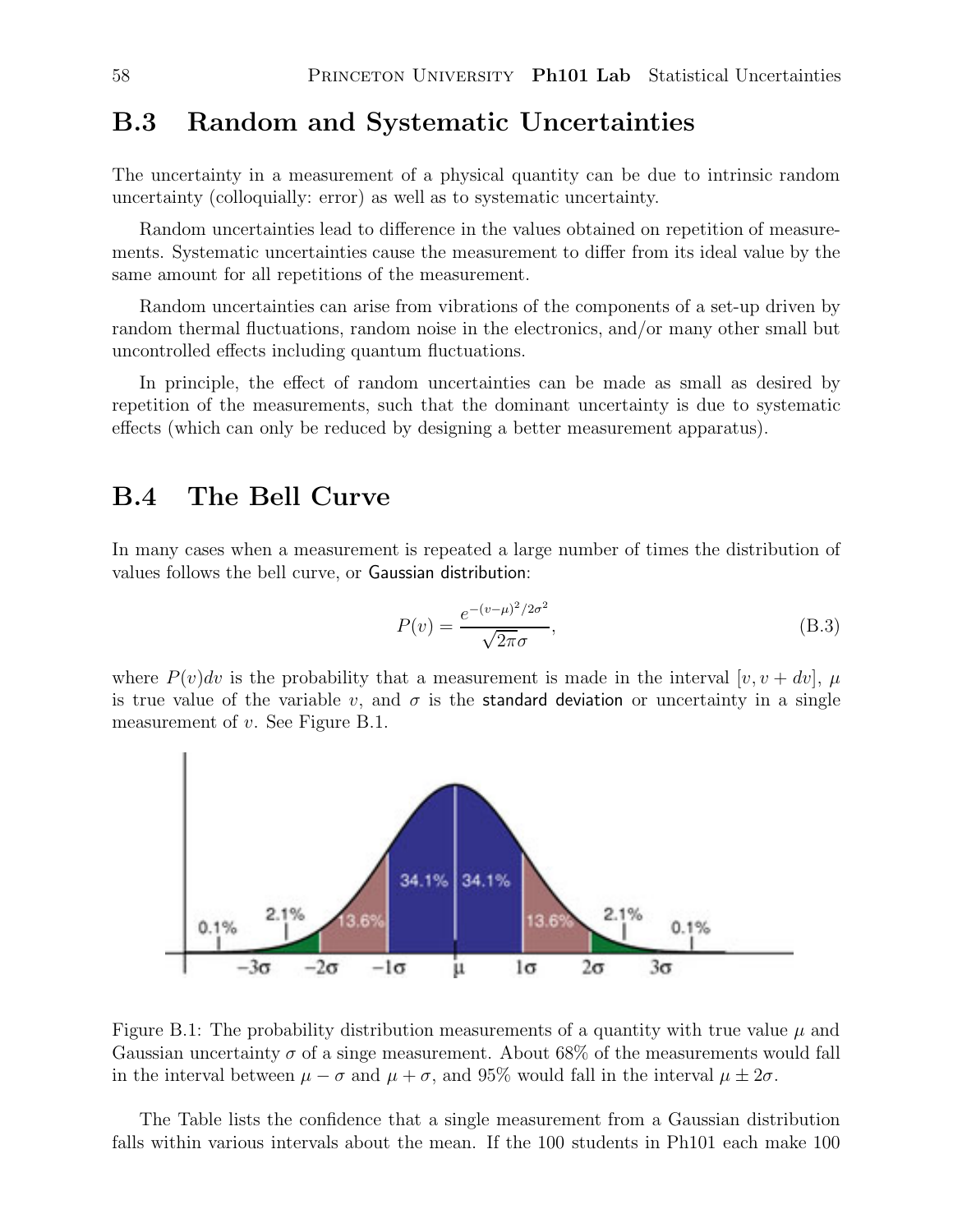| Interval Confidence |
|---------------------|
| $68\%$              |
| 95%                 |
| 99.7%               |
| 99.994%             |
|                     |

Table B.1: The probability (or confidence) that a measurement of a Gaussiandistributed quantity falls in a specified interval about the mean.

measurements during these lab sessions, then 10,000 measurements will be taken in all. The Table tells us that if those measurements have purely Gaussian 'errors', then we expect one of those measurements to be more than  $4\sigma$  from the mean.

# **B.5 Estimating Uncertainties When Large Numbers of Measurements Are Made**

One can make better estimates of uncertainties if the measurements are repeated a larger number of times. If N measurements are made of some quantity resulting in values  $v_i$ ,  $i =$ 1, ...N then the mean is, of course,

$$
\bar{v} = \frac{1}{N} \sum_{i=1}^{N} v_i,
$$
\n(B.4)

and the standard deviation of the measurements is

$$
\sigma = \sqrt{\frac{1}{N-1} \sum_{i=1}^{N} (v_i - \bar{v})^2}.
$$
 (B.5)

Calculus experts will recognize that the operation  $(1/N)\sum_{i=1}^{N}$  becomes  $\int P(v) dv$  in the limit of large N. Then, using the Caussian probability distribution (B.2) one verifies that of large N. Then, using the Gaussian probability distribution  $(B.3)$  one verifies that

$$
\bar{v} = \langle v \rangle = \int_{-\infty}^{\infty} v P(v) dv
$$
, and  $\sigma^2 = \langle (v - \bar{v})^2 \rangle = \int_{-\infty}^{\infty} (v - \bar{v})^2 P(v) dv$ . (B.6)

# **B.6 The Uncertainty on Mean of a Uniformly Distributed Quantity**

Not all measurable quantities follow the Gaussian distribution. A simple example is a quantity with a uniform distribution, say with values v equally probable over the interval  $[a, b]$ . It is clear that the average measurement would be  $(a + b)/2$ , but what is the uncertainty of the measurement? If we adopt the simple prescription advocated in secs. B.2 we would report the uncertainty as  $(b - a)/3$  since 2/3 of the time the measurement would fall in an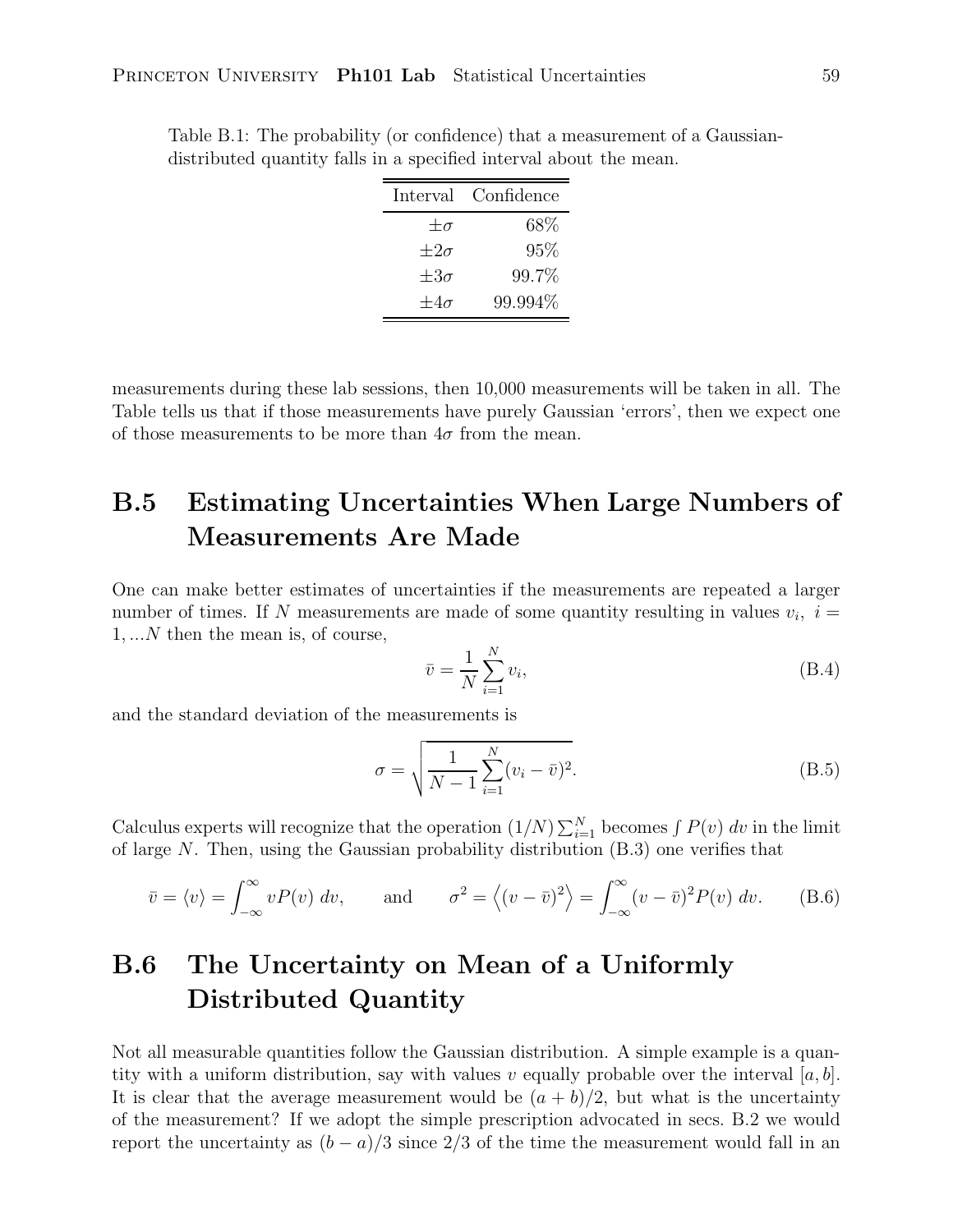interval  $2(b-a)/3$  long. If instead we use the calculus prescription for  $\sigma$  given in eq. (B.6) we find that

$$
\sigma = \frac{b - a}{\sqrt{12}} = \frac{b - a}{3.46},\tag{B.7}
$$

which result is often used by experts.

### **B.7 The Uncertainty in the Mean**

Thus far we have considered only the uncertainty or spread in measured values of some quantity v. A related but different question is: what is the uncertainty on our best estimate of v (which is just the mean value of our measurements,  $\bar{v} = (1/N) \sum v_i$ ?

The uncertainty on the mean  $\bar{v}$  is surely less that the uncertainty,  $\sigma$ , on each measurement  $v_i$ . Indeed, the uncertainty on the mean is given by

$$
\sigma_{\bar{v}} = \frac{\sigma}{\sqrt{N}},\tag{B.8}
$$

where  $\sigma$  is our estimate of the measurement error obtained from one of the methods sketched previously.

Appendix C illustrates eq.  $(B.8)$  using measurements of g from past Ph101 labs.

# **B.8 The Uncertainty on a Function of Several Variables (Propagation of Error)**

In many cases we are interested in estimating the uncertainty on a quantity  $f$  that is a function of measured quantities a, b, ... c. If we know the functional form  $f = f(a, b, ...c)$ we can estimate the uncertainty  $\sigma_f$  using some calculus. As a result of our measurements and the corresponding 'error analysis' we know the mean values of  $a, b, \ldots c$  and the error estimates  $\sigma_a$ ,  $\sigma_b$ , ...  $\sigma_c$  of these means. Our best estimate of f is surely just  $f(a, b, ...c)$  using the mean values.

To estimate the uncertainty on  $f$  we note that the change in  $f$  due to small changes in a,  $b, \ldots c$  is given by

$$
\Delta f = \frac{\partial f}{\partial a} \Delta a + \frac{\partial f}{\partial b} \Delta b + \dots + \frac{\partial f}{\partial c} \Delta c.
$$
 (B.9)

If we just averaged this expression we would get zero, since the 'errors'  $\Delta a$ , ...  $\Delta c$  are sometimes positive, sometimes negative, and average to zero. Rather, we square the expression for  $\Delta f$ , and then average.

$$
\Delta f^2 = \left(\frac{\partial f}{\partial a}\right)^2 \Delta a^2 + \dots + \left(\frac{\partial f}{\partial c}\right)^2 \Delta c^2 + \dots + 2\frac{\partial f}{\partial a}\frac{\partial f}{\partial c} \Delta a \Delta c + \dots
$$
 (B.10)

On average the terms with factors like  $\Delta a \Delta c$  average to zero (under the important assumption that parameters  $a, b, \ldots c$  are independent). We identify the average of the squares of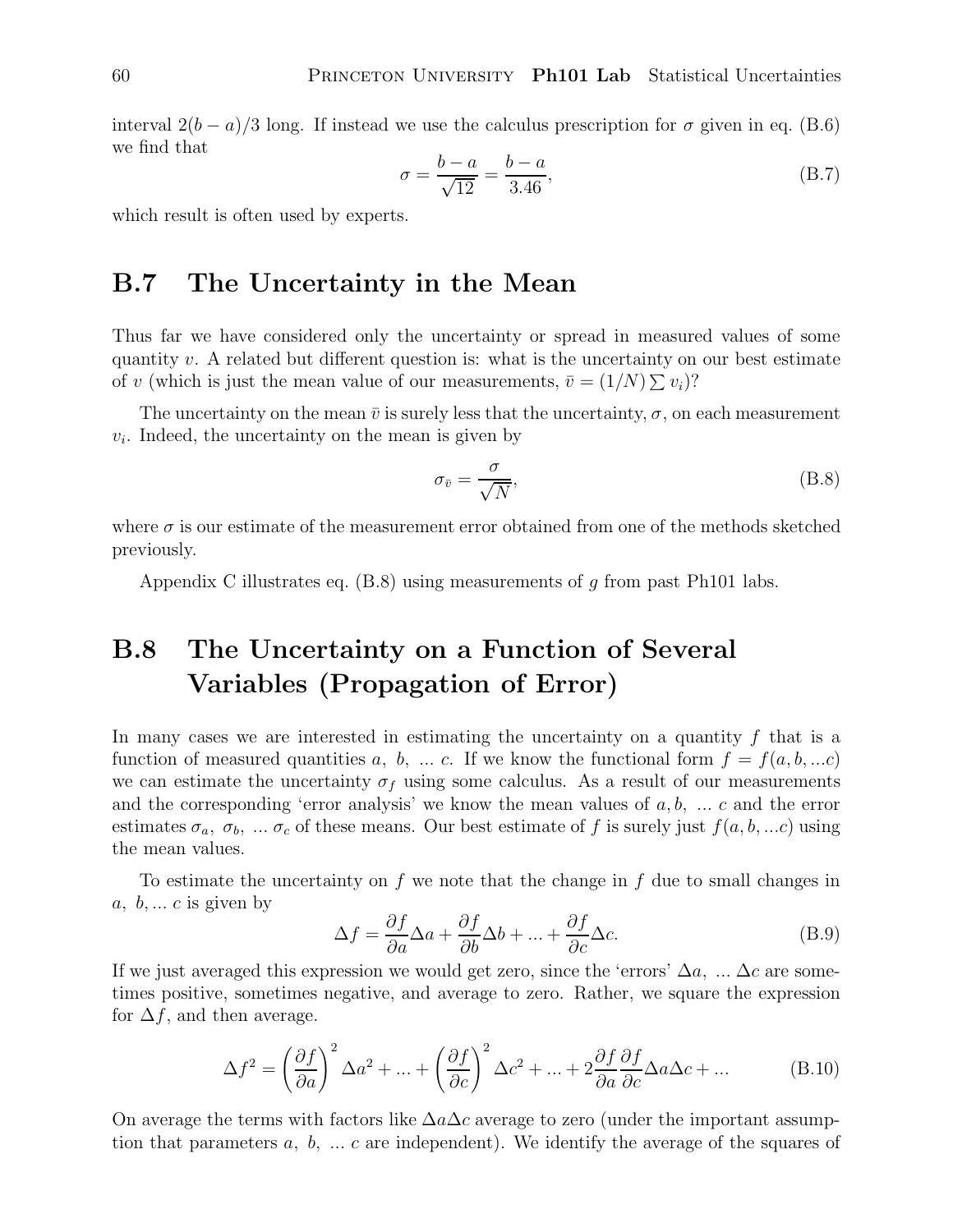the changes relative to the mean values as the squares of the errors:  $\langle \Delta a^2 \rangle = \sigma_a^2$ , *etc.* This leads to the prescription

$$
\sigma_f^2 = \left(\frac{\partial f}{\partial a}\right)^2 \sigma_a^2 + \dots + \left(\frac{\partial f}{\partial c}\right)^2 \sigma_c^2 + \dots
$$
 (B.11)

Some useful examples are

$$
f = a \pm b \pm \dots \pm c \qquad \Rightarrow \qquad \sigma_f = \sqrt{\sigma_a^2 + \sigma_b^2 + \dots + \sigma_c^2}, \tag{B.12}
$$

and

$$
f = a^l b^m ... c^n \qquad \Rightarrow \qquad \frac{\sigma_f}{f} = \sqrt{l^2 \left(\frac{\sigma_a}{a}\right)^2 + m^2 \left(\frac{\sigma_b}{b}\right)^2 + ... + n^2 \left(\frac{\sigma_c}{c}\right)^2},\tag{B.13}
$$

where  $l, m$  and  $n$  are constants that may be negative.

For more detailed and rigorous analyses one can consult, for example:

- P.R. Bevington and D.K. Robinson, *Data Reduction and Error Analysis for the Physical Science*, 2nd ed. (McGraw-Hill, New York, 1992).
- J.R. Taylor, *An Introduction to Error Analysis: The Study of Uncertainties in Physical Measurements*, 2nd ed. (University Science Books, 1997).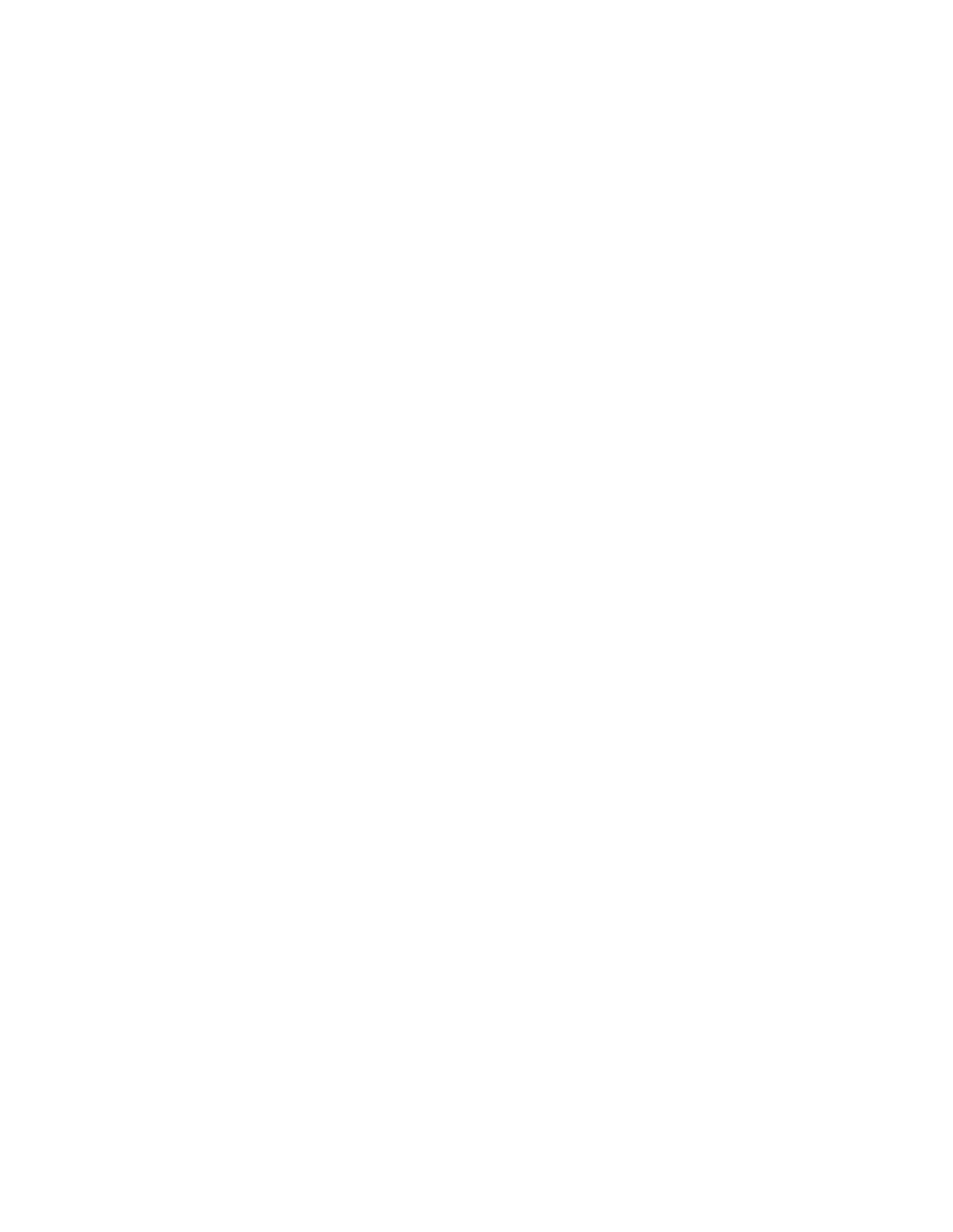# **Appendix C**

# **Standard Deviation of the Mean of** g

Suppose you make N repeated measurements of a quantity  $g$ , such as the acceleration due to gravity. How well is the value of  $g$  determined by these measurements?

For example, during the 2006 sessions of Ph101 Lab 3 a total of 37 different measurements of g were made, as shown in the histogram Fig. C.1.



Figure C.1: Histogram of the values of g measured in the 2006 Ph101 Lab 3. The horizontal axis is  $g$ , and the vertical axis is the number of times a value of  $g$  was reported to lie with the range of g corresponding to the width of a vertical bar.

*A histogram is a graph containing* M *vertical bars in which the height of a bar indicates the number of data points whose value falls within the corresponding "bin", i.e., within the interval*  $[g_j - \Delta/2, g_j + \Delta/2]$ *, where*  $g_j$ *, j* = 1*, M* and the centers of the M bins and  $\Delta$  *is the bin width. One can make a histogram of a data set*  ${g_i}$  *using* Excel/Tools/Data Analysis/Histogram*. Enter the data* {gi} *in one column of an* Excel *spreadsheet. Click on the* Input Range: *box of the* Histogram *window; then click and hold the left mouse button on the first data point, and drag the mouse to the last data point to enter the cell addresses of the data. Click on* Chart Output *and then* OK *to create a basic histogram. If the number/spacing of "bins" chosen by* Excel *is awkward, fill a new column with a linear series of 5-10 steps that begins near the lowest* <sup>g</sup>i *and ends near the highest; create a new histogram with the* Excel *addresses of the first and last elements of the bin list in the box* Bin Range:*.*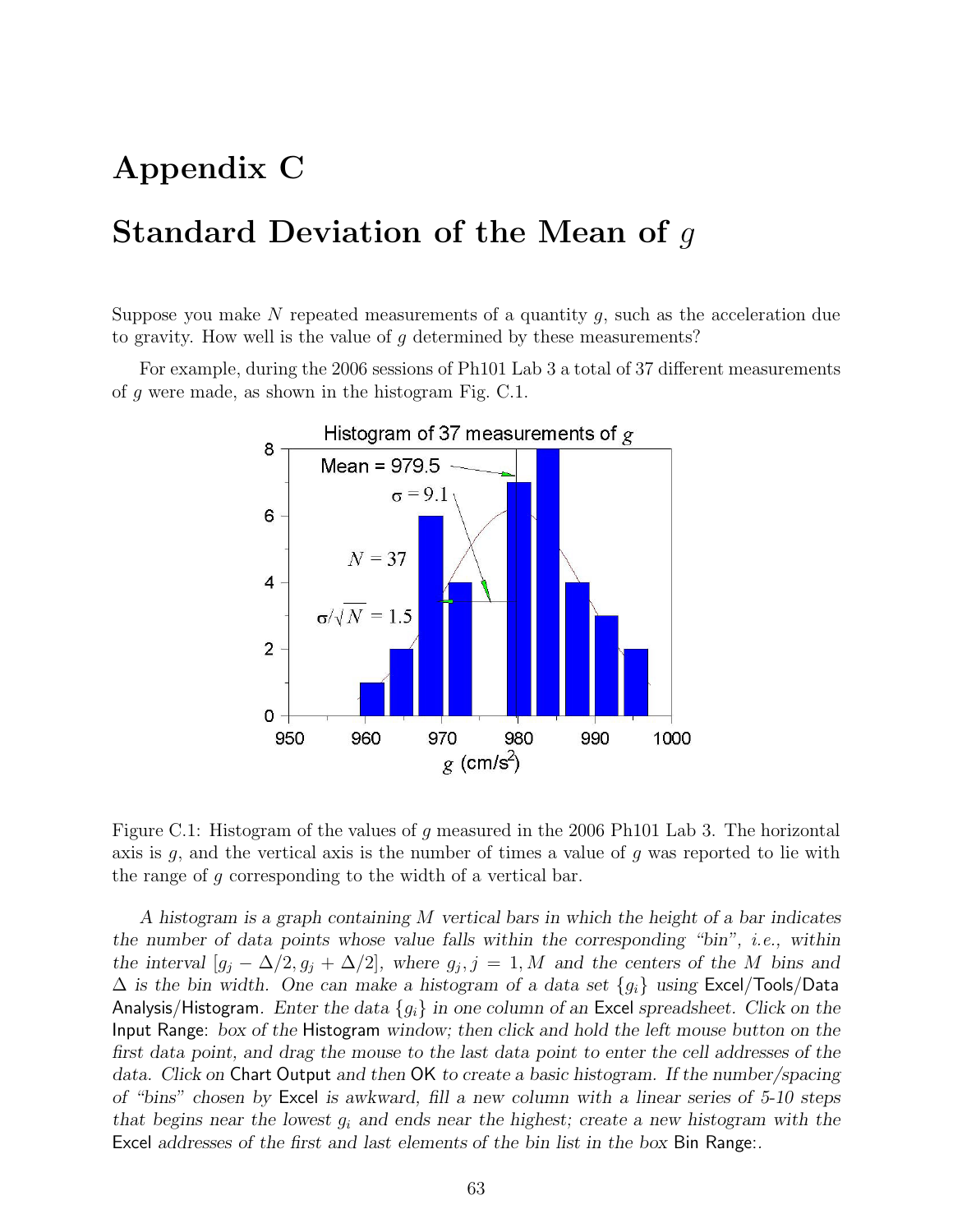The mean value  $\bar{q}$  is calculated according to

$$
\bar{g} = \frac{\sum_{i=1}^{N} g_i}{N},\tag{C.1}
$$

and was found to be  $\bar{g} = 939.5$  cm/s<sup>2</sup> for the data shown in Fig. C.1.

The distribution of the value of  $q$  is approximately Gaussian, and the standard deviation of this distribution is calculated according to

$$
\sigma_g = \sqrt{\frac{\sum_{i=1}^{N} (g_i - \bar{g})^2}{N - 1}},
$$
\n(C.2)

with the result that  $\sigma_g = 9.1 \text{ cm/s}^2$ .

The standard deviation  $\sigma_g$  is a good estimate of the uncertainty on a single measurement of g. However, after 37 measurements of g, the uncertainty on the mean value  $\bar{g}$  is much smaller than  $\sigma_q$ .

An important result of statistical analysis is that the standard deviation (*i.e.*, the uncertainty) of the mean of the N measurements is related to the standard deviation of the distribution of those measurements by,

$$
\sigma_{\bar{g}} = \frac{\sigma_g}{\sqrt{N}} \tag{C.3}
$$

For the data shown in Fig. C.1, where  $N = 37$ , we obtain

$$
\sigma_{\bar{g}} = \frac{9.1}{\sqrt{37}} = 1.5 \text{ cm/s}^2. \tag{C.4}
$$

That is, we can report the result of all 37 measurements of  $g$  as

$$
g = 979.5 \pm 1.5 \text{ cm/s}^2. \tag{C.5}
$$

As a check that eq. (C.3) is valid, we can analyze the data another way. Namely, we can first calculate the means  $\bar{g}_i$  for the 5 different sessions of Ph101 Lab 3. Then, we can make a histogram of these 5 values, as shown in Fig. C.2.

The mean of the 5 means is 979.6 cm/s<sup>2</sup>, which is essentially identical to the mean of the 37 individual measurements of g. The standard deviation of the 5 means shown in Fig. C.2 is calculated to be 1.6 cm/s<sup>2</sup>, which is essentially identical to the previous calculation  $(C.4)$ of the standard deviation of the mean.

**Concluding Remarks:** If N were much larger than what we have here, the histogram C.1 would approach the Gaussian distribution (the bell-curve) shown in Appendix B. The peak in the histogram would be very close to the mean value  $\bar{g}$  of the measurements, which represents the best estimate of g from the data. The standard deviation  $\sigma_g \approx$  width/2 is a measure of the uncertainty of a single measurement,<sup>1</sup> while  $\sigma_g/\sqrt{N}$  is the uncertainty on the best estimate  $\bar{g}$ .

<sup>&</sup>lt;sup>1</sup>Strictly speaking, the full width at half maximum of a Gaussian distribution is  $2.35\sigma_q$ .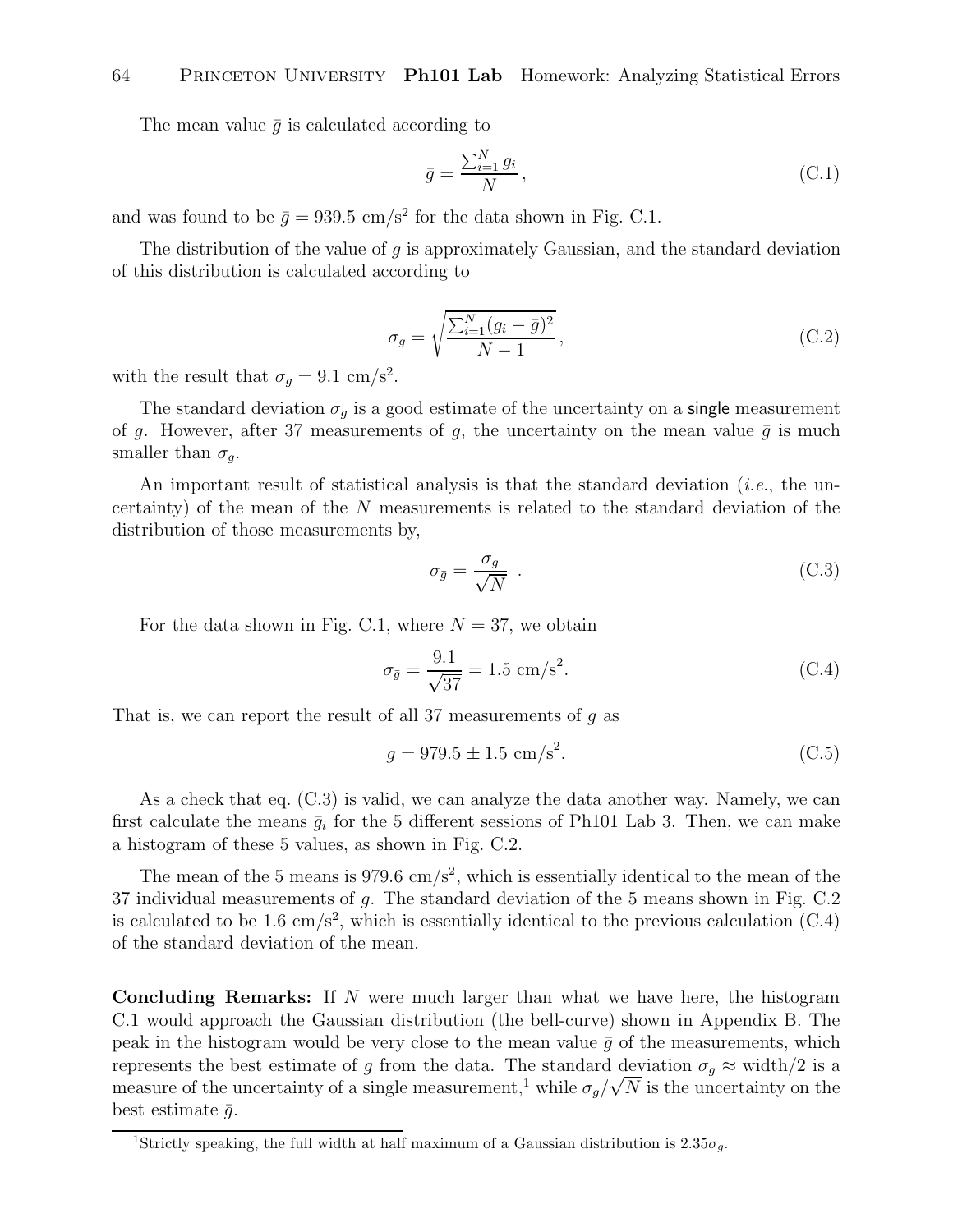

Figure C.2: Histogram of the mean values of g measured in the 5 sessions of Ph101 Lab 3 in 2006.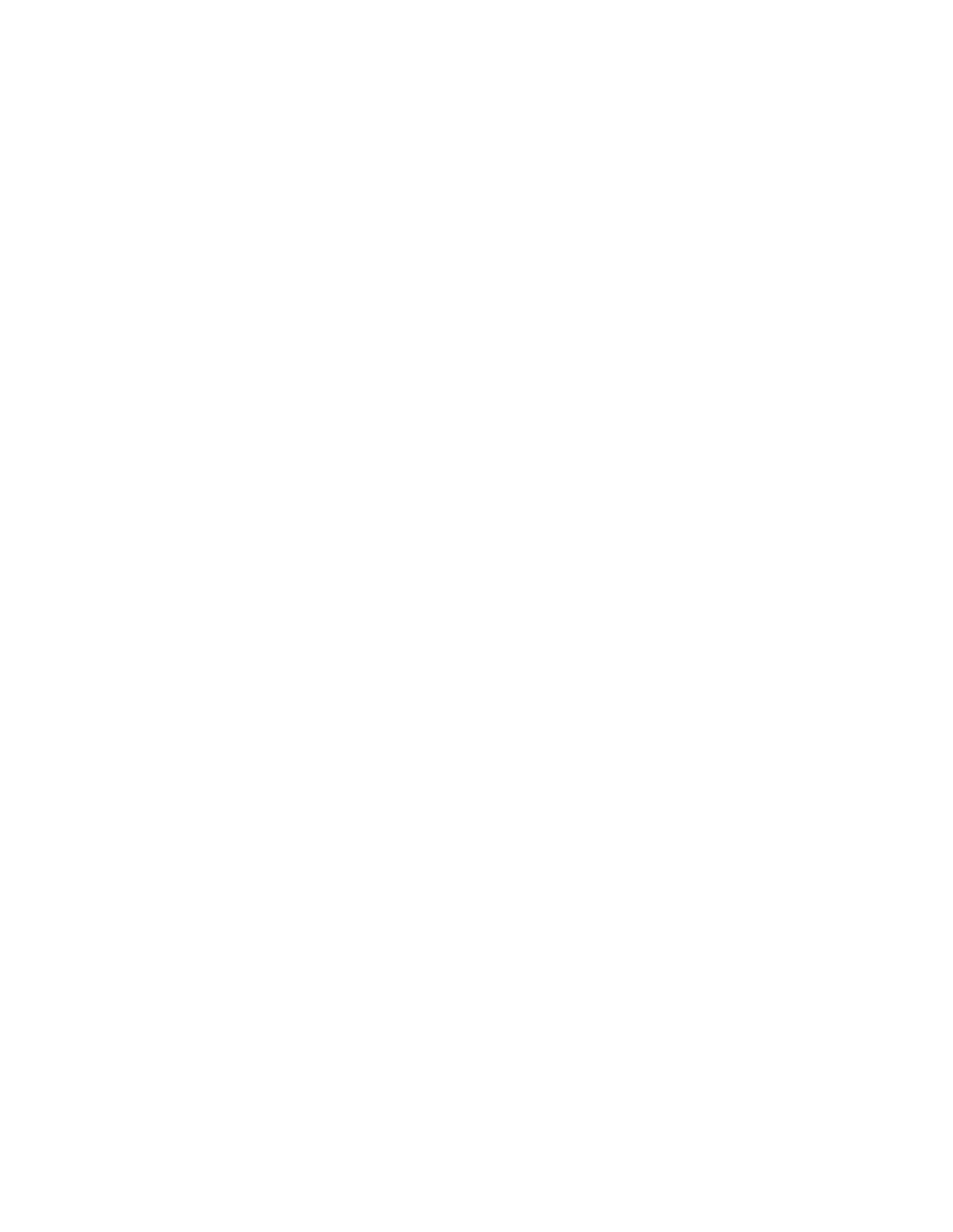# **Appendix D**

# **Polynomial Fits in** WPtools

### **D.1 Polynomial Regression**

In this technical Appendix we sketch the formalism used in the polynomial regression method for fitting data. This is a generalization of the method of linear regression.

We start with a set of data  $(x_j, y_j)$ ,  $j = 1,...m$ , and we wish to fit these data to the nth-order polynomial

$$
y(x) = \sum_{i=0}^{n} a_i x^i.
$$
 (D.1)

In general each measurement  $y_j$  has a corresponding uncertainty  $\sigma_j$ . That is, if the measurements were repeated many times at coordinate  $x_j$  the values of  $y_j$  would follow a gaussian distribution of standard deviation  $\sigma_j$ . We indicate in sec. D.2 how the program WPtools proceeds in the absence of input data as to the  $\sigma_i$ .

Because of the uncertainties in the measurements  $y_j$  we cannot expect to find the ideal values of the coefficients  $a_i$ , but only a set of best estimates we will call  $\hat{a}_i$ . However, we will also obtain estimates of the uncertainties in these best-fit parameters which we will label as  $\sigma_{\hat{a}_i}$ .

The best-fit polynomial is then

$$
\hat{y}(x) = \sum_{i=0}^{n} \hat{a}_i x^i.
$$
\n(D.2)

The method to find the  $\hat{a}_i$  is called least-squares fitting as well as polynomial regression because we minimize the square of the deviations. We introduce the famous chi square:

$$
\chi^2 = \sum_{j=1}^m \frac{[y_j - \hat{y}(x_j)]^2}{\sigma_j^2} = \sum_{j=1}^m \frac{\left(y_j - \sum_{i=0}^n \hat{a}_i x_j^i\right)^2}{\sigma_j^2}.
$$
\n(D.3)

Fact:  $\exp(-\chi^2/2)$  is the (un-normalized) probability distribution for observing a set of variables  $\{y_j(x_j)\}\$  supposing the true relation of y to x is given by eq. (D.2).

A great insight is that  $\exp(-\chi^2/2)$  can be thought of another way. It is also the (unnormalized) probability distribution that the polynomial coefficients have values  $a_i$  when their best-fit values are  $\hat{a}_i$  with uncertainties due to the measurements  $\{y_j\}$ . Expressing this in symbols,

$$
\exp(-\chi^2/2) = \text{const} \times \exp\left(-\sum_{k=0}^n \sum_{l=0}^n \frac{(a_k - \hat{a}_k)(a_l - \hat{a}_l)}{2\sigma_{kl}^2}\right),\tag{D.4}
$$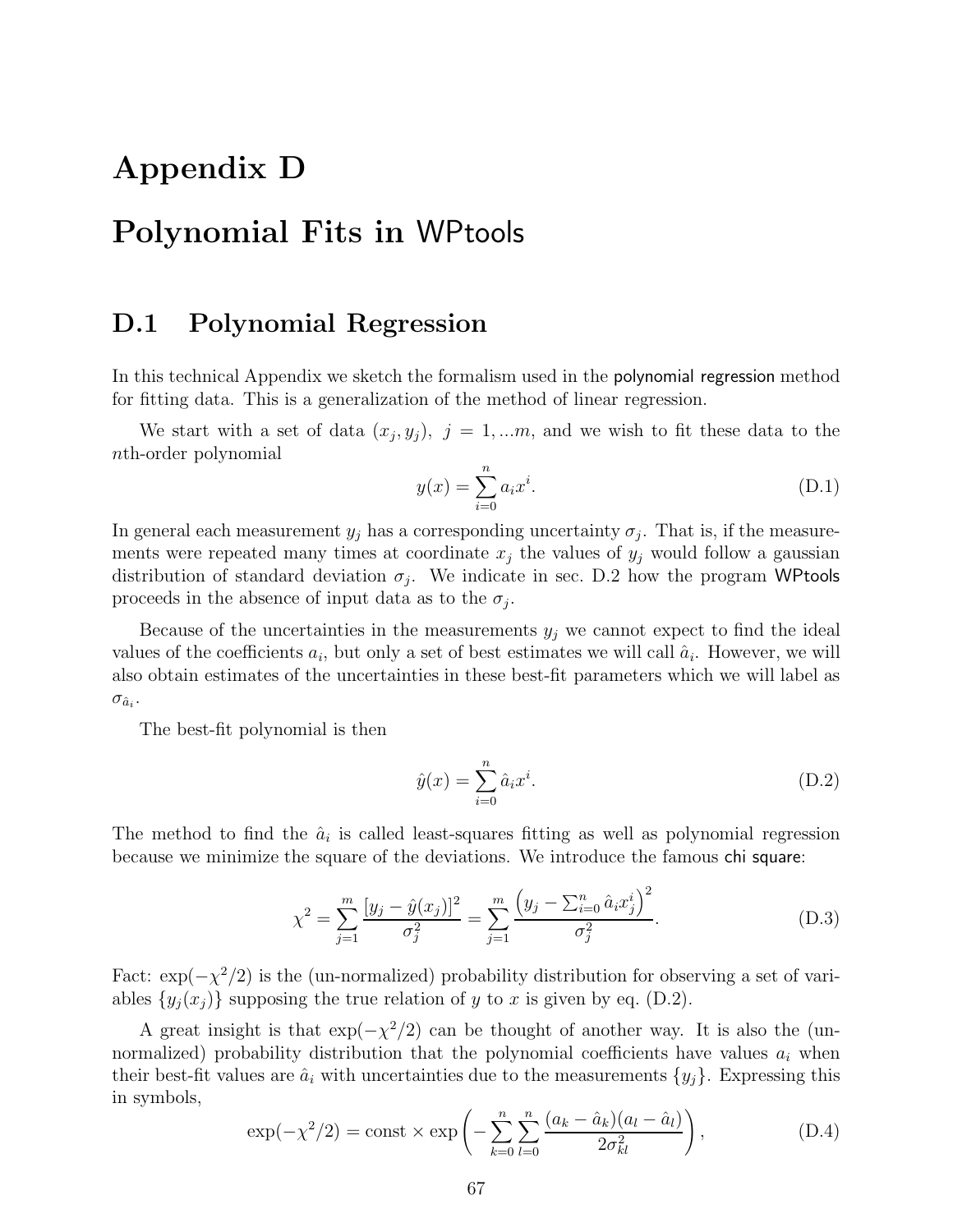or equivalently

$$
\chi^2/2 = \text{const} + \sum_{k=0}^{n} \sum_{l=0}^{n} \frac{(a_k - \hat{a}_k)(a_l - \hat{a}_l)}{2\sigma_{kl}^2}.
$$
 (D.5)

The uncertainty on  $\hat{a}_k$  is  $\sigma_{kk}$  in this notation. In eqs. (D.4) and (D.5) we have introduced the<br>integration consents that the uncertainties in the coefficients  $\hat{c}$  are completed. That is the important concept that the uncertainties in the coefficients  $\hat{a}_k$  are correlated. That is, the quantity  $\sigma_{kl}^2$  is a measure of the probability that the values of  $a_k$  and  $a_l$  both have positive<br>fluctuations at the same time. In fact,  $\sigma_{ij}^2$  can be positive indicating that when  $a_k$  has a fluctuations at the same time. In fact,  $\sigma_{kl}^2$  can be negative indicating that when  $a_k$  has a positive fluctuation than  $a_k$  has a correlated positive and positive fluctuation then  $a_l$  has a correlated negative one.

One way to see the merit of minimizing the  $\chi^2$  is as follows. According to eq. (D.5) the derivative of  $\chi^2$  with respect to  $a_k$  is

$$
\frac{\partial \chi^2/2}{\partial a_k} = \sum_{l=0}^n \frac{a_l - \hat{a}_l}{\sigma_{kl}^2},\tag{D.6}
$$

so that all first derivatives of  $\chi^2$  vanish when all  $a_l = \hat{a}_l$ . That is,  $\chi^2$  is a minimum when the coefficients take on their best-fit values  $\hat{a}_i$ . A further benefit is obtained from the second derivatives:

$$
\frac{\partial^2 \chi^2 / 2}{\partial a_k \partial a_l} = \frac{1}{\sigma_{kl}^2}.
$$
 (D.7)

In practice we evaluate the  $\chi^2$  according to eq. (D.3) based on the measured data. Taking derivatives we find

$$
\frac{\partial \chi^2/2}{\partial \hat{a}_k} = \sum_{j=1}^m \frac{\left(y_j - \sum_{i=0}^n \hat{a}_i x_j^i\right) \left(-x_j^k\right)}{\sigma_j^2} = \sum_{i=0}^n \sum_{j=1}^m \frac{\hat{a}_i x_j^i x_j^k}{\sigma_j^2} - \sum_{j=1}^m \frac{y_j x_j^k}{\sigma_j^2},\tag{D.8}
$$

and

$$
\frac{\partial^2 \chi^2 / 2}{\partial \hat{a}_k \partial \hat{a}_l} = \sum_{j=1}^m \frac{x_j^k x_j^l}{\sigma_j^2} \equiv M_{kl}.
$$
 (D.9)

 $\frac{\partial \hat{a}_k \partial \hat{a}_l}{\partial \hat{a}_k} \stackrel{\sim}{\longrightarrow} \frac{\sigma_j^2}{\sigma_j^2}$  and the minimum  $\chi^2$  we set all derivatives (D.8) to zero, leading to

$$
\sum_{i=0}^{n} \sum_{j=1}^{m} \frac{x_j^i x_j^k}{\sigma_j^2} \hat{a}_i = \sum_{j=1}^{m} \frac{y_j x_j^i}{\sigma_j^2} \equiv V_k.
$$
 (D.10)

Using the matrix  $M_{kl}$  introduced in eq. (D.9) this can be written as

$$
\sum_{i=0}^{n} M_{ik}\hat{a}_i = V_k.
$$
\n(D.11)

We then calculate the inverse matrix  $M^{-1}$  and apply it to find the desired coefficients:

$$
\hat{a}_k = \sum_{l=0}^n M_{kl}^{-1} V_l.
$$
\n(D.12)

Comparing eqs. (D.7) and (D.9) we have

$$
\frac{1}{\sigma_{kl}^2} = M_{kl}.\tag{D.13}
$$

The uncertainty in best-fit coefficient  $\hat{a}_i$  is then reported as

$$
\sigma_{\hat{a}_i} = \sigma_{ii} = \frac{1}{\sqrt{M_{ii}}}.
$$
\n(D.14)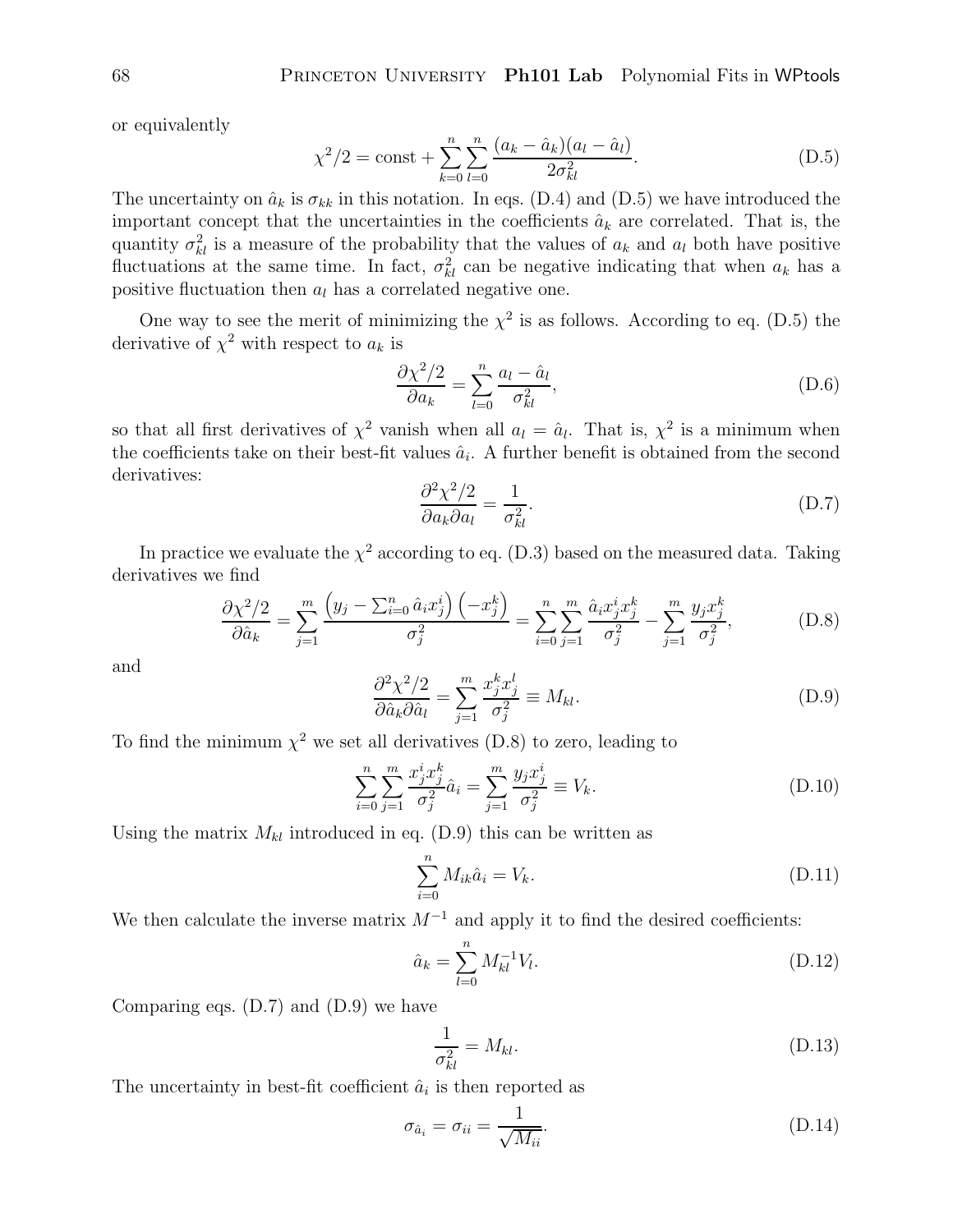## **D.2** Procedure When the  $\sigma_i$  Are Not Known

This method can still be used even if the uncertainties  $\sigma_j$  on the measurements  $y_j$  are not known. When the functional form (D.1) correctly describes the data we claim that on average the minimum  $\chi^2$  has value  $m - n - 1$ .<sup>1</sup> To take advantage of this remarkable result we suppose that all uncertainties  $\sigma_i$  have a common value,  $\sigma$ . Then

$$
\chi^2 = \sum_{j=1}^{m} \frac{[y_j - \hat{y}(x_j)]^2}{\sigma^2} \approx m - n - 1,
$$
\n(D.15)

so that

$$
\sigma_j = \sigma = \sqrt{\frac{\sum_{j=1}^m [y_j - \sum_{i=0}^n \hat{a}_i x_j^i]^2}{m - n - 1}}.
$$
\n(D.16)

*In practice it appears that the error estimates from this procedure are more realistic if a fit is made using a polynomial with one order higher than needed for a 'good' fit to the data.*

Using eq. (D.16) as the estimate of the uncertainty  $\sigma$  on each of the measurements  $y_j$ , the matrix  $M_{kl}$  of eq. (D.9) becomes

$$
M_{kl} = \frac{m - n - 1}{\sum_{j'=1}^{m} [y_{j'} - \sum_{i'=0}^{n} \hat{a}_{i'} x_{j'}^{i'}]^2} \sum_{j=1}^{m} x_j^k x_j^l.
$$
 (D.17)

The estimate (D.14) of the uncertainty on the fit coefficient  $\hat{a}_i$  is now given by

$$
\sigma_{\hat{a}_i} = \frac{1}{\sqrt{M_{ii}}} = \sqrt{\frac{\sum_{j'=1}^m [y_{j'} - \sum_{i'=0}^n \hat{a}_{i'} x_{j'}^{i'}]^2}{(m - n - 1) \sum_{j=1}^m x_j^{2i}}}
$$
(D.18)

When WPtools performs a polynomial regression it generates a plot of the data points and the best-fit curve, along with numerical values of various parameters associated with the fit. Figure D.1 gives an example of a fit to a set of 8 data points of the form  $y = x^2$ . The fit is to the form  $y = a_0 + a_1x + a_2x^2$ . The fit coefficients are  $a_0 = -0.4107$ ,  $a_1 = -0.3274$ and  $a_2 = 1.1964$ . The uncertainties (standard errors) on the fit coefficients are reported as  $SE(a_0) = 4.0070$ ,  $SE(a_1) = 2.0429$  and  $SE(a_2) = 0.2216$ , as calculated according to eq. (D.18). Note that the uncertainties on coefficients  $a_1$  and  $a_1$  are larger than the coefficients them*selves, which tells us that these coefficients are indistinguishable from zero.*

Also indicated on the plot are the values  $R^2 = 0.9915$  and  $\sigma = 2.8721$ . The latter is the uncertainty in the data points  $\{y_j\}$ , calculated according to eq. (D.16) with  $m = 8$  and  $n = 2$ . The quantity  $\mathsf{R}^2$  is defined by

$$
R^{2} = \frac{\sum_{j=1}^{m} [\hat{y}(x_{j}) - \overline{y}]^{2}}{\sum_{j=1}^{m} [y(x_{j}) - \overline{y}]^{2}},
$$
\n(D.19)

where the average  $\overline{y} = \sum_{j=1}^{m} y(x_j)/m$ . This is a measure of the "goodness of fit". If the fit is<br>partect then  $\hat{y} = y$  for all is and  $P^2 = 1$ . It is not obvious, but  $P^2 \le 1$  always. The average perfect then  $\hat{y}_j = y_j$  for all j and  $R^2 = 1$ . It is not obvious, but  $R^2 \le 1$  always. The extreme case of  $R^2 = 0$  occurs when the fit has the trivial form  $\hat{y}(x) = \overline{y}$  for all x, which in general is a bad fit. The qualitative conclusion is that if  $R^2$  is not close to 1, the fit results are to be regarded with suspicion.

<sup>&</sup>lt;sup>1</sup>The whole fitting procedure does not make sense unless there are more data points  $(m)$  than parameters  $(n+1)$  being fitted.